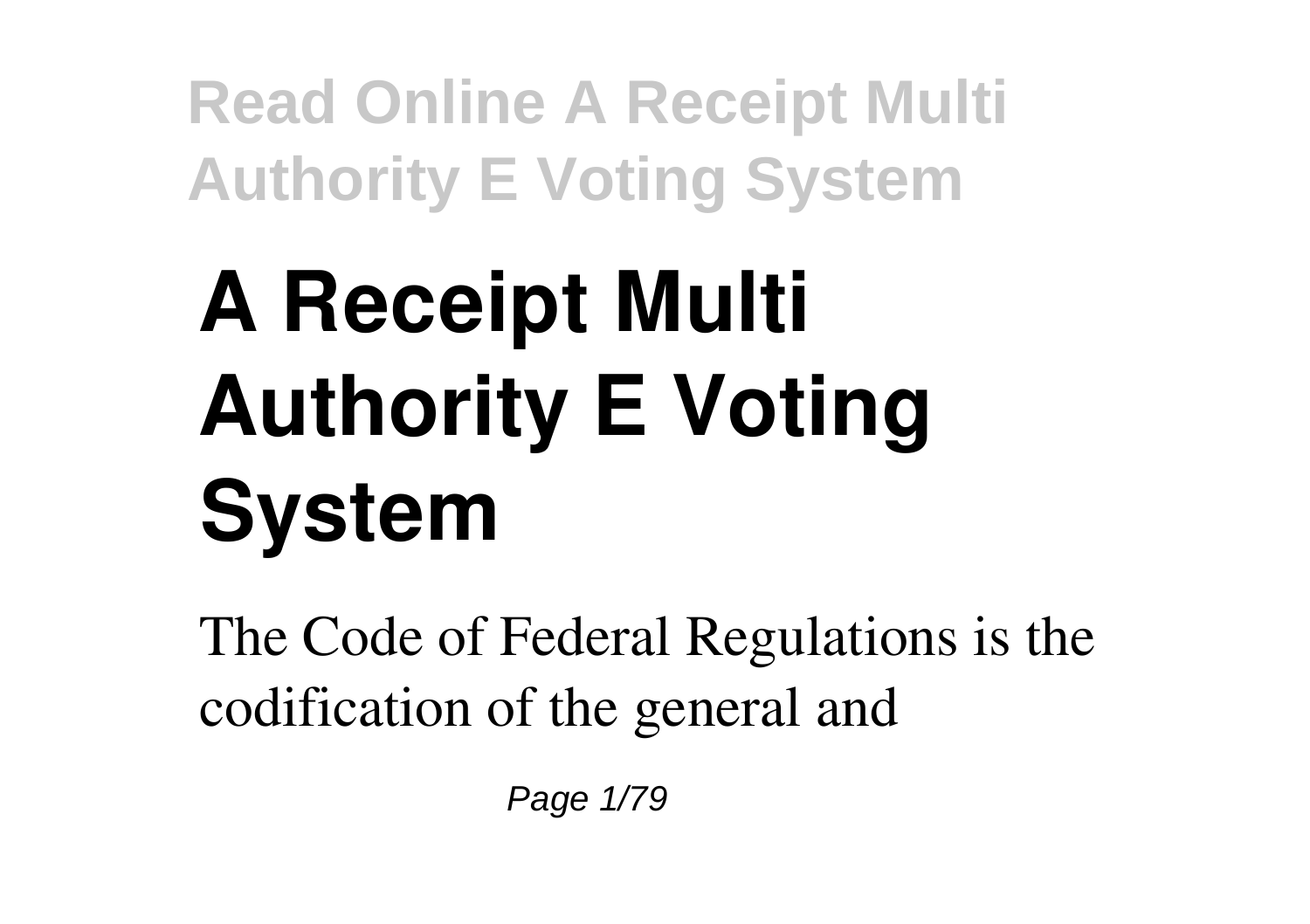- permanent rules published in the Federal Register by the executive departments and agencies of the Federal Government.
- Chapter **T**Predictive Policing in 2025: A Scenario l is available open access under a Creative Commons Attribution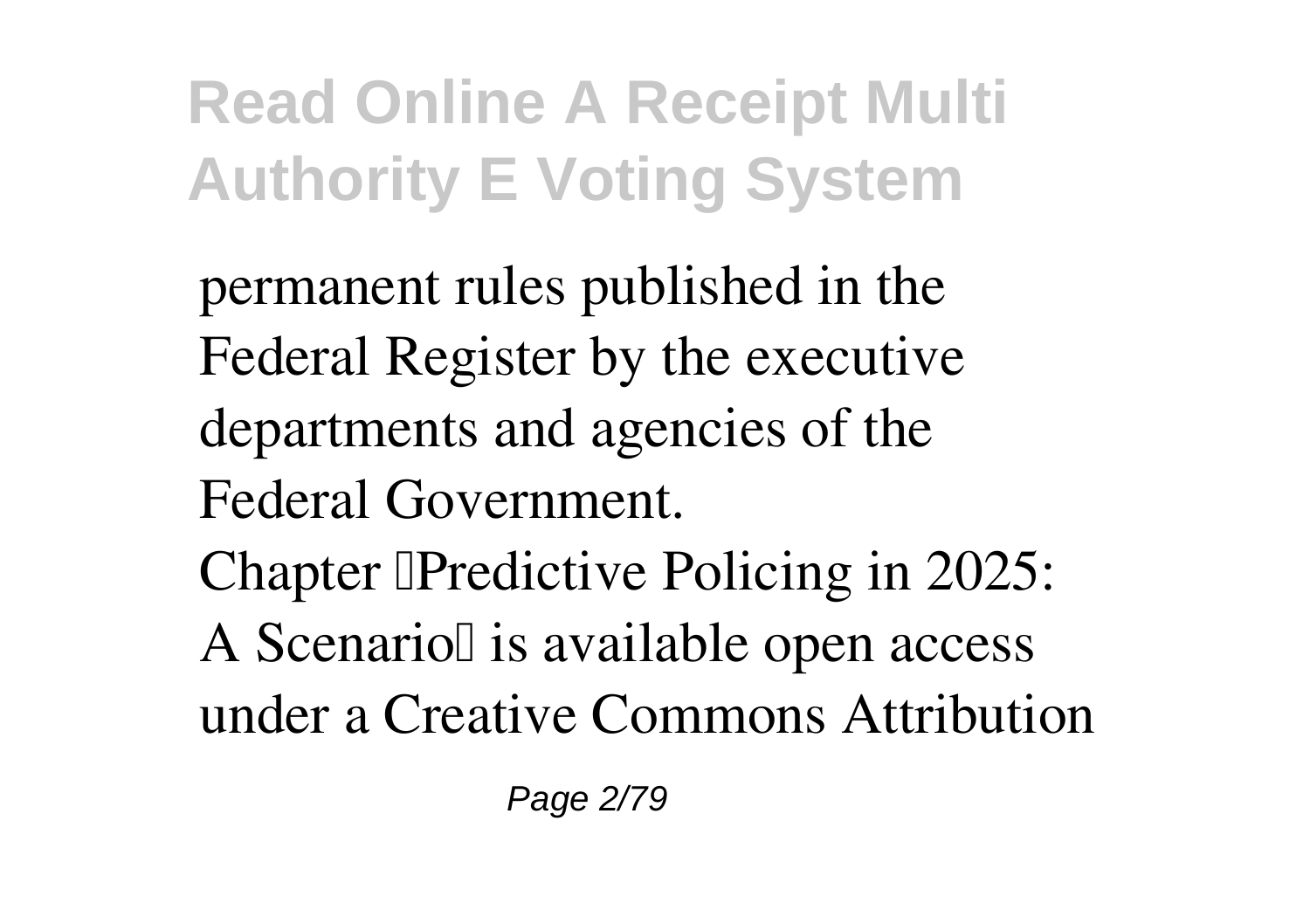4.0 International License via link.springer.com.

This two-volume set (CCIS 848 and CCIS 849) constitutes the thoroughly refereed proceedings of the 5th International Conference Geo-Spatial Knowledge and Intelligence, GSKI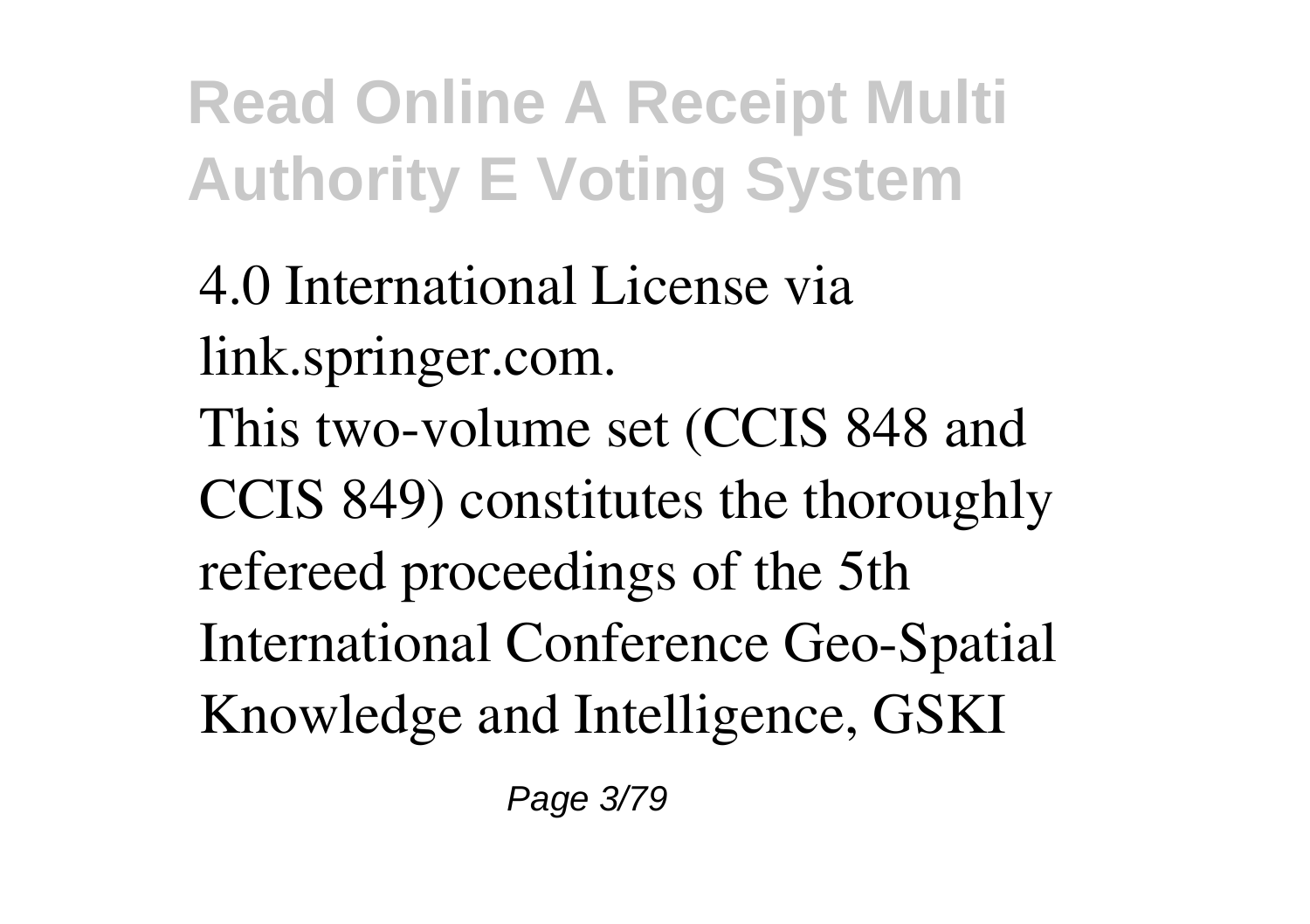2017, held in Chiang Mai, Thailand, in December 2018.The 142 full papers presented were carefully reviewed and selected from 579 submissions. They are organized in topical sections on smart city in resource management and sustainable ecosystem; spatial data

Page 4/79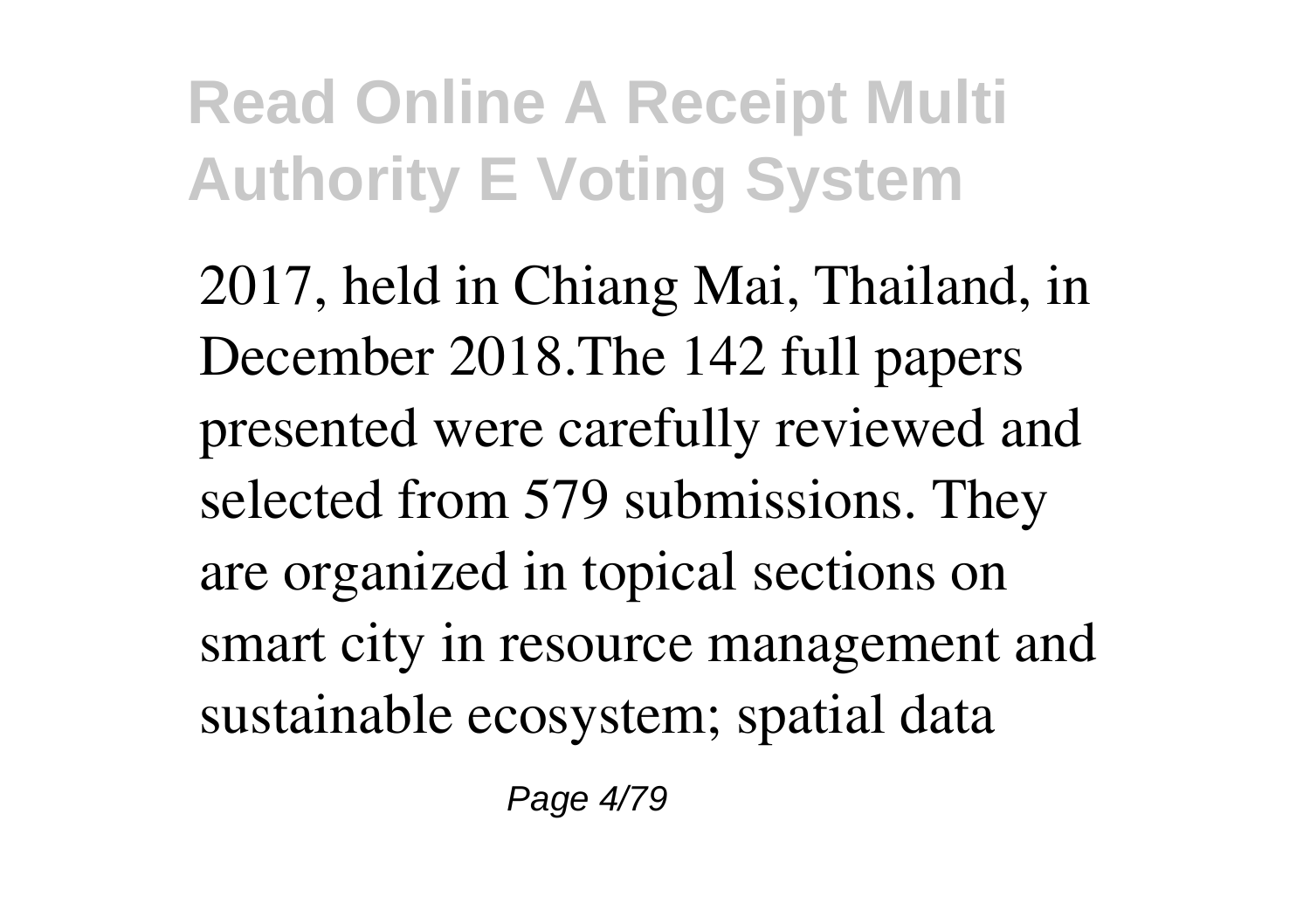acquisition through RS and GIS in resource management and sustainable ecosystem; ecological and environmental data processing and management; advanced geospatial model and analysis for understanding ecological and environmental process;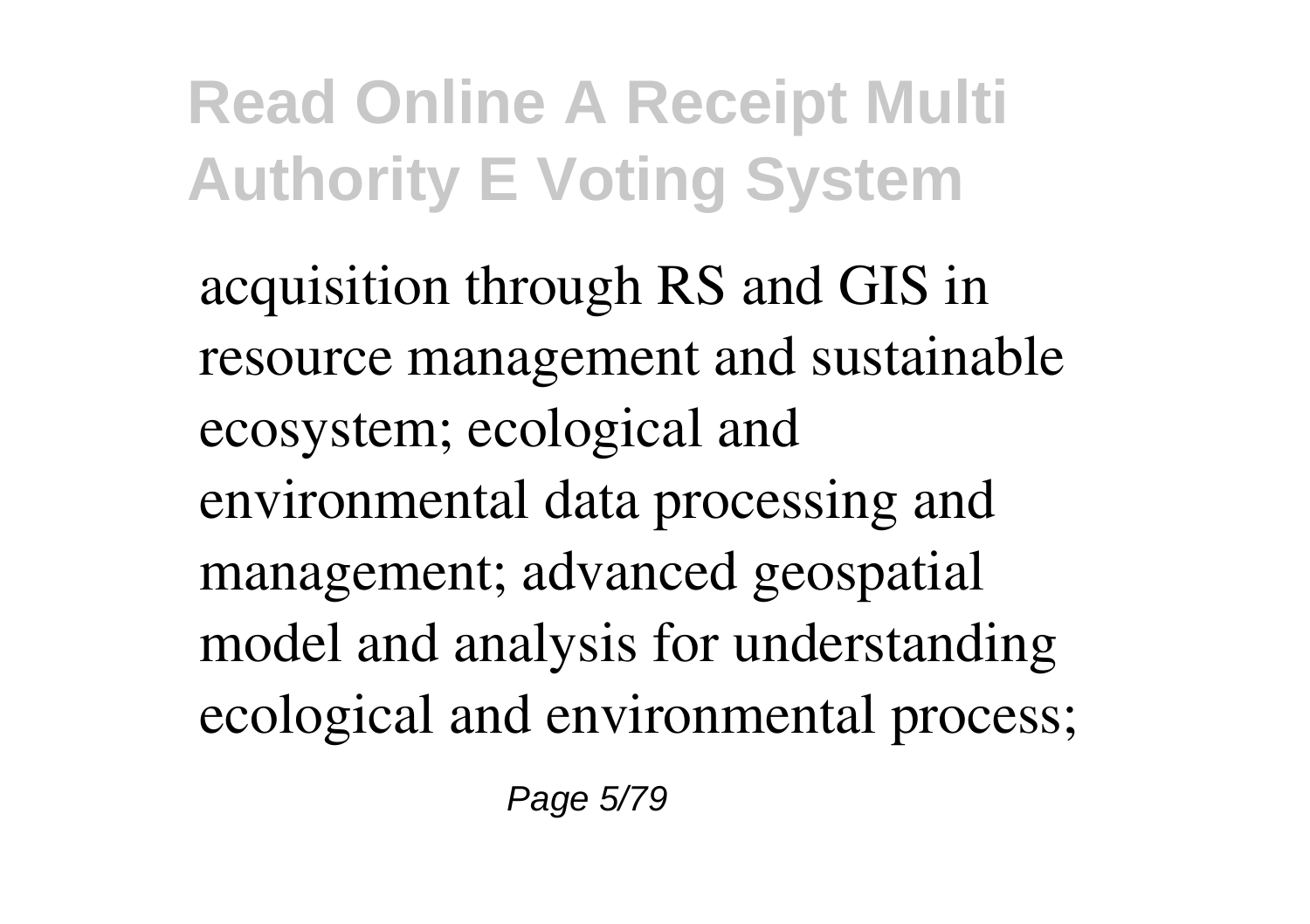applications of geo-informatics in resource management and sustainable ecosystem. Condominiums and Rent Control Code of Federal Regulations Treasury Combined Statement of Receipts, Expenditures, and Balances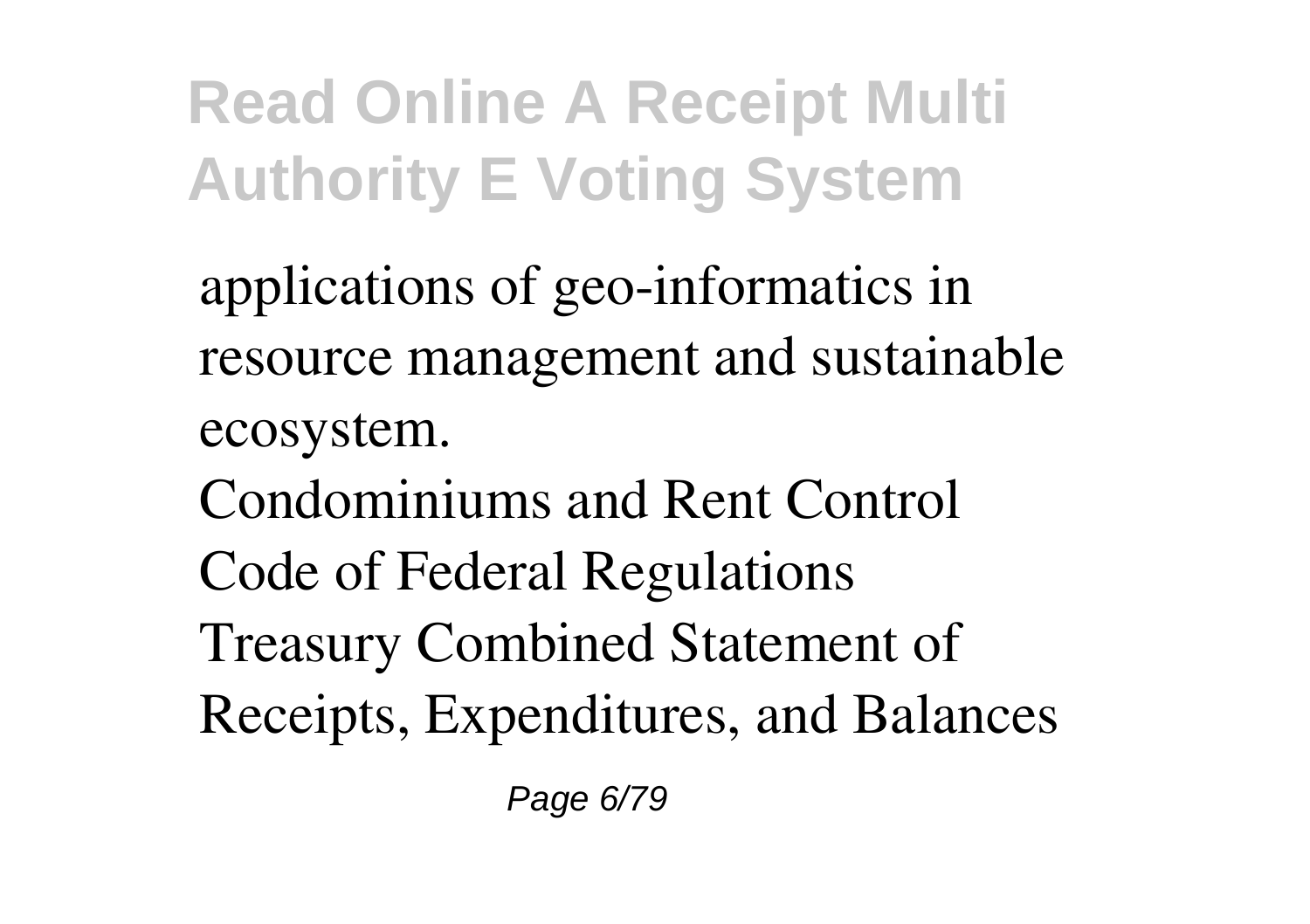of the United States Government for the Fiscal Year Ended ... 7th European Workshop, EuroPKI 2010, Athens, Greece, September 23-24, 2010. Revised Selected Papers Encyclopedia of Cryptography and Security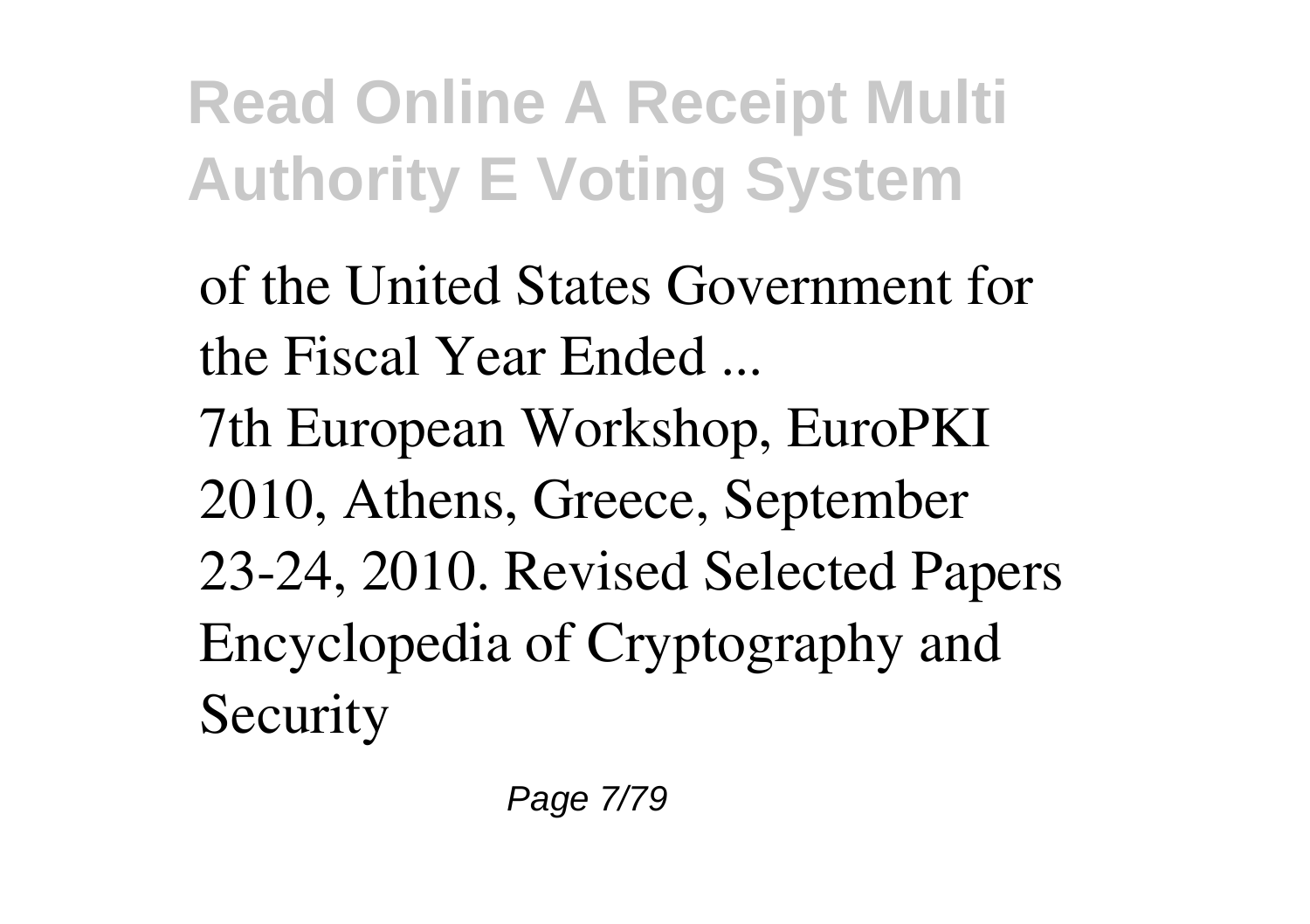The Budget of the United States Government This book includes a set of rigorously reviewed worldclass manuscripts addressing and detailing state-of-the-art research projects in the areas Page 8/79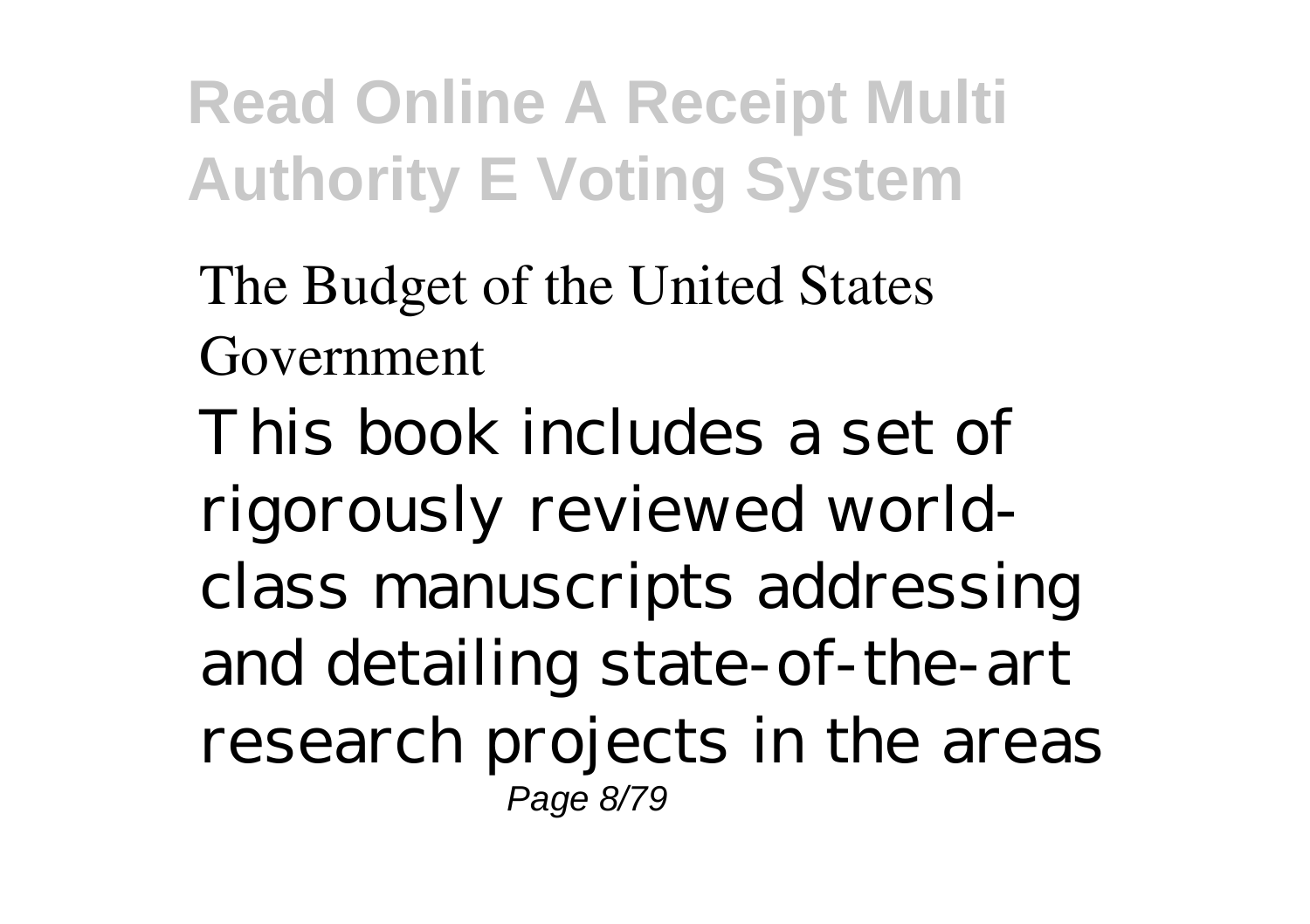of Computing Sciences, Software Engineering and Systems. The book presents selected papers from the conference proceedings of the International Conference on Systems, Computing Page 9/79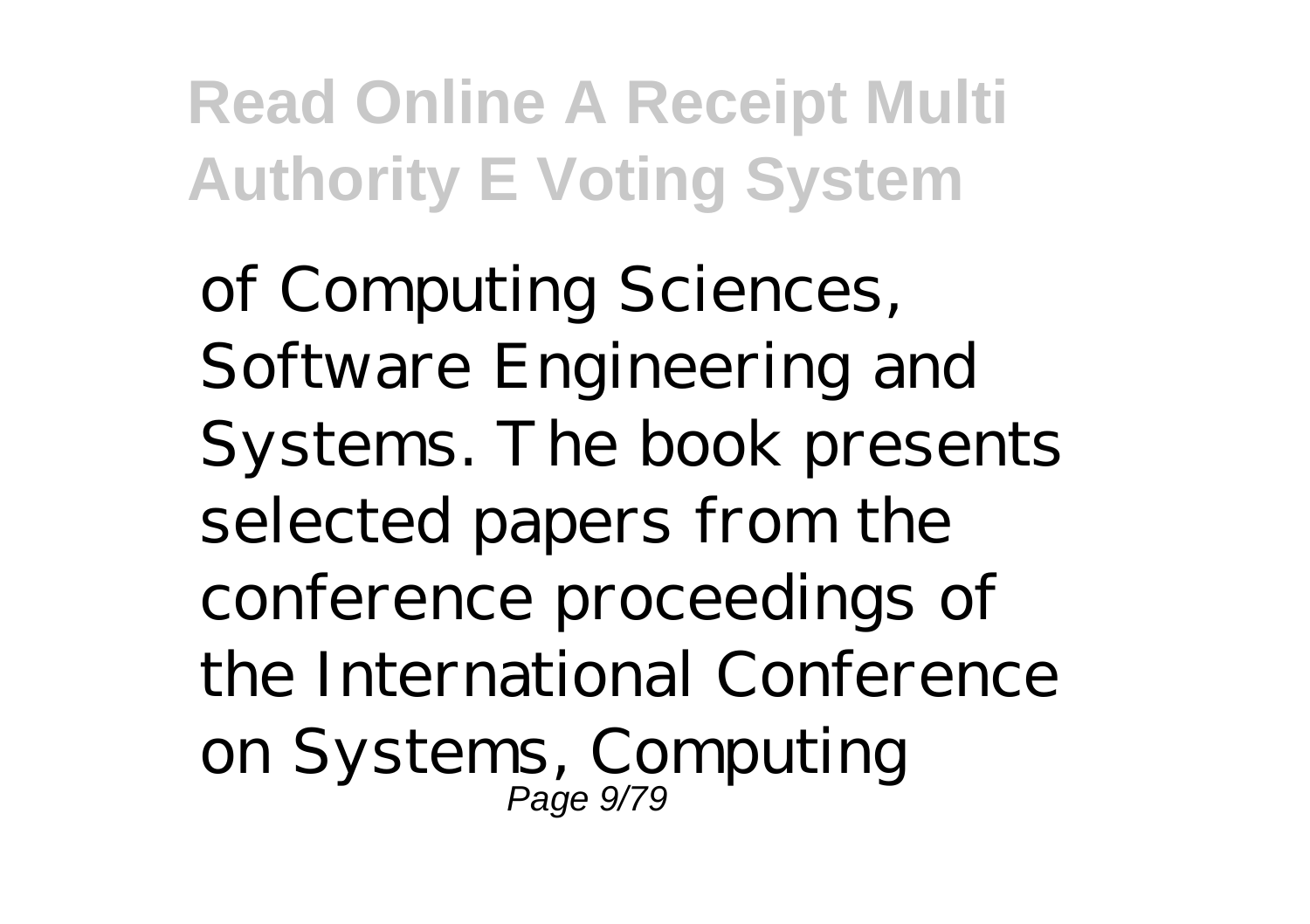Sciences and Software Engineering (SCSS 2006). All aspects of the conference were managed on-line. I3E 2009 was held in Nancy, France, during September 23–25, hosted by Nancy Page 10/79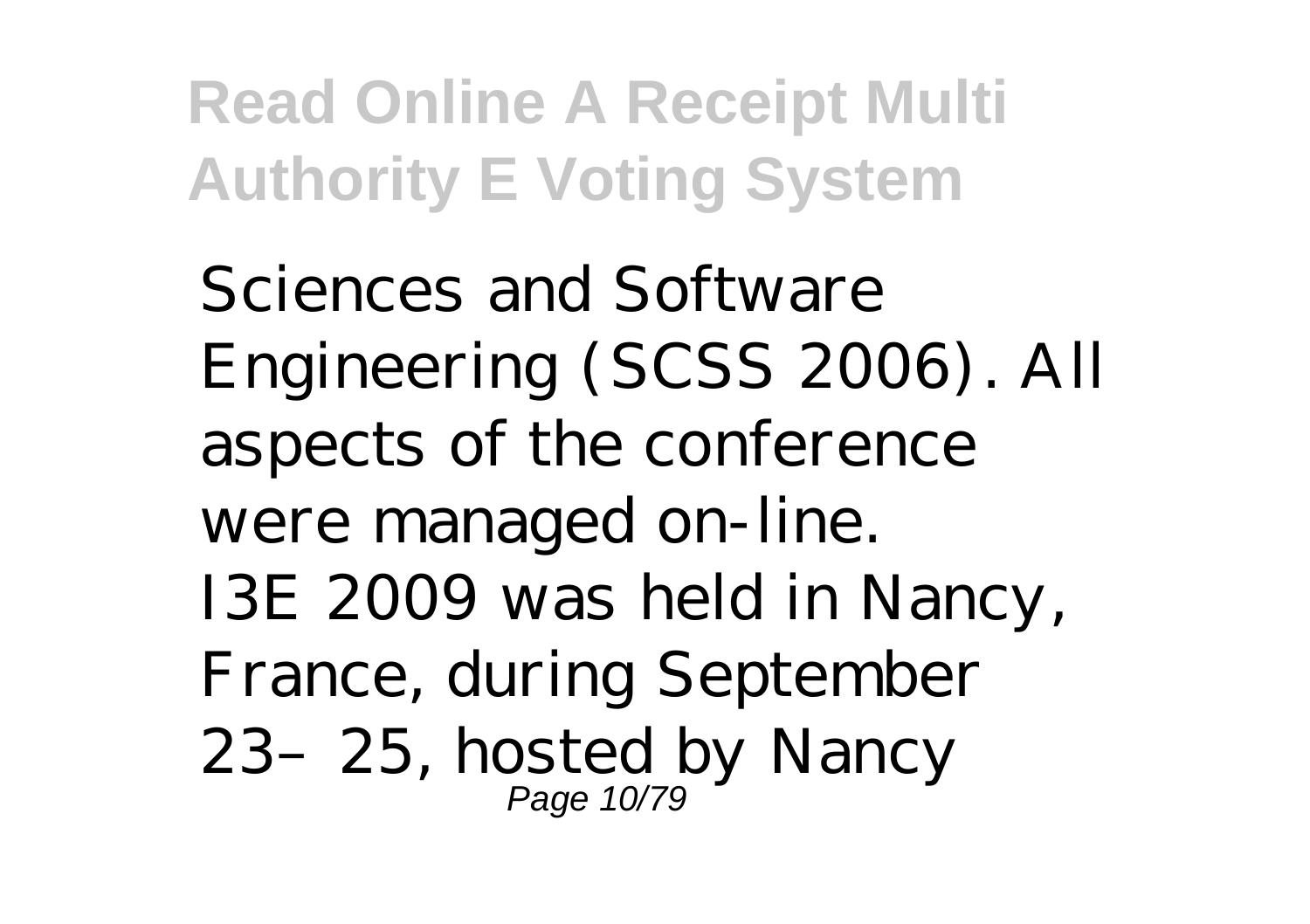University and INRIA Grand-Est at LORIA. The conference provided scientists andpractitionersofa cademia,industryandgovernm entwithaforumwherethey presented their latest ?ndings Page 11/79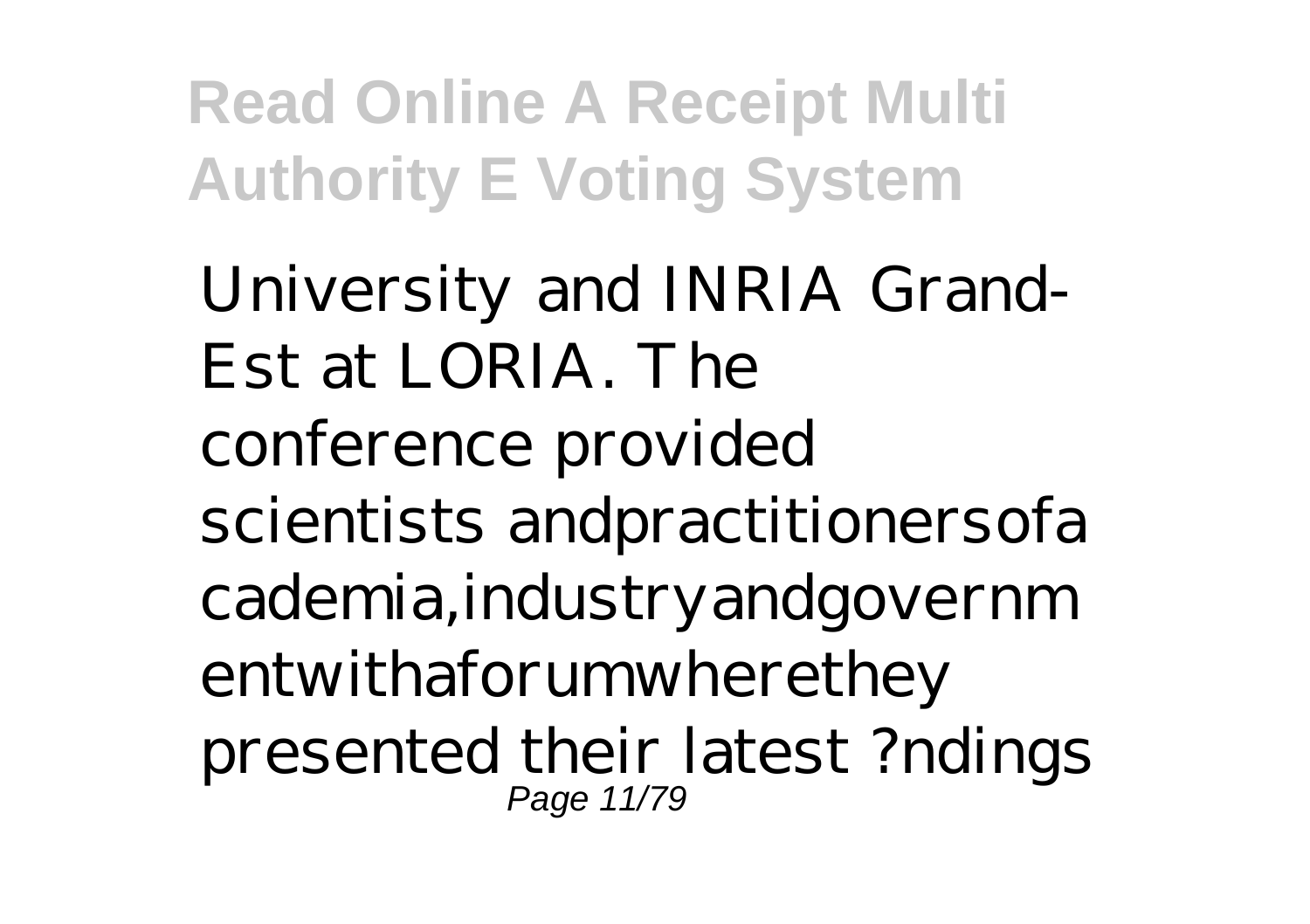concerning application of ebusiness, e-services and esociety, and the underlying technology to support these applications. The 9th IFIP Conference on e-Business, e-Services and e-Society, Page 12/79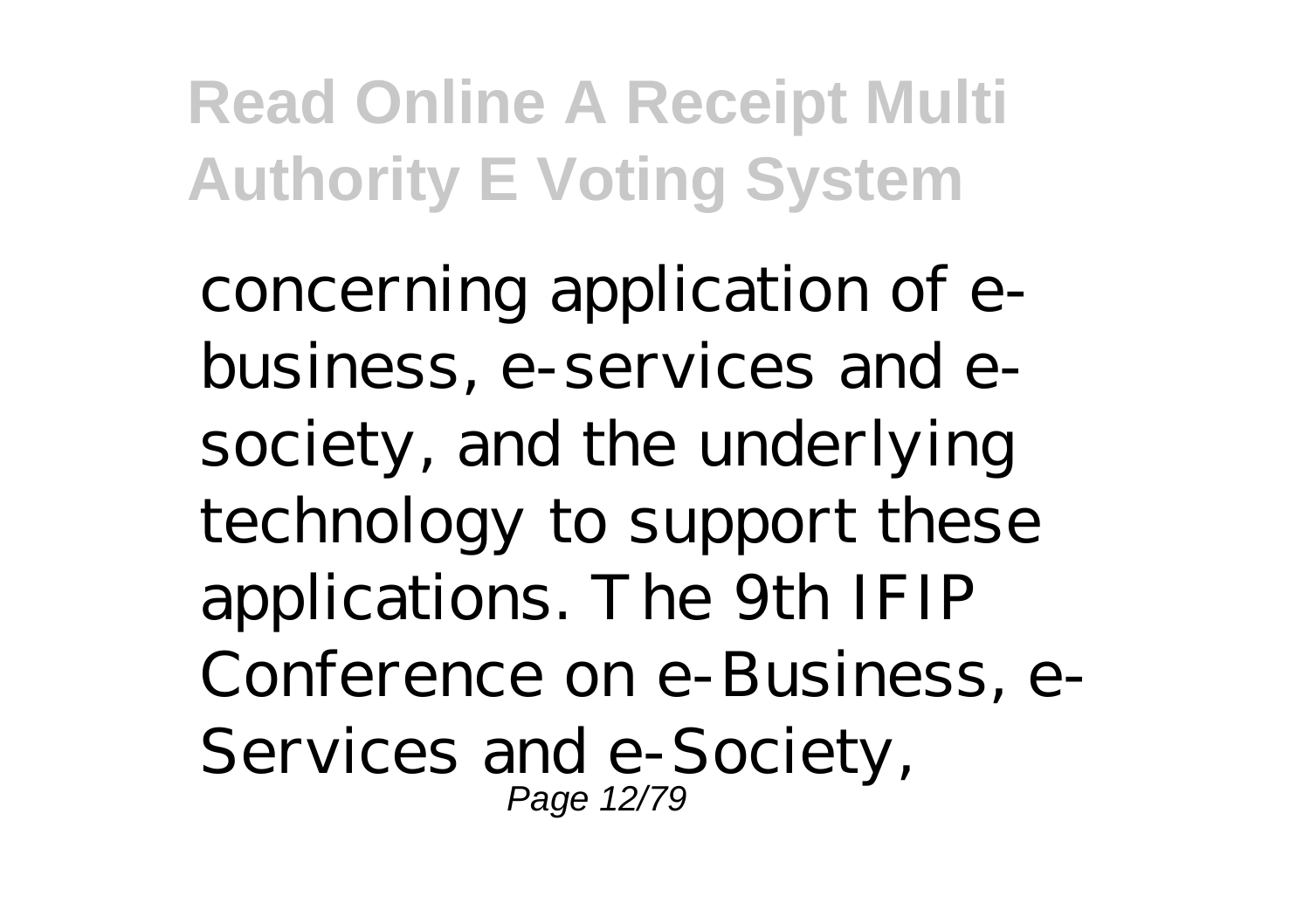sponsored by IFIP WG 6.1. of Technical Committees TC6 in cooperation with TC11, and TC8 represents the continuation of previous events held in Zurich (Switzerland) in 2001, Lisbon Page 13/79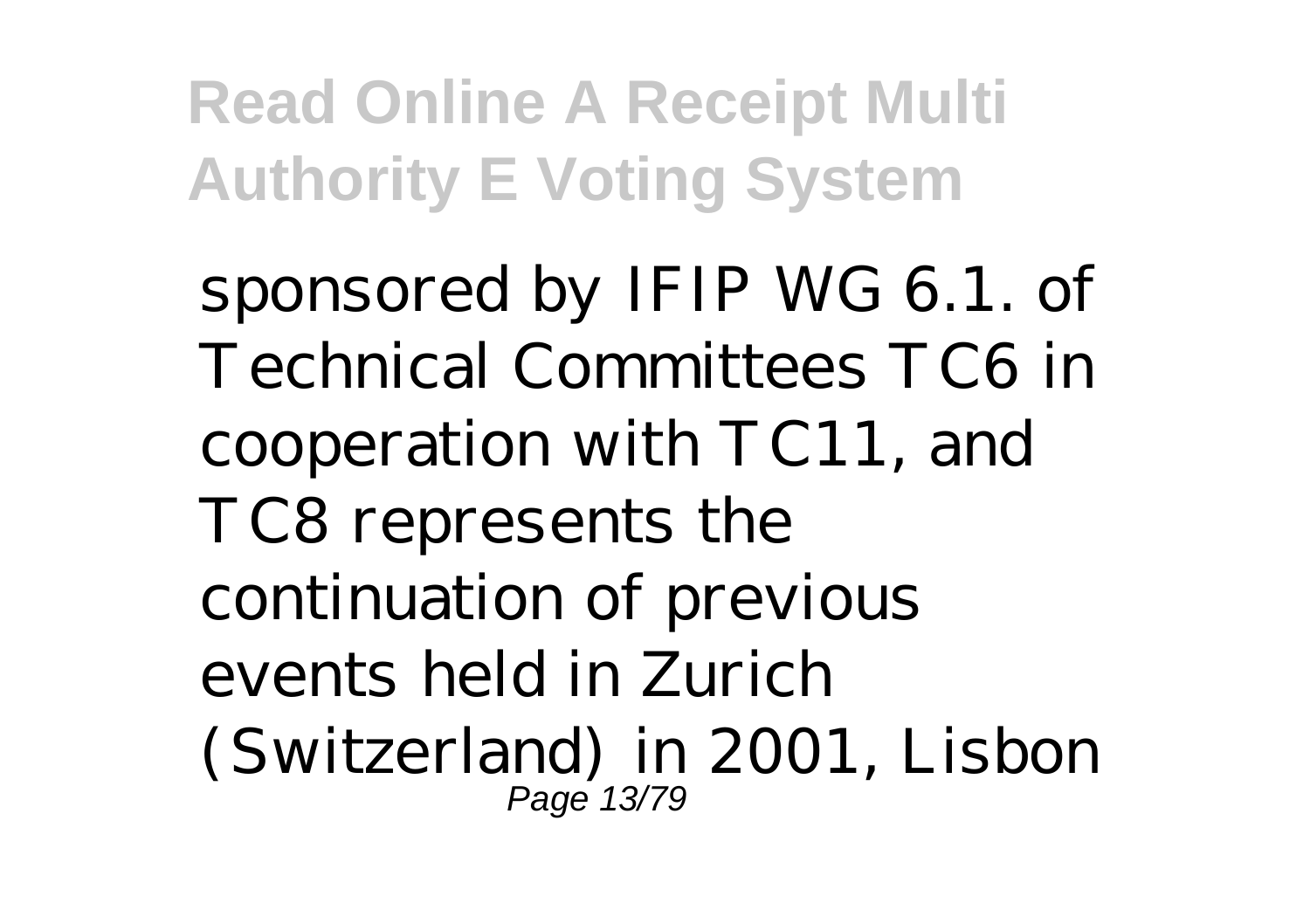(Portugal) in 2002, Sao Paulo (Brazil) in 2003, Toulouse (France) in 2004, Poznan (Poland) in 2005, Turku (Finland) in 2006, Wuhan (China) in 2007 and Tokyo (Japan) in 2008. The call for Page 14/79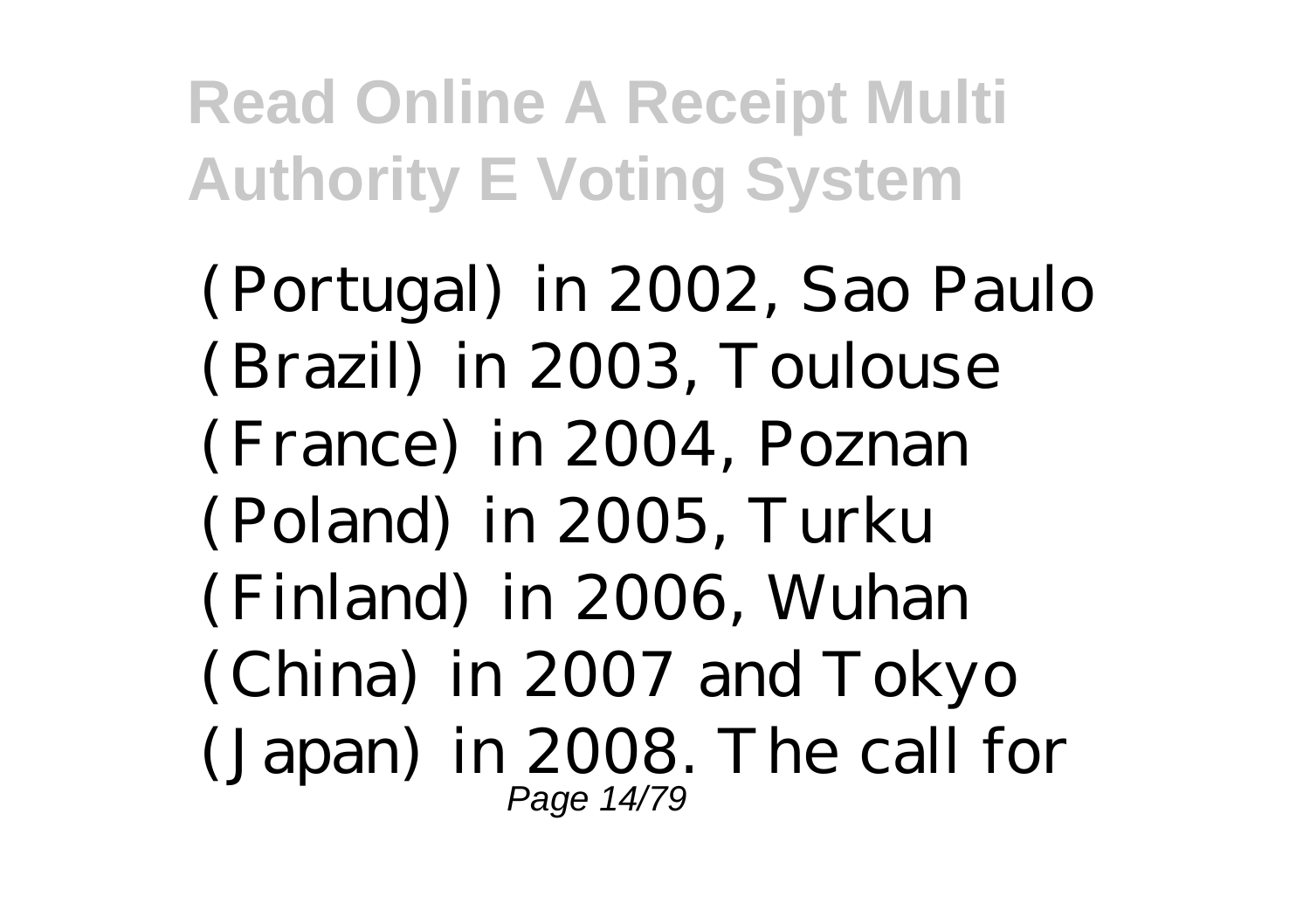papers attracted papers from 31 countries from the ?ve con- nents. As a result, the I3E 2009 programo?ered 12 sessions of full-paper prestations. The 31 selected papers cover a wide and Page 15/79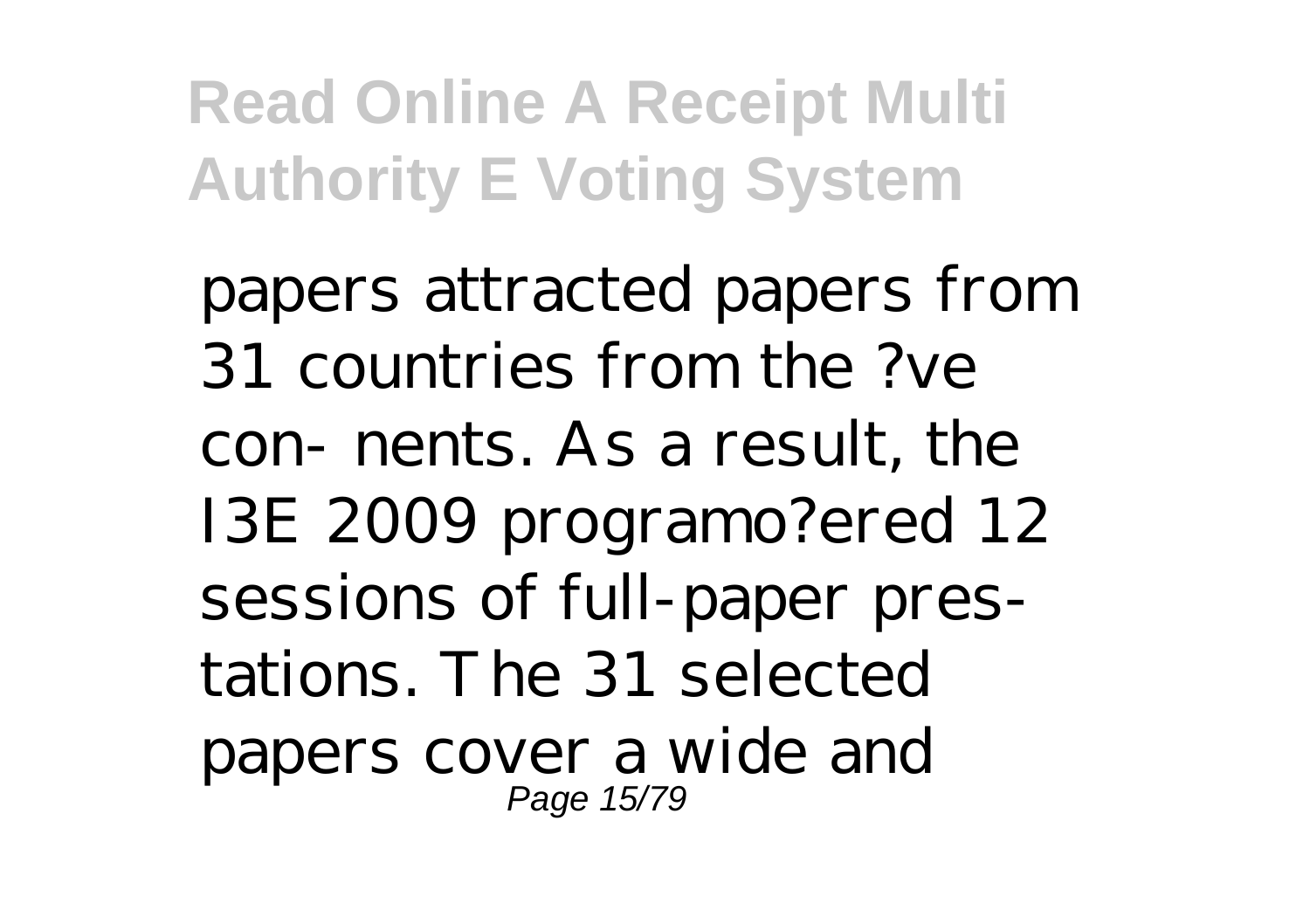important variety of issues in e-Business,e-servicesandesociety, including security, trus t,andprivacy,ethical and societal issues, business organization, provision of services as software and Page 16/79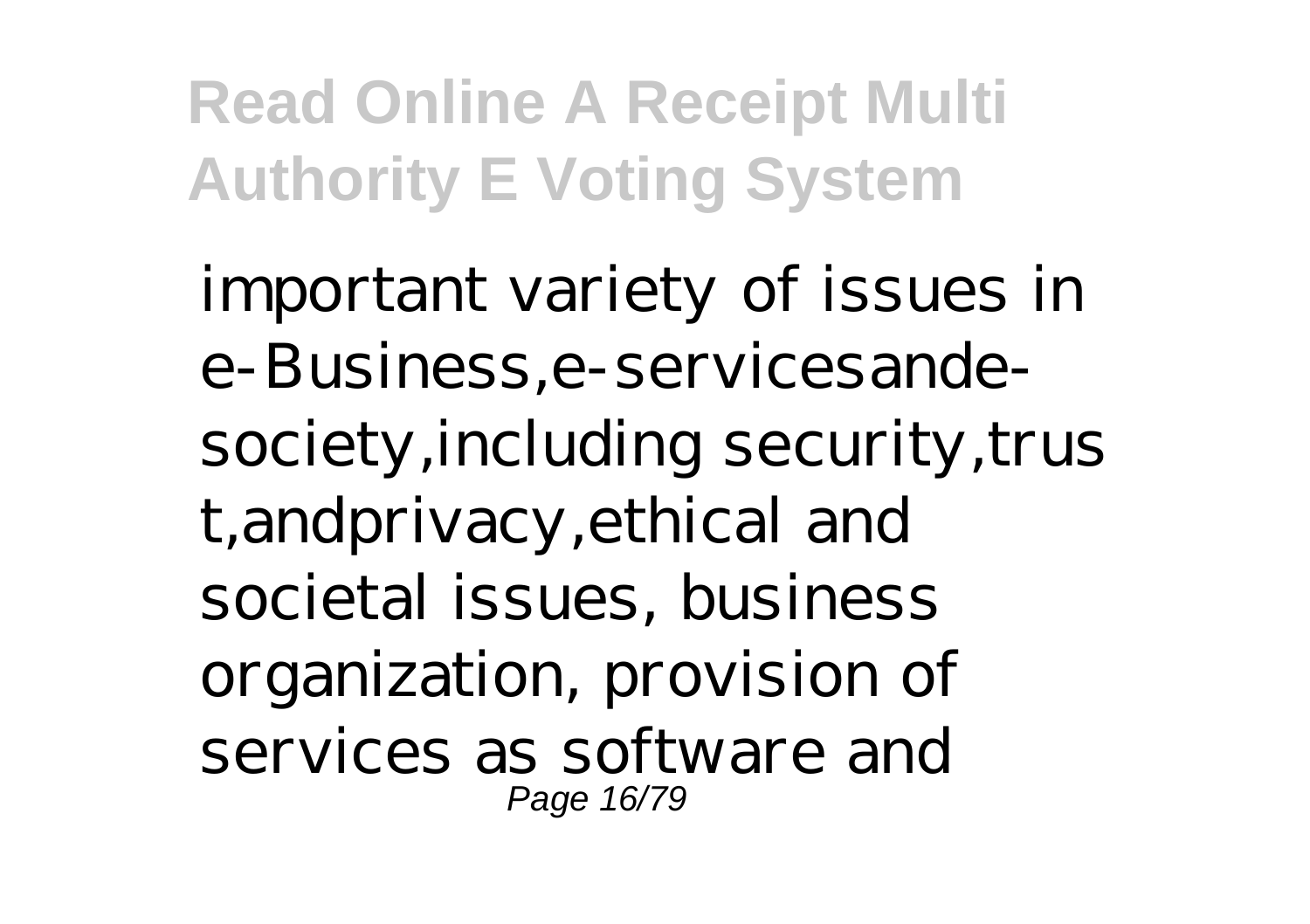software as services, and others. Extended versions of selected papers submitted to I3E 2009 will be published in the International Journal of e-Adoption and in AIS Transactions on Enterprise Page 17/79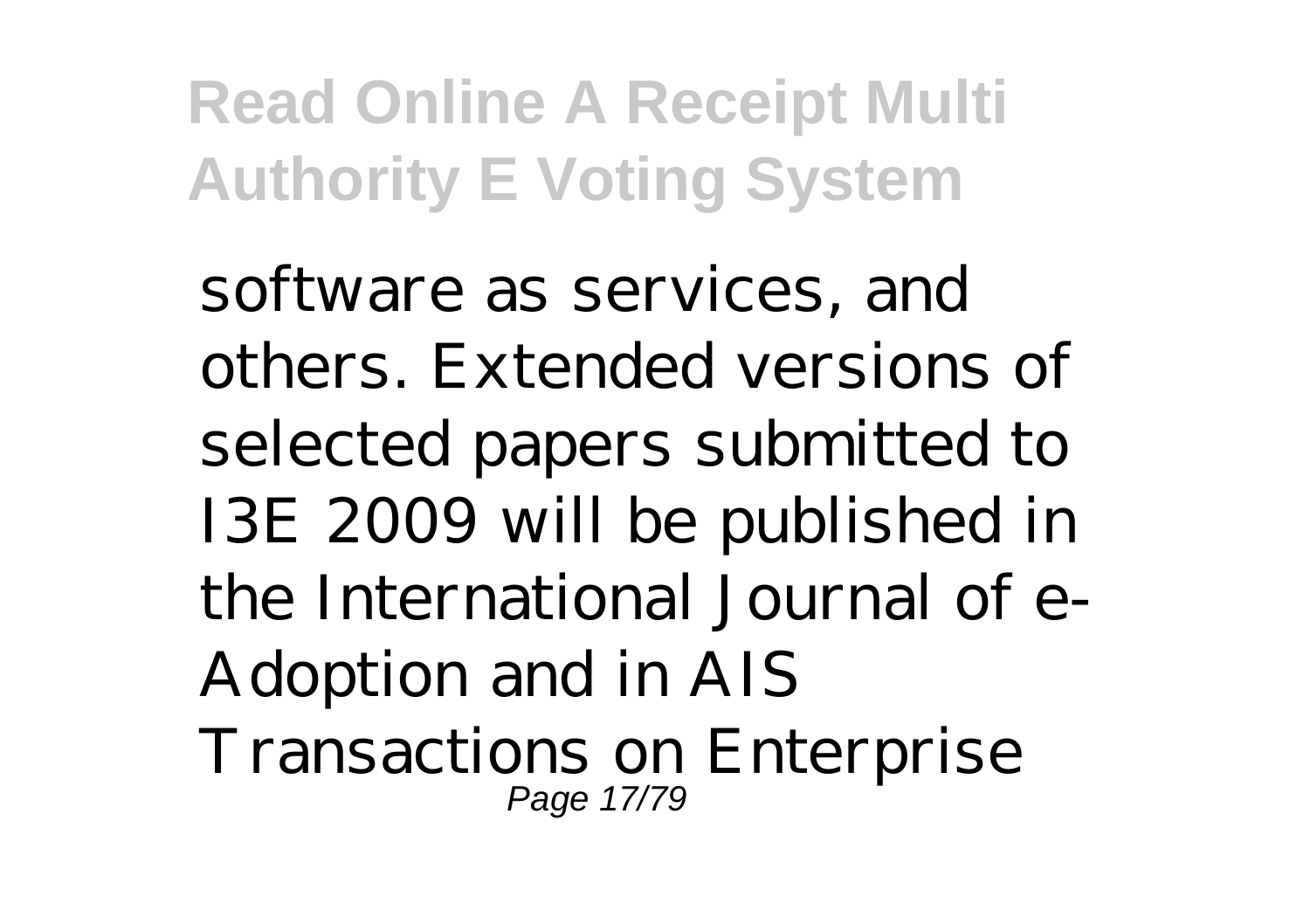Systems. In addition, a 500-euros prize was awarded to the authors of the best paper selected by the Program Comm- tee. We thank all authors who submitted their papers, the Page 18/79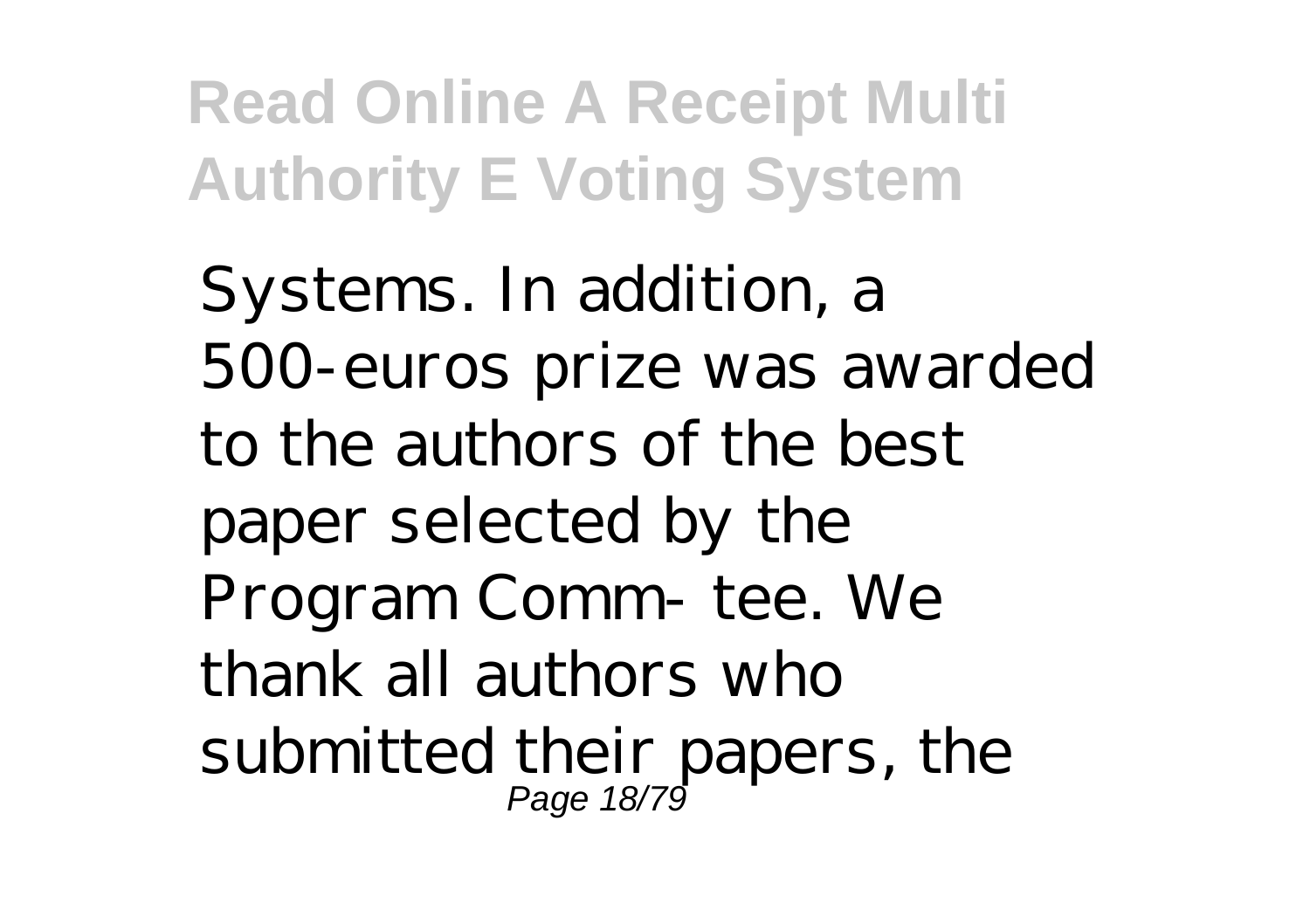Program Committee members and external reviewers for their excellent work. Special edition of the Federal Register, containing a codification of documents of general applicability and Page 19/79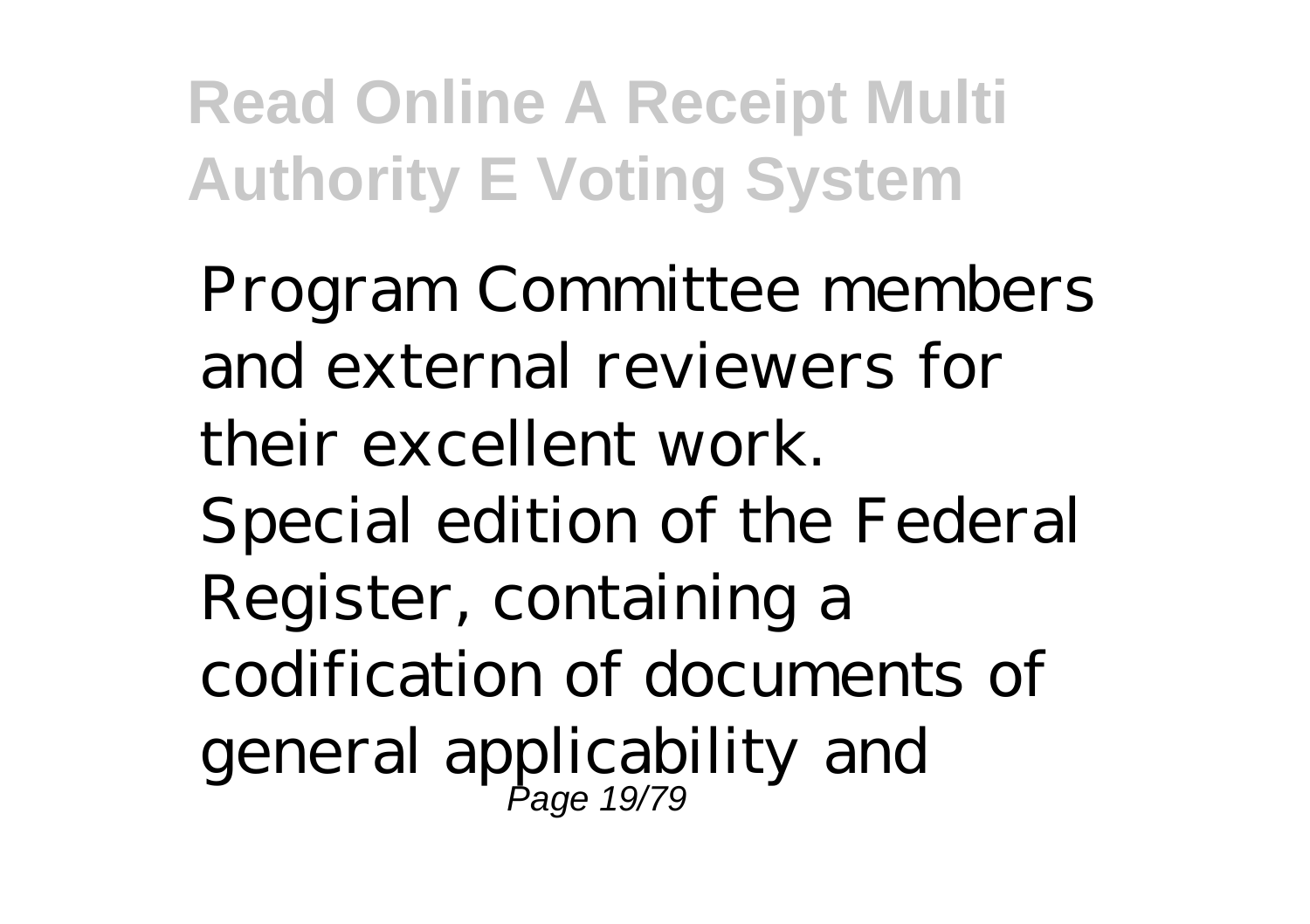future effect ... with ancillaries. 26th IFIP TC 11 International Information Security Conference, SEC 2011, Lucerne, Switzerland, June 7-9, 2011, Proceedings Page 20/79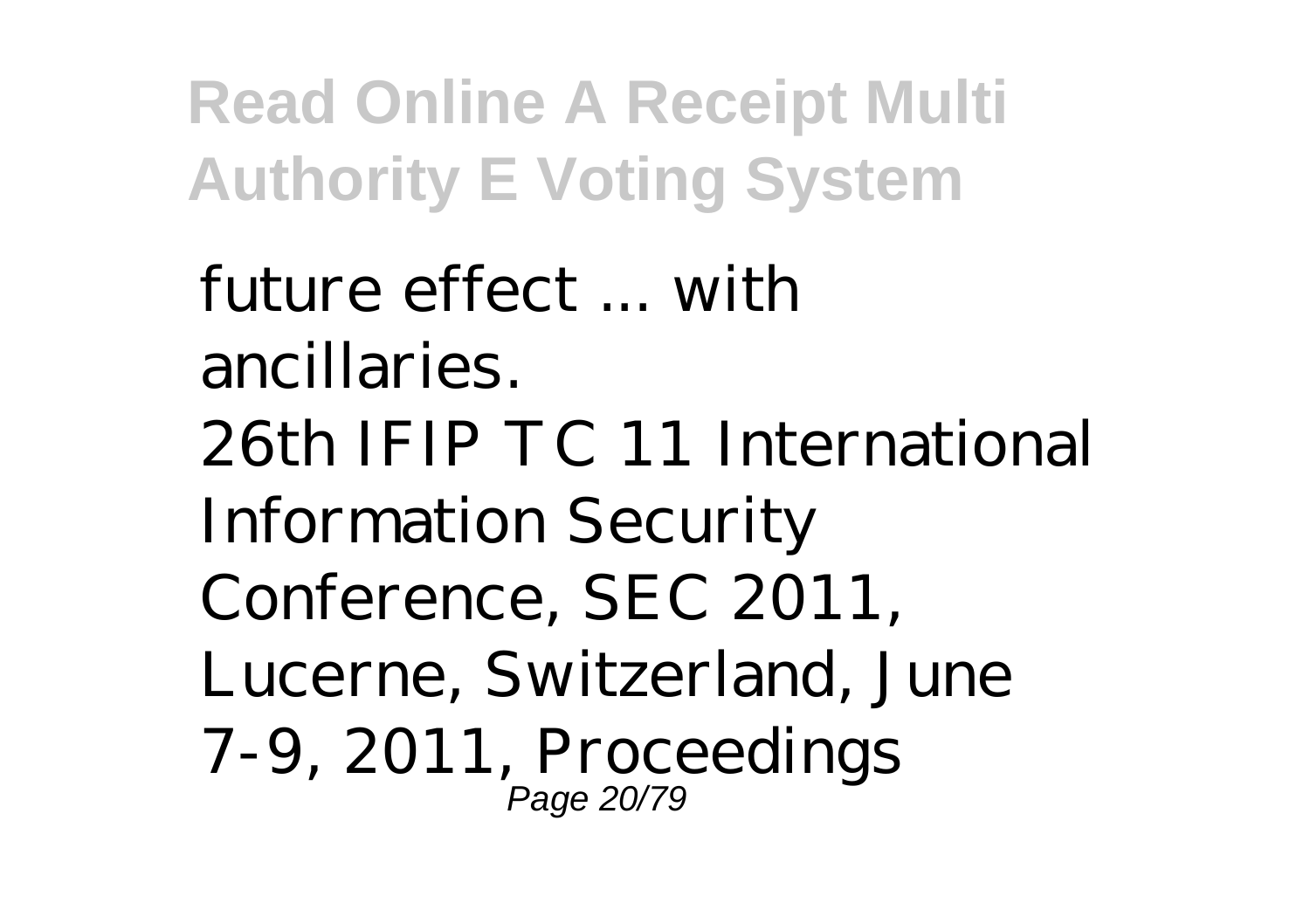Municipalities and Multiple Residential Housing Classified Index of National Labor Relations Board Decisions and Related Court Decisions 5th International Conference,

Page 21/79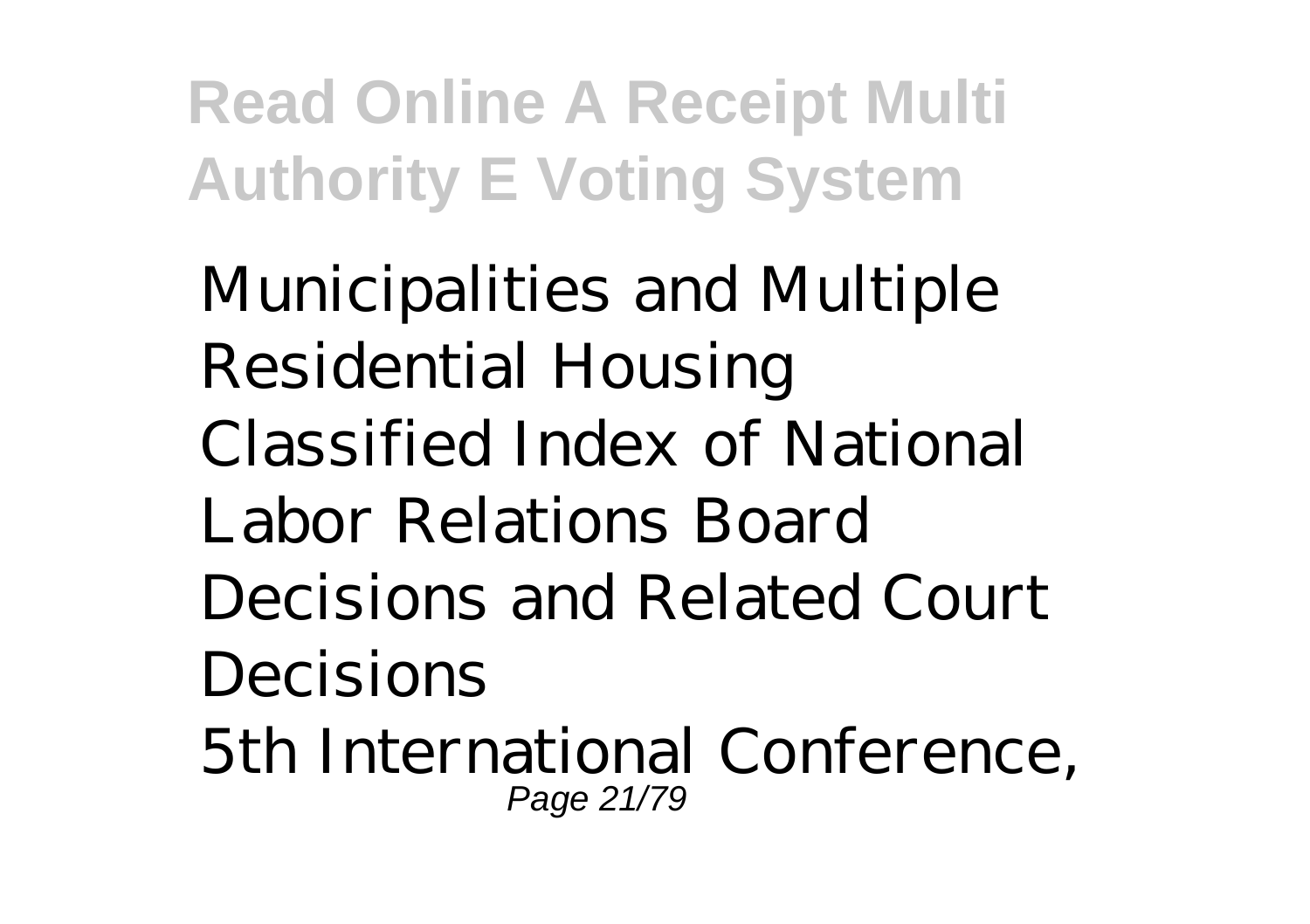GSKI 2017, Chiang Mai, Thailand, December 8-10, 2017, Revised Selected Papers, Part II First International Conference, EGOV 2002, Aixen-Provence, France, Page 22/79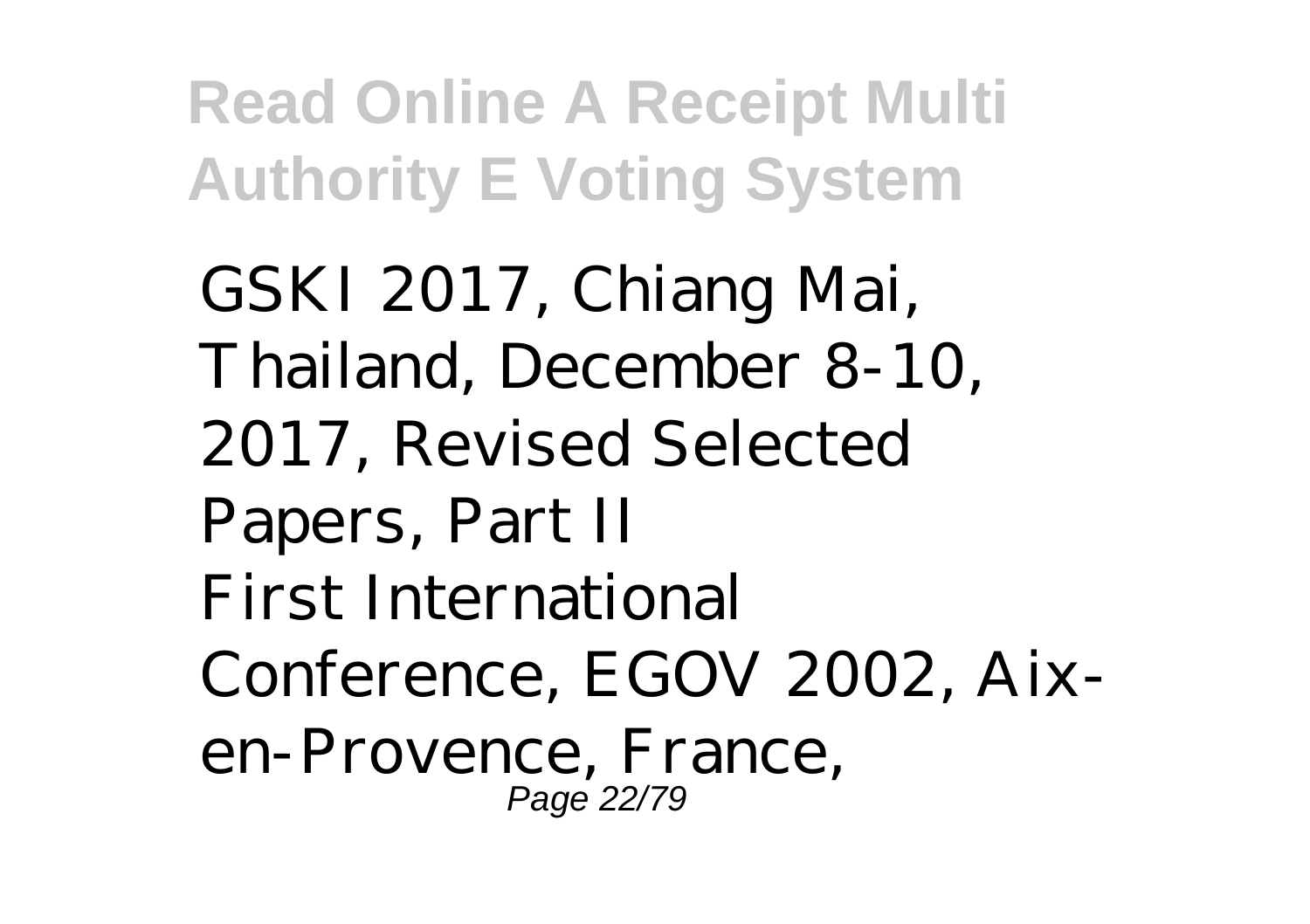September 2-5, 2002. Proceedings Electronic Government **This one-stop reference gives you the latest expertise on everything from access control and** Page 23/79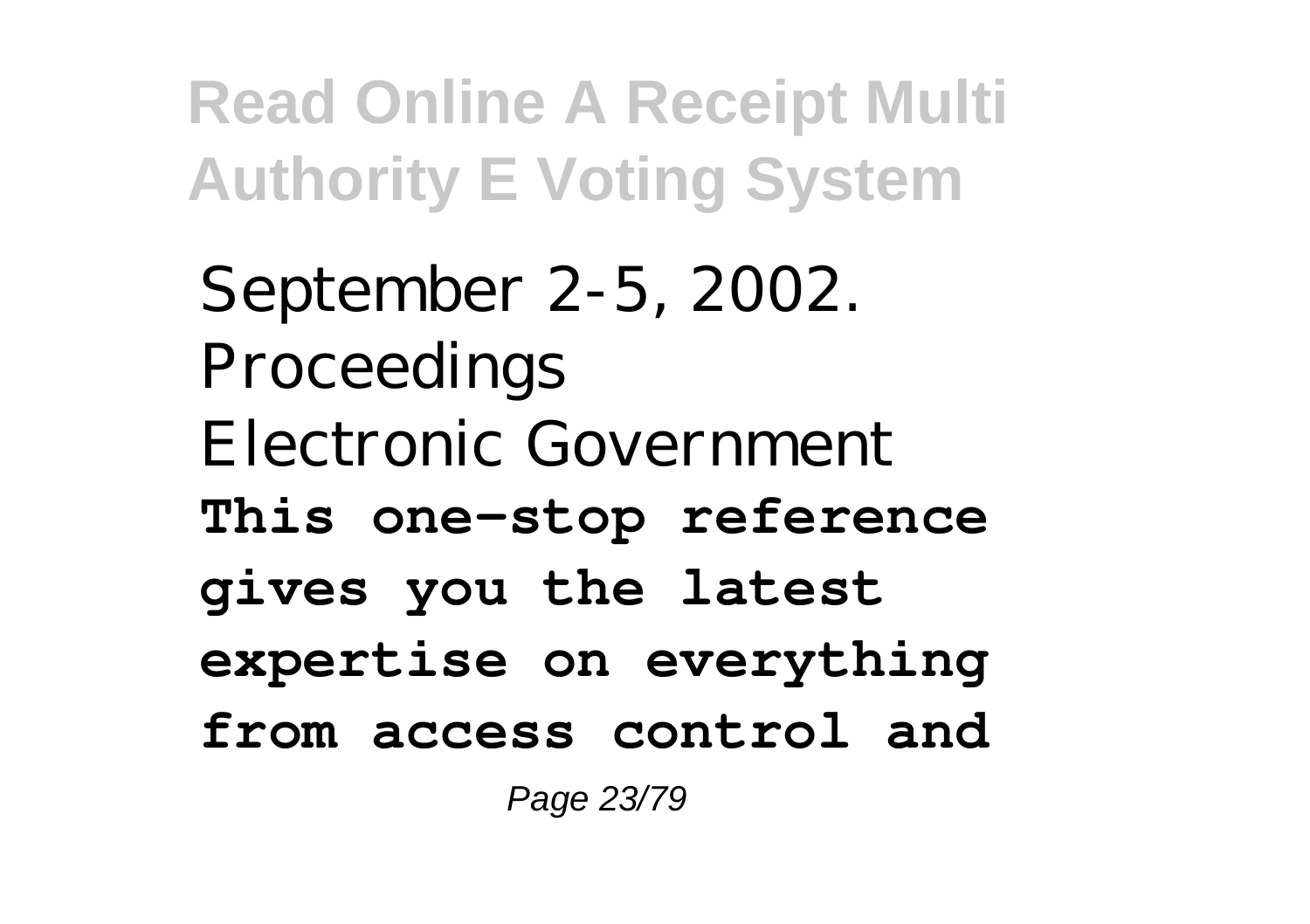**network security, to smart cards and privacy. Representing a total blueprint to security design and operations, this book brings all modern considerations into**

Page 24/79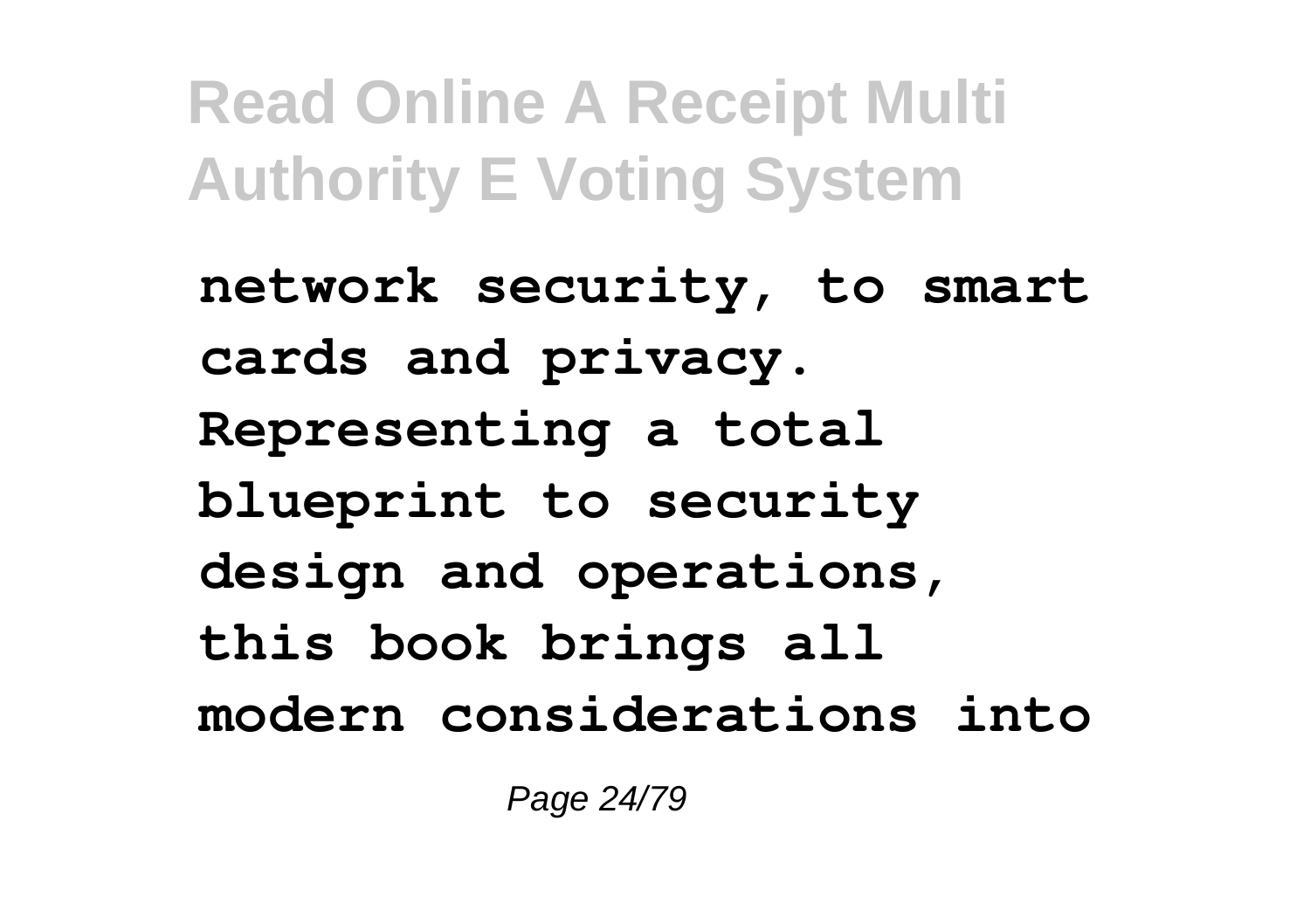**focus. It maps out user authentication methods that feature the latest biometric techniques, followed by authorization and access controls including DAC, MAC, and**

Page 25/79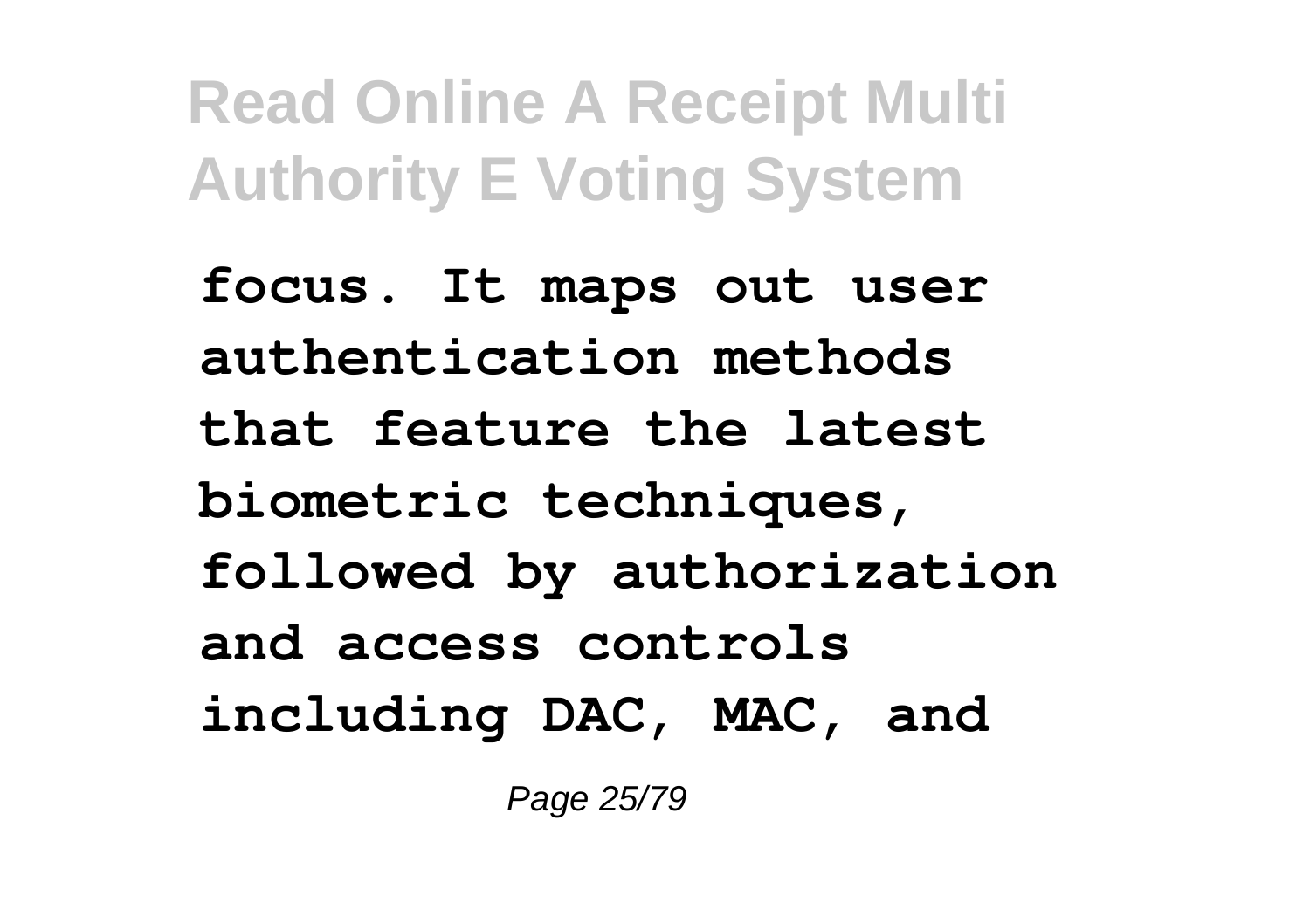**ABAC and how these controls are best applied in todayOCOs relational and multilevel secure database systems." This book constitutes the refereed proceedings of**

Page 26/79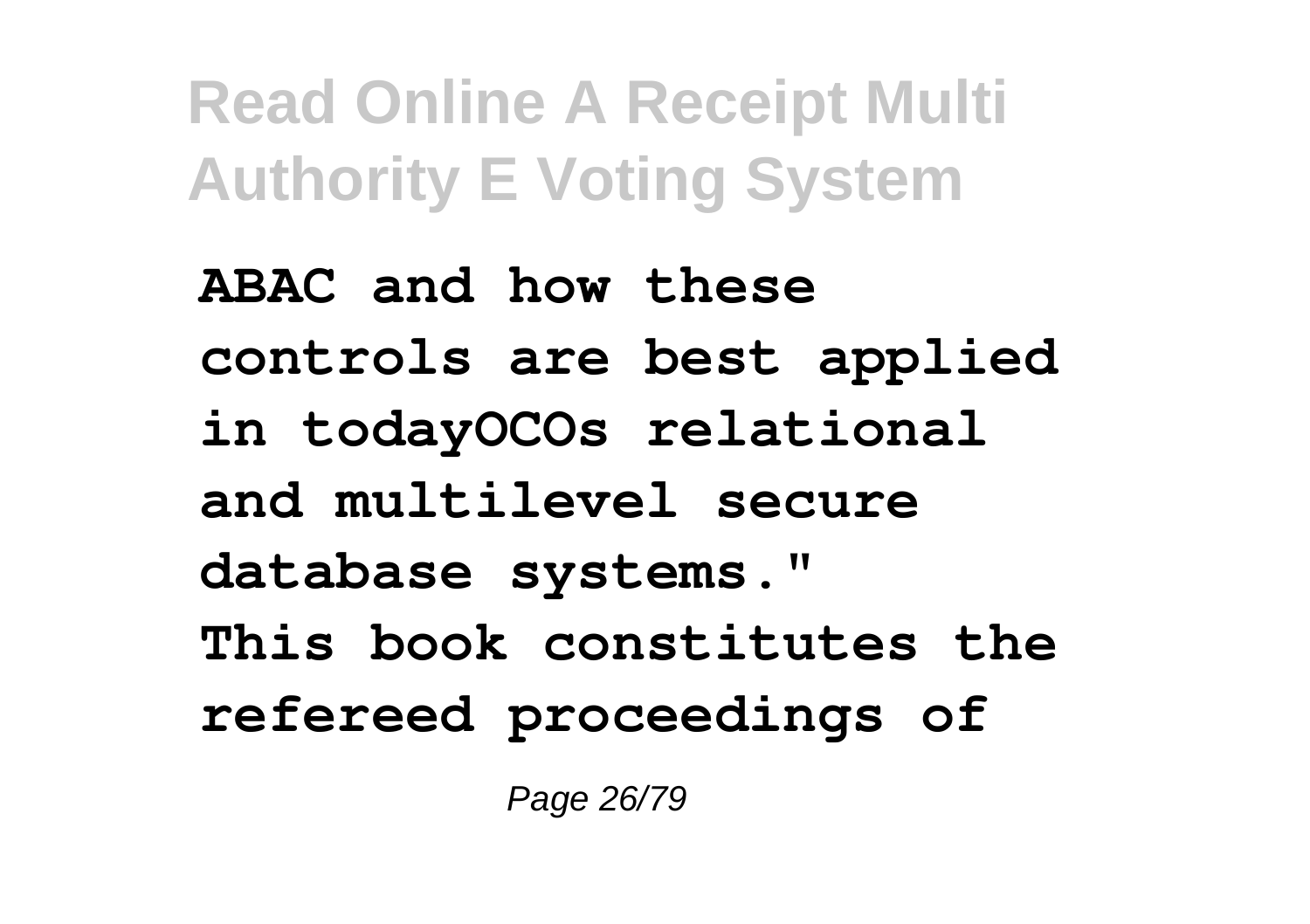**the 9th International Conference on Information Security, ISC 2006, held on Samos Island, Greece in August/September 2006. The 38 revised full papers presented were carefully**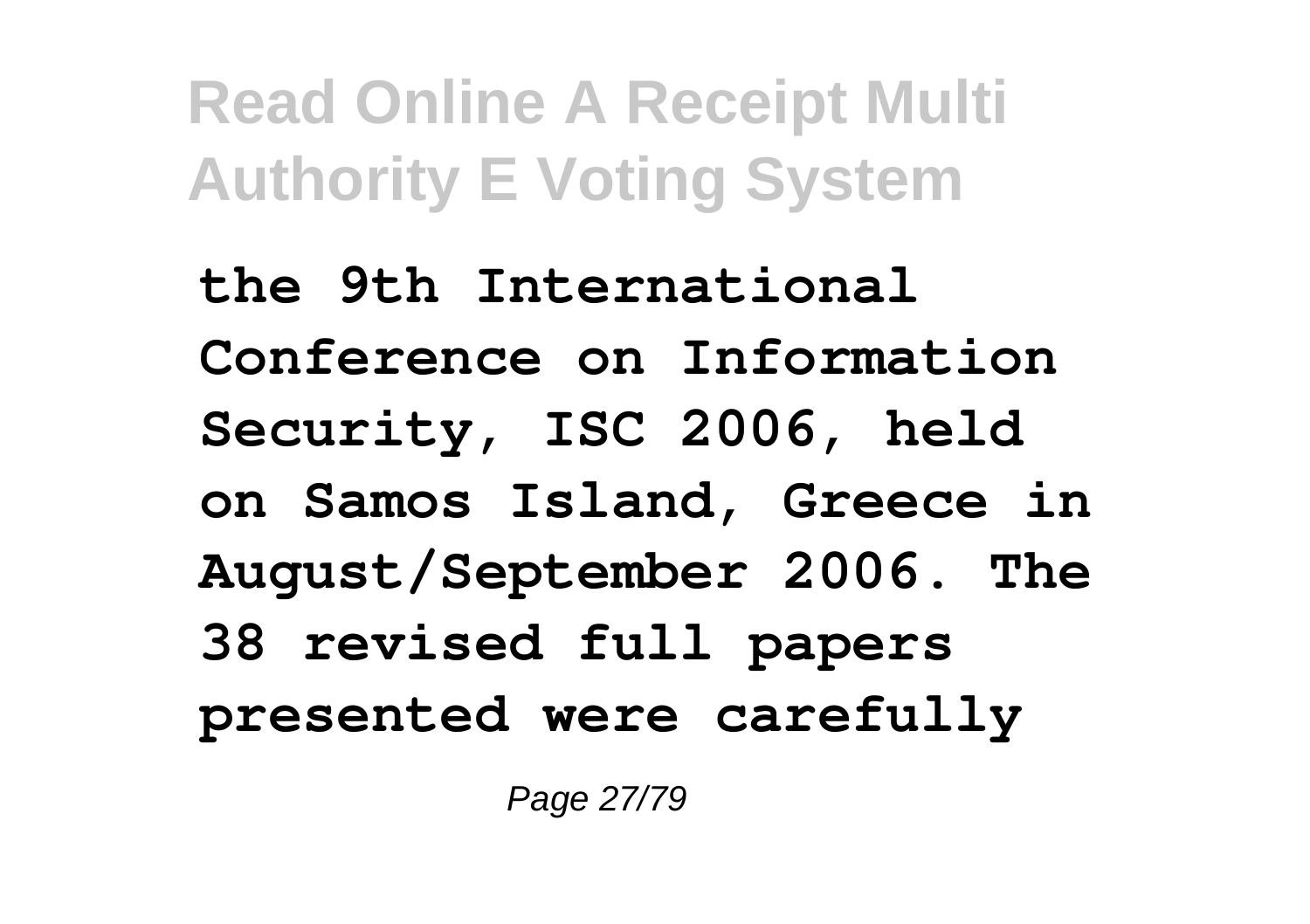**reviewed and selected from 188 submissions. The papers are organized in topical sections. Some vols. include supplemental journals of "such proceedings of the**

Page 28/79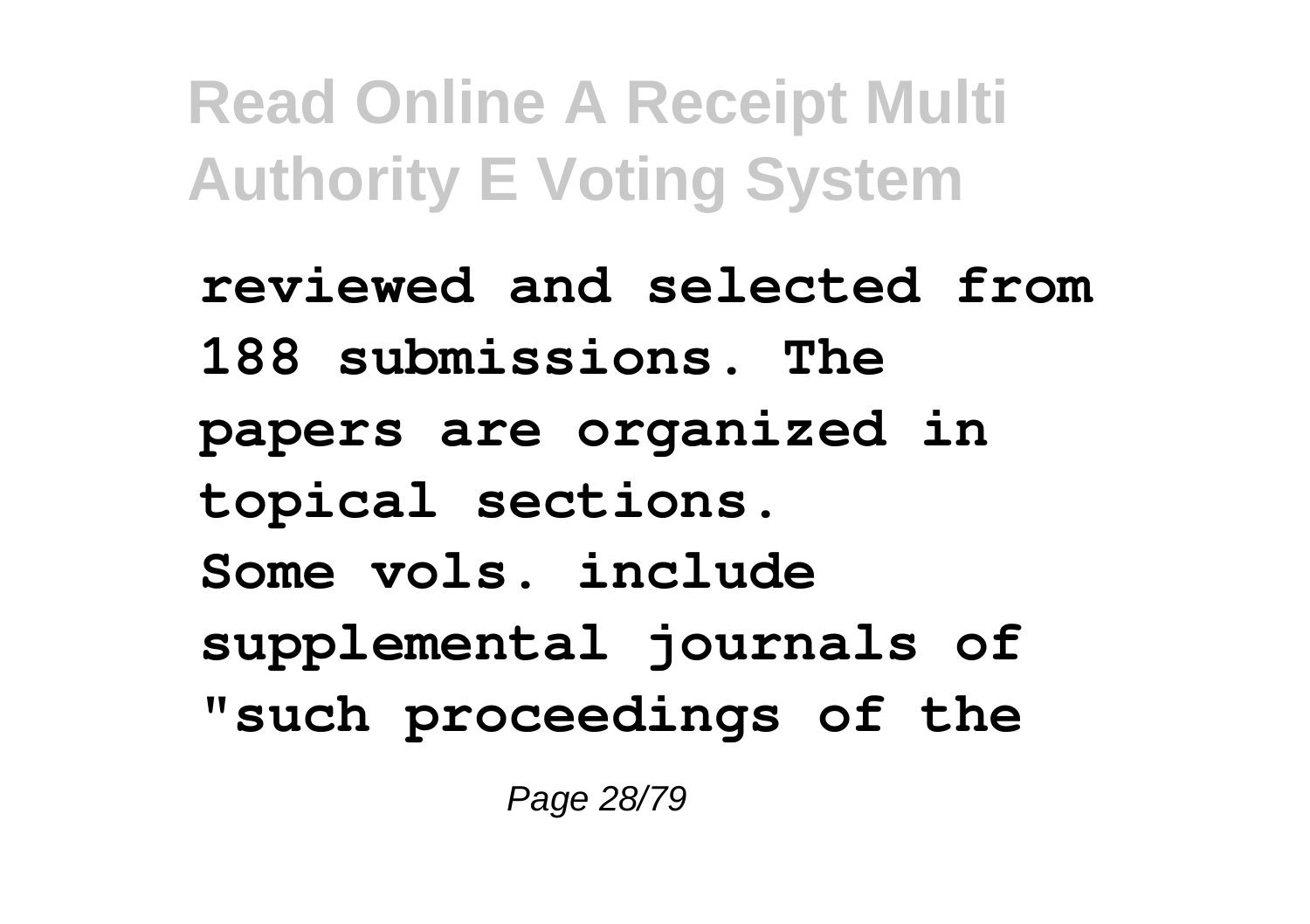**sessions, as, during the time they were depending, were ordered to be kept secret, and respecting which the injunction of secrecy was afterwards taken off by the order of**

Page 29/79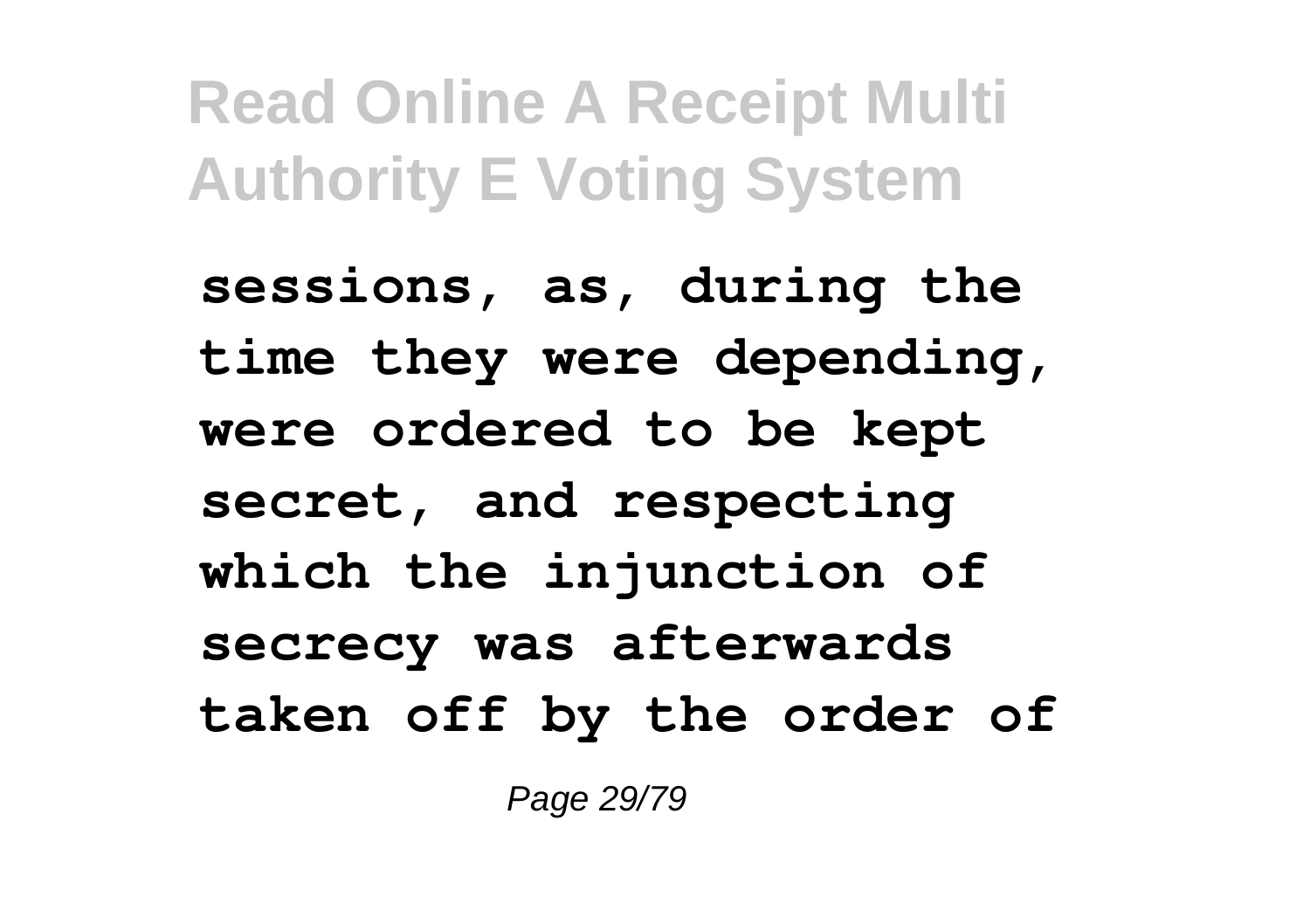**the House". Appendix Securing Information and Communications Systems Middleware 2013 Second International Conference, ProvSec 2008,**

Page 30/79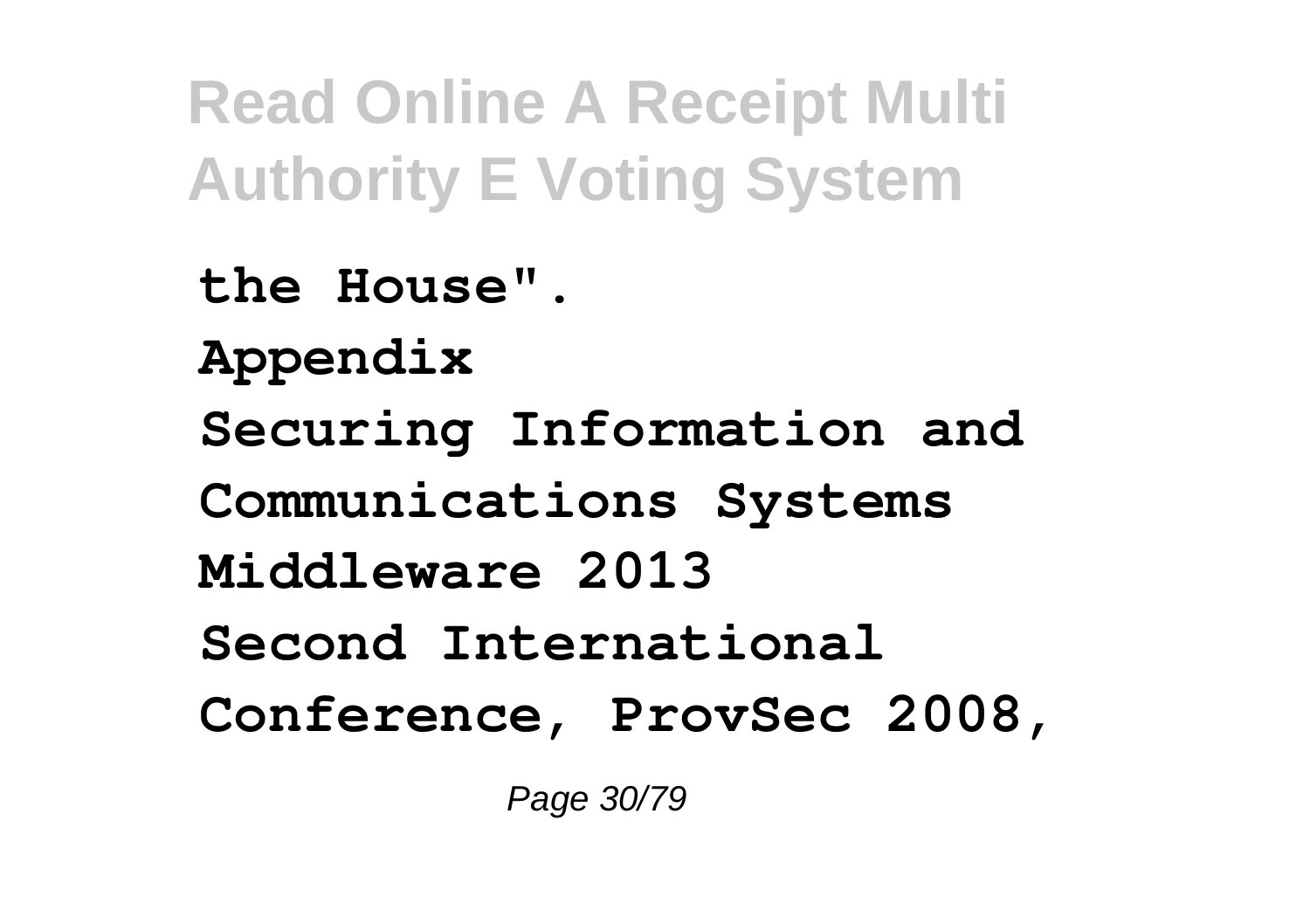**Shanghai, China, October 30 - November 1, 2008. Proceedings ICISC 2003 Public Key Infrastructures, Services and Applications**

Page 31/79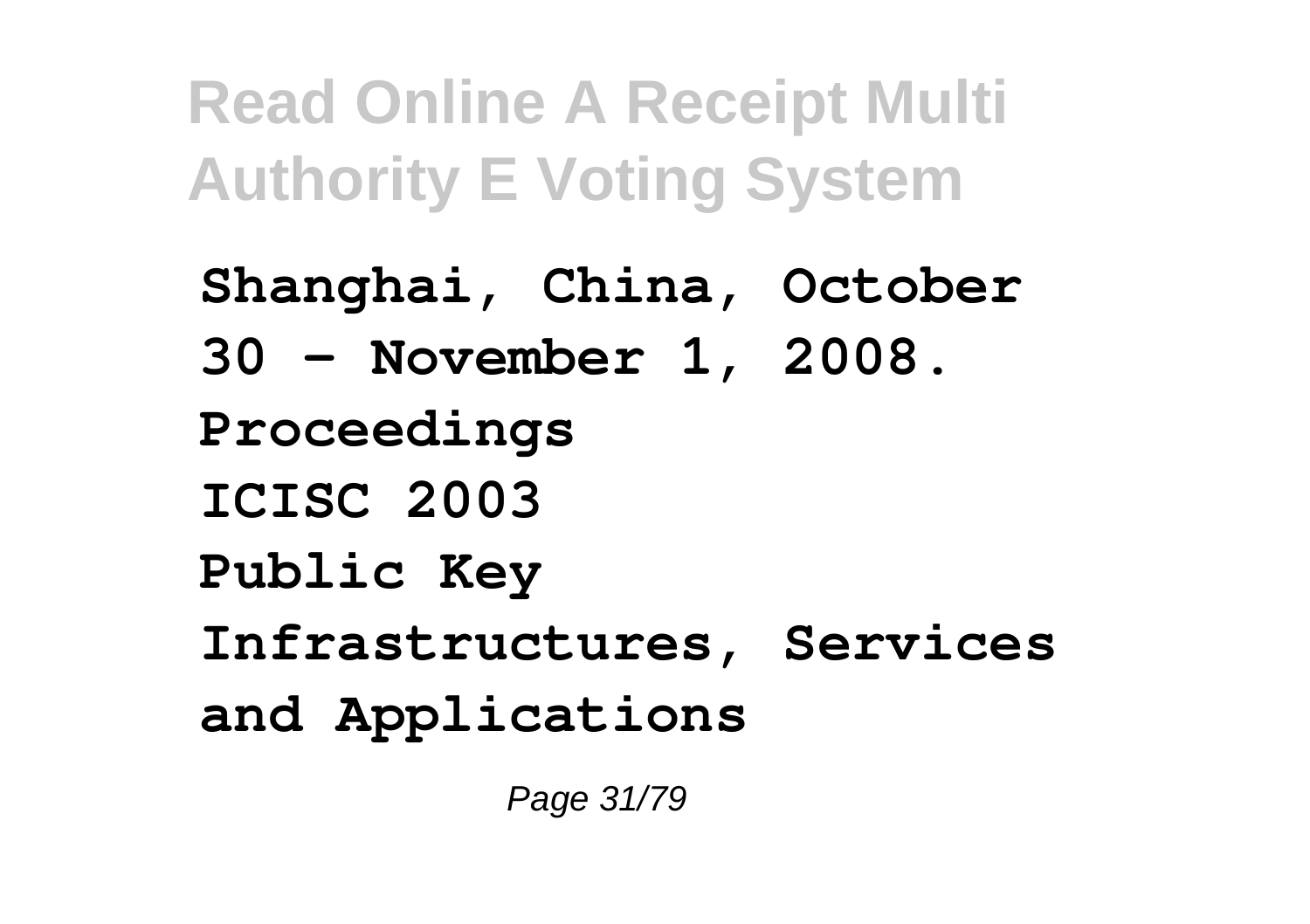**DIVDIVFrom China to Facebookistan, the Internet has transformed global commerce. A cyber-law expert argues that we must free Internet trade while simultaneously protecting consumers./div/div**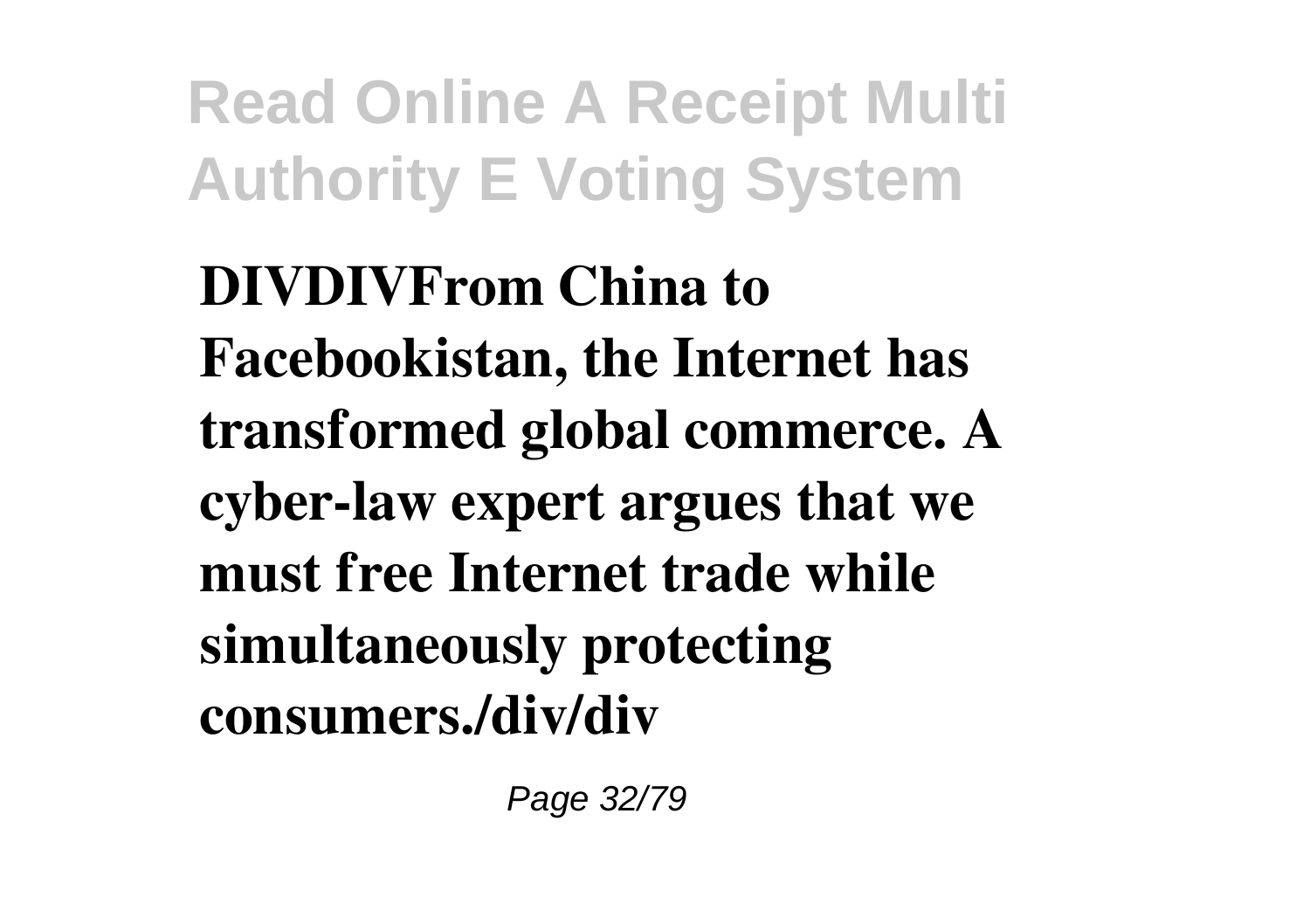**Advances and Innovations in Systems, Computing Sciences and Software EngineeringSpringer Science & Business Media This comprehensive encyclopedia provides easy access to information on all aspects of cryptography and**

Page 33/79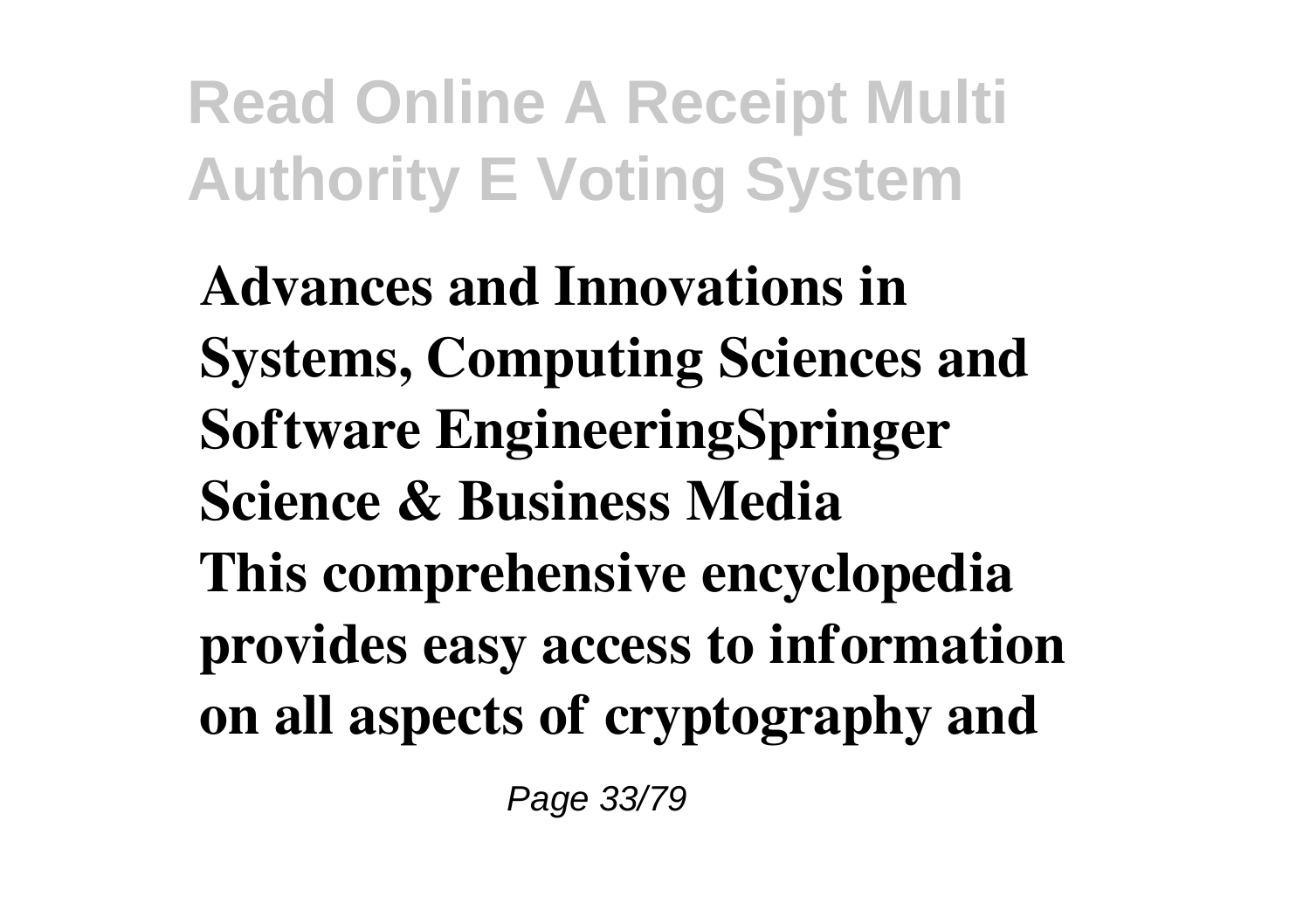**security. The work is intended for students, researchers and practitioners who need a quick and authoritative reference to areas like data protection, network security, operating systems security, and more.**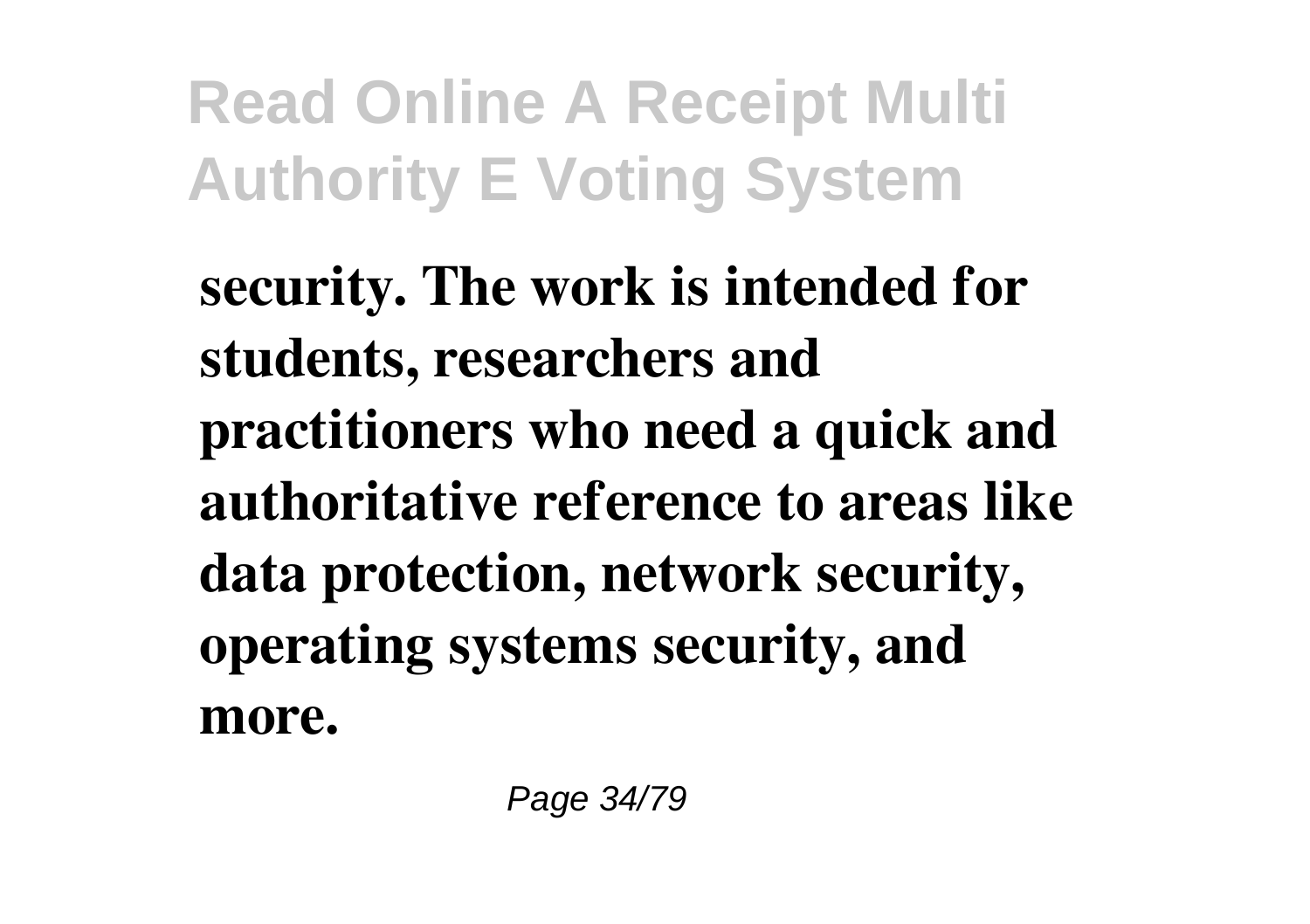**Policing in the Era of AI and Smart Societies ACM/IFIP/USENIX 14th International Middleware Conference, Beijing, China, December 9-13, 2013, Proceedings Federal Register**

Page 35/79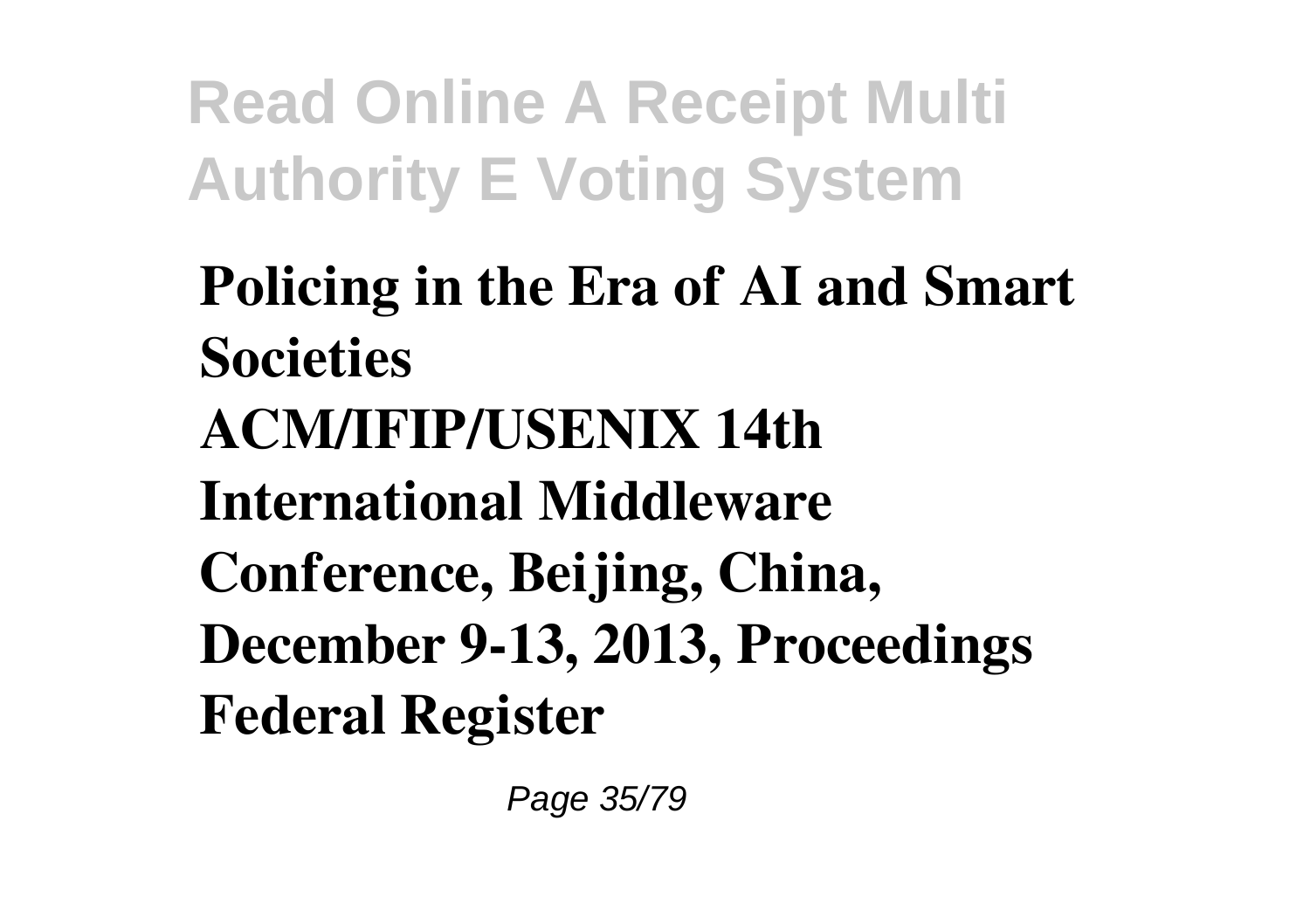**United States Code: Titles 45-50 To which are Now Added, the Decisions of the Several Courts of Equity in Ireland, and of the High Court of Parliament in that Kingdom ... Supplement to the Official Journal**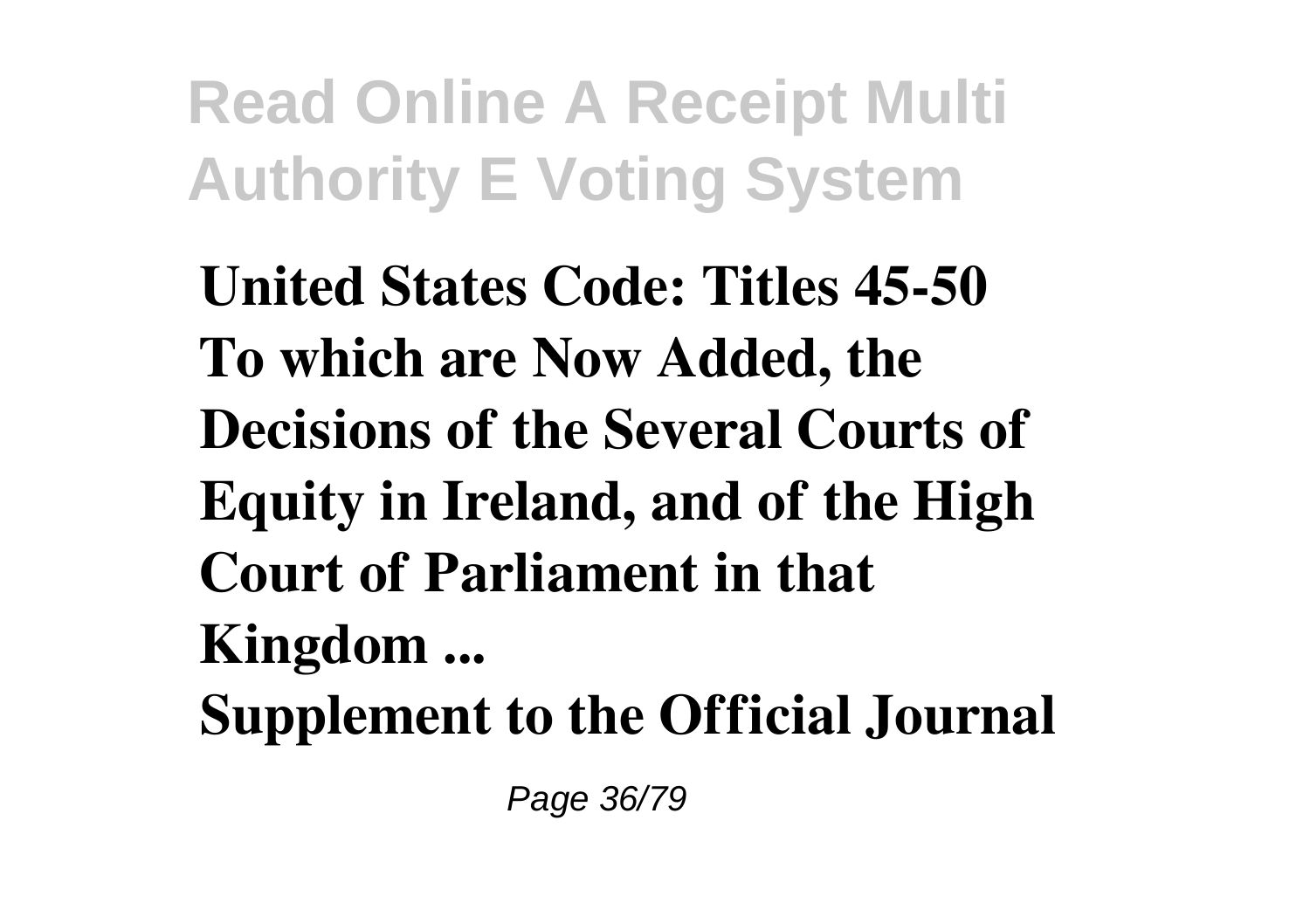**of the European Communities This book constitutes the refereed proceedings of the ACM/IFIP/USENIX 14th International Middleware Conference, held in Beijing, China, in December 2013. The 24 revised full papers** Page 37/79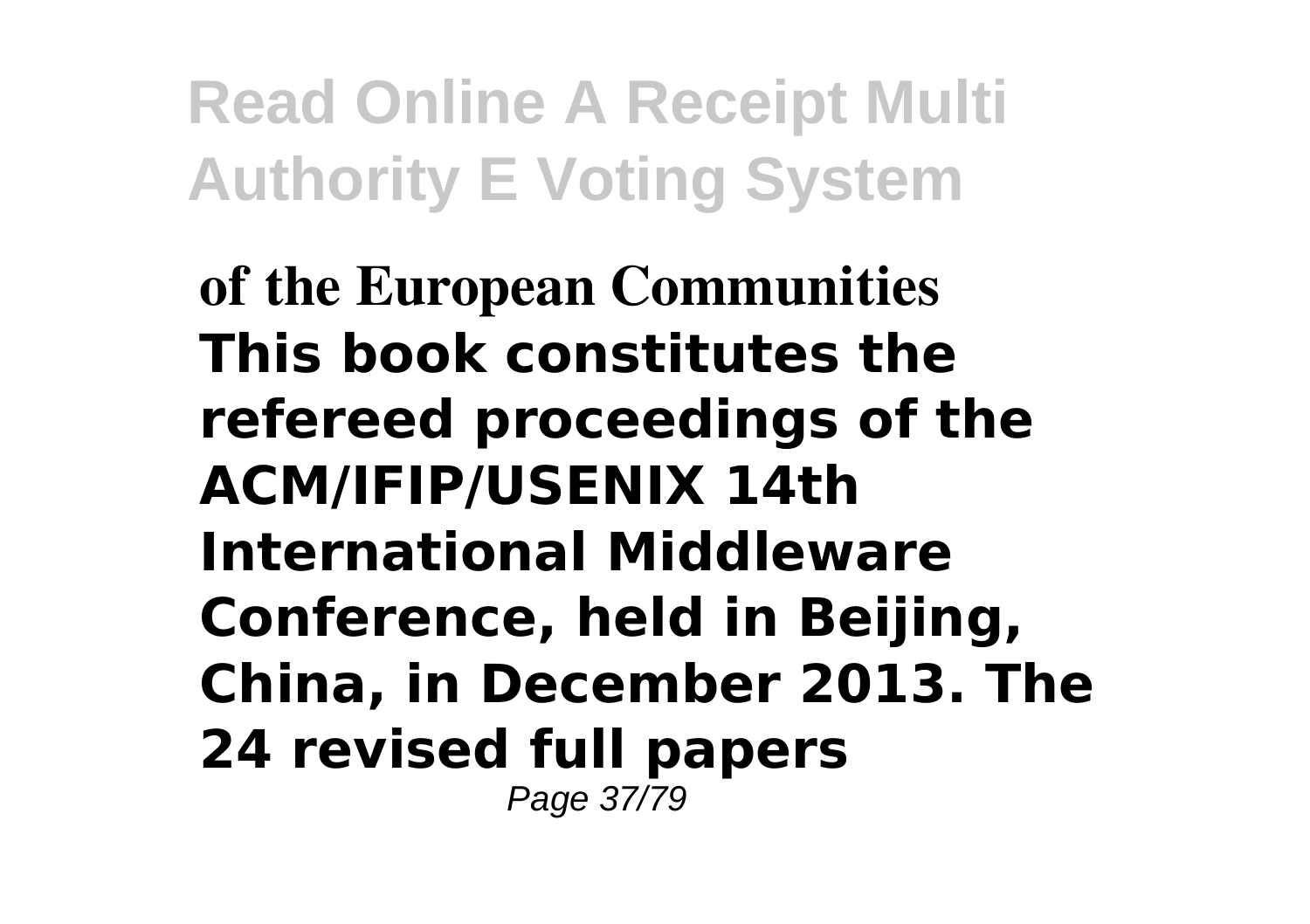**presented were carefully reviewed and selected from 189 submissions. The papers cover a wide range of topics including design, implementation, deployment and evaluation of middleware for next-generation platforms** Page 38/79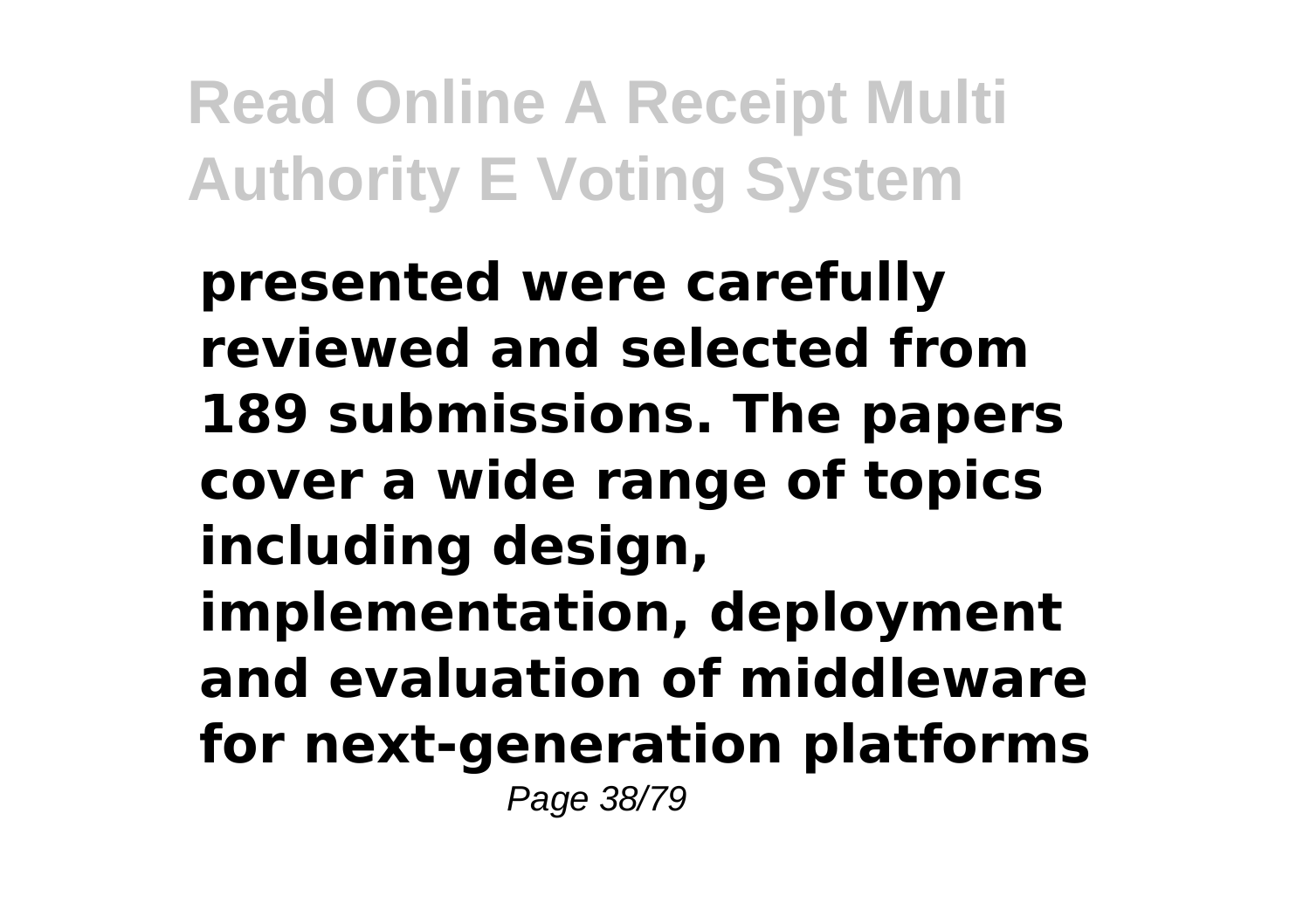**such as cloud computing, social networks and largescale storage and distributed systems. The middleware solutions introduced provide features such as availability, efficiency, scalability, faulttolerance, trustworthy**

Page 39/79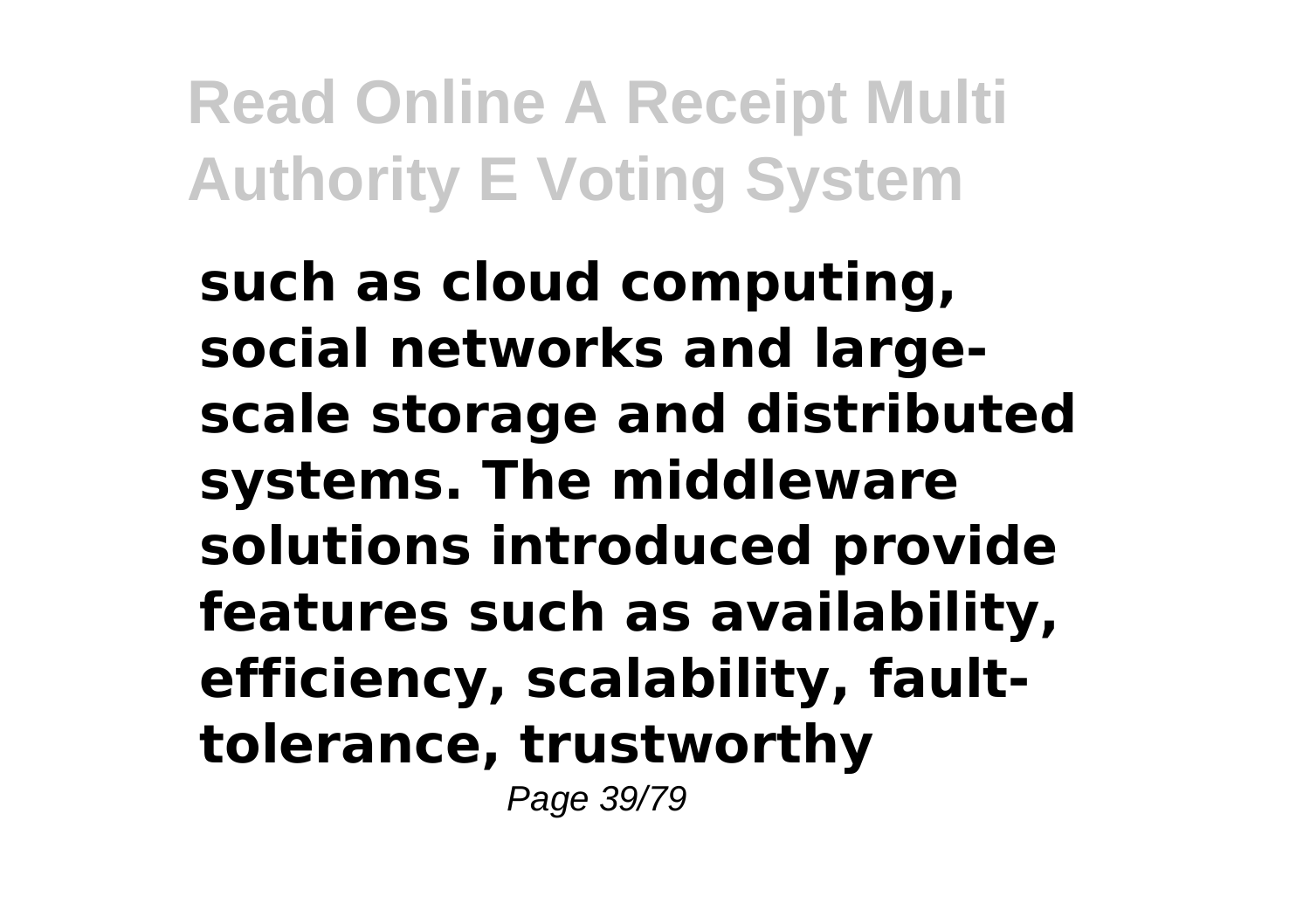**operation and support security and privacy needs. The second edition of this comprehensive handbook of computer and information security provides the most complete view of computer security and privacy** Page 40/79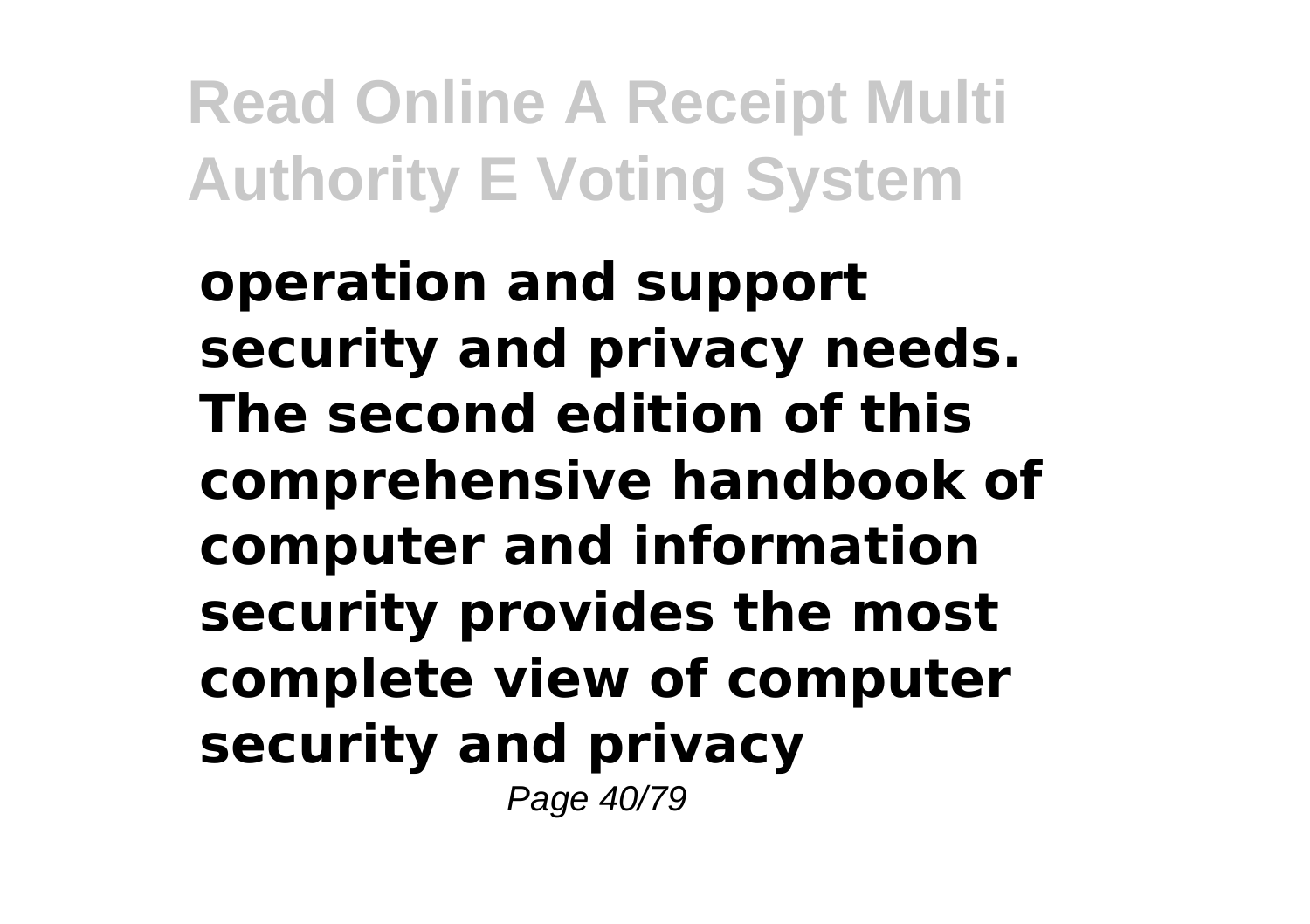**available. It offers in-depth coverage of security theory, technology, and practice as they relate to established technologies as well as recent advances. It explores practical solutions to many security issues. Individual** Page 41/79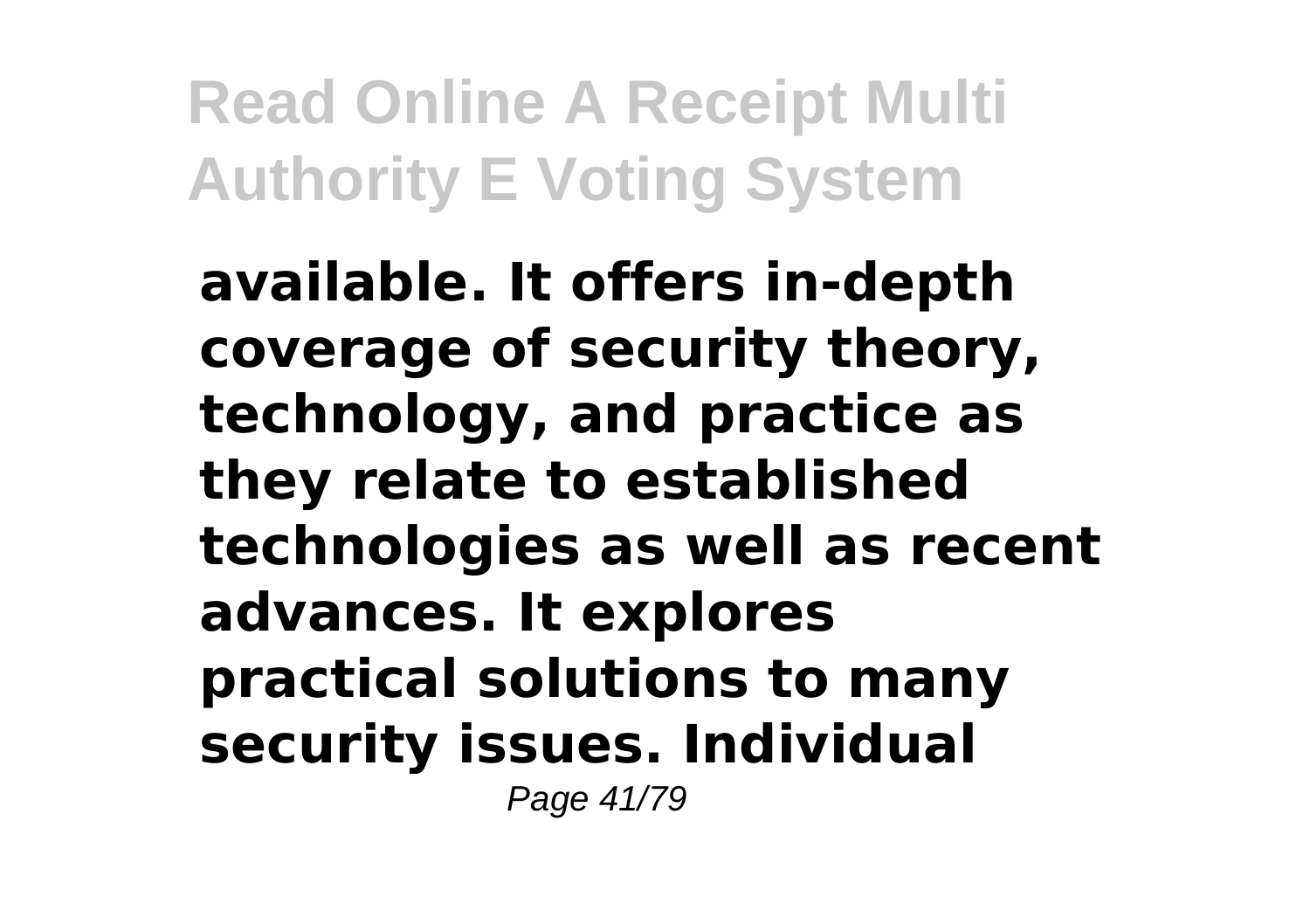**chapters are authored by leading experts in the field and address the immediate and long-term challenges in the authors' respective areas of expertise. The book is organized into 10 parts comprised of 70 contributed** Page 42/79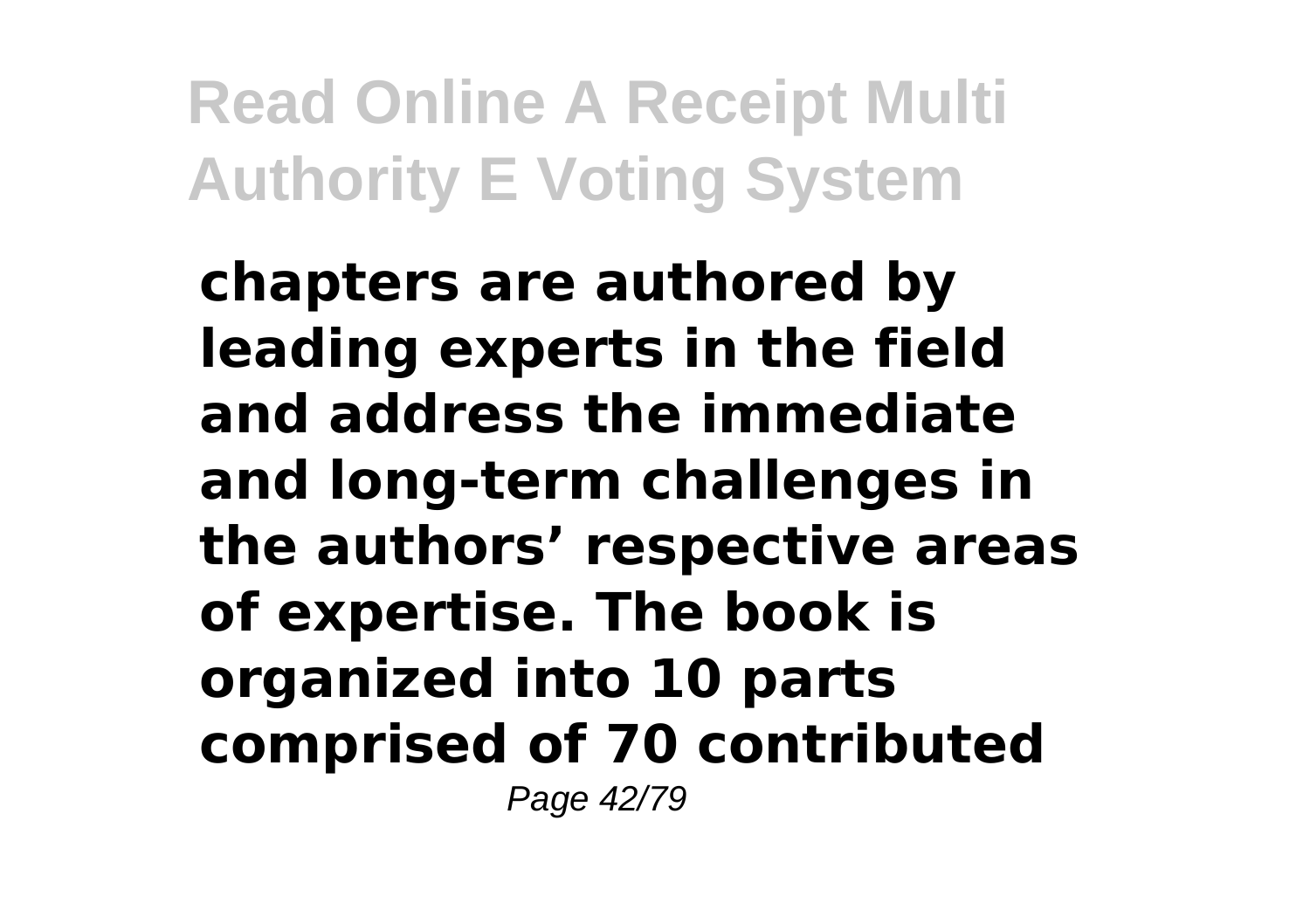**chapters by leading experts in the areas of networking and systems security, information management, cyber warfare and security, encryption technology, privacy, data storage, physical security, and a host of advanced**

Page 43/79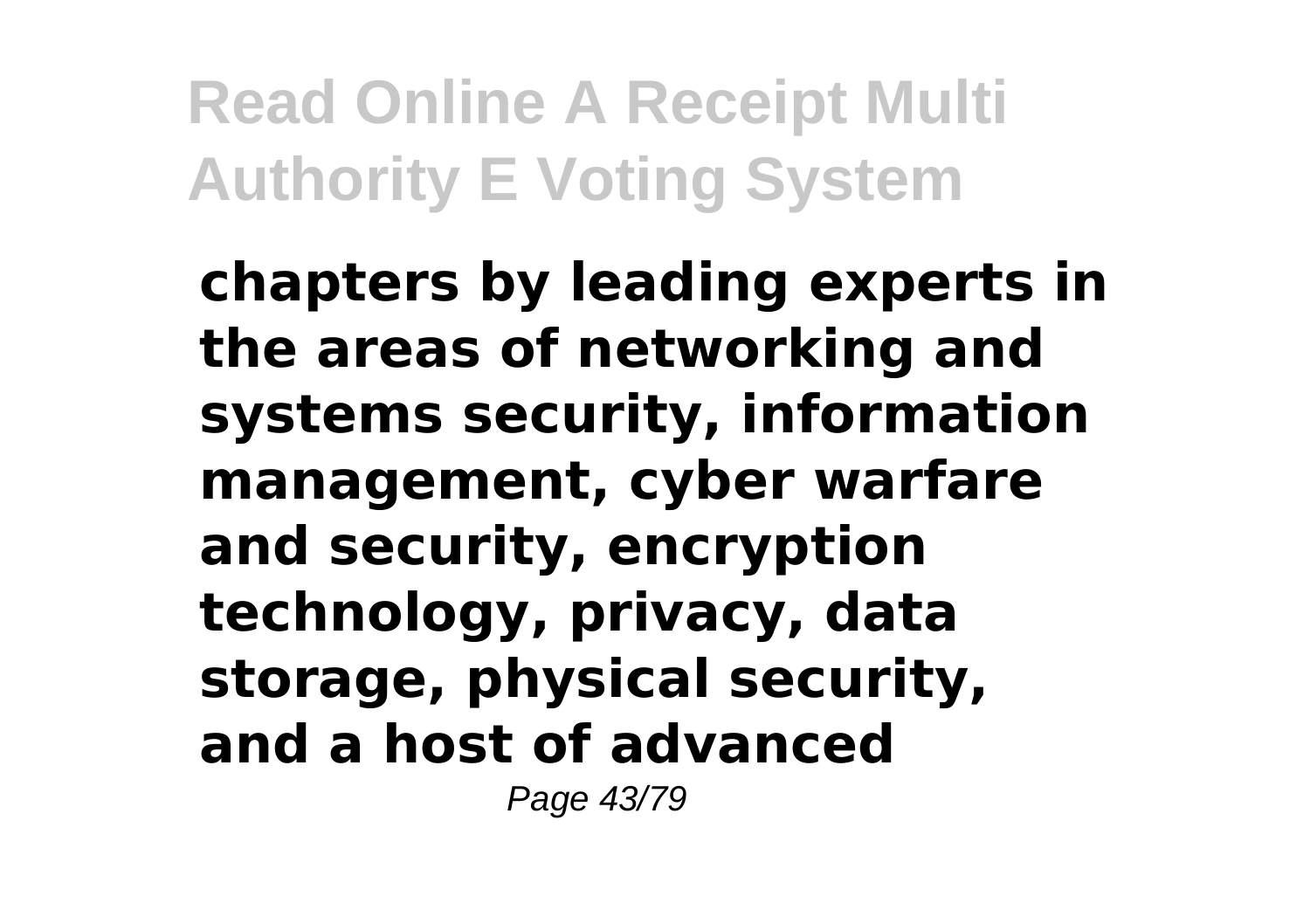**security topics. New to this edition are chapters on intrusion detection, securing the cloud, securing web apps, ethical hacking, cyber forensics, physical security, disaster recovery, cyber attack deterrence, and more.** Page 44/79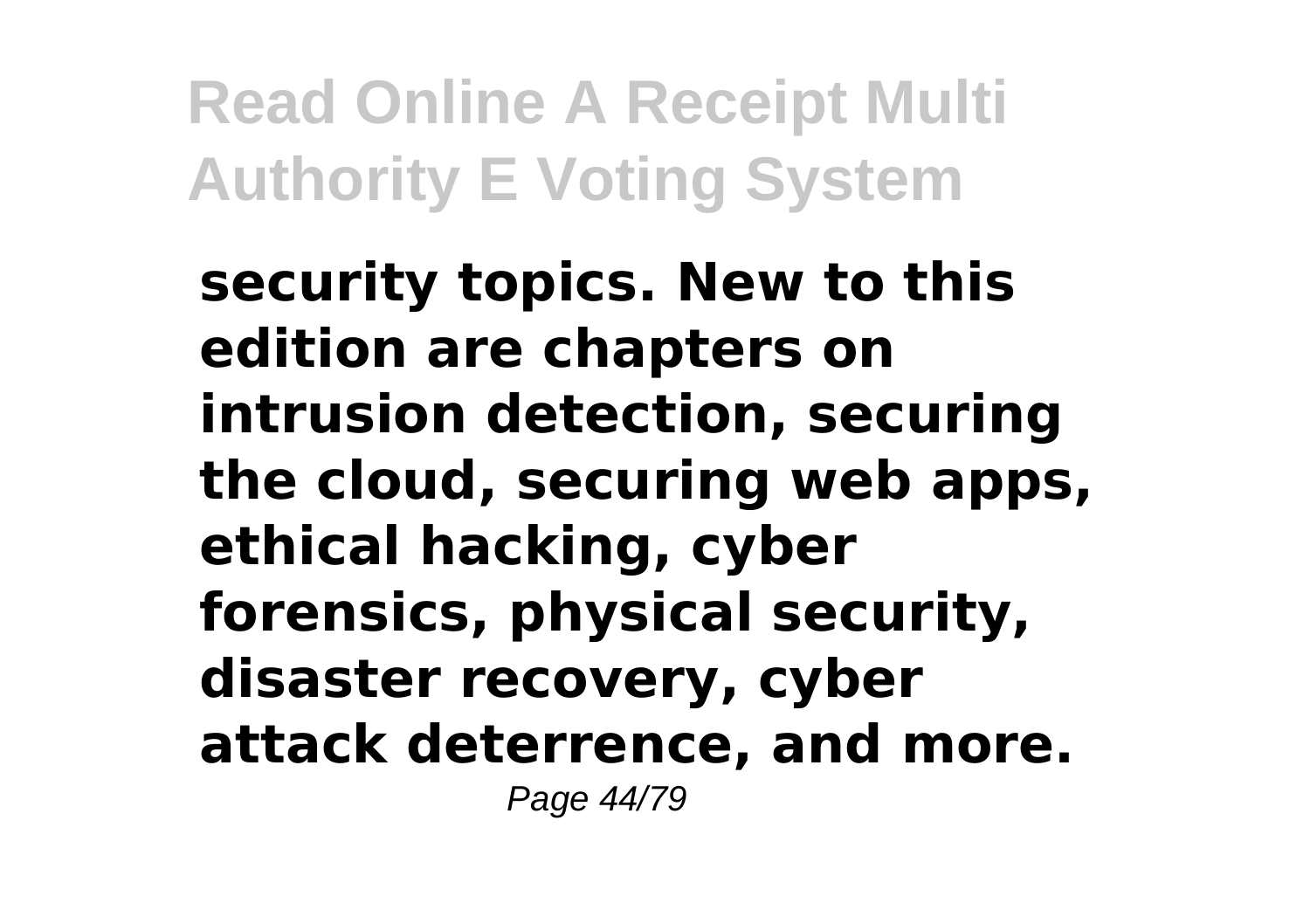**Chapters by leaders in the field on theory and practice of computer and information security technology, allowing the reader to develop a new level of technical expertise Comprehensive and up-todate coverage of security** Page 45/79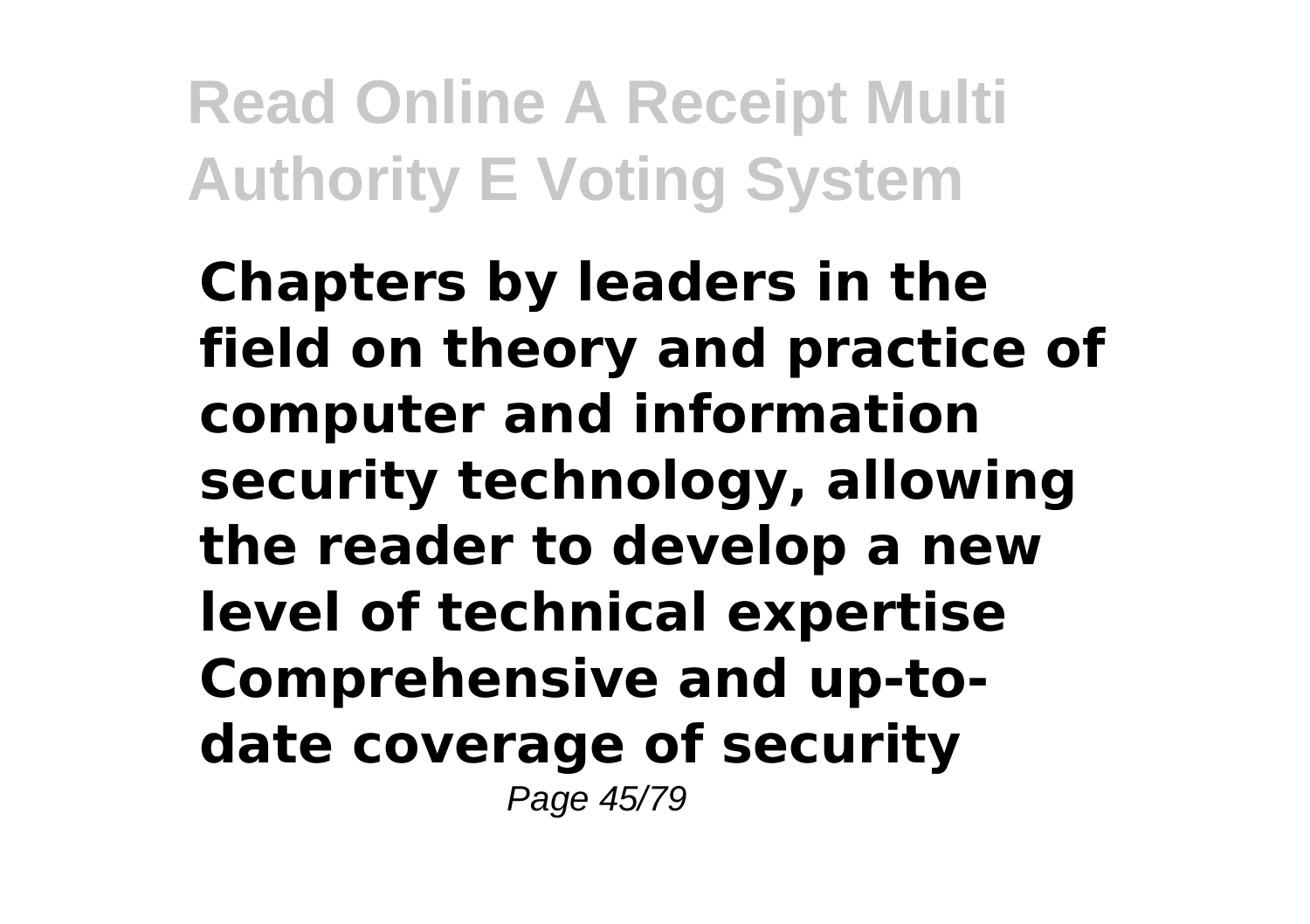**issues allows the reader to remain current and fully informed from multiple viewpoints Presents methods of analysis and problemsolving techniques, enhancing the reader's grasp of the material and ability to**

Page 46/79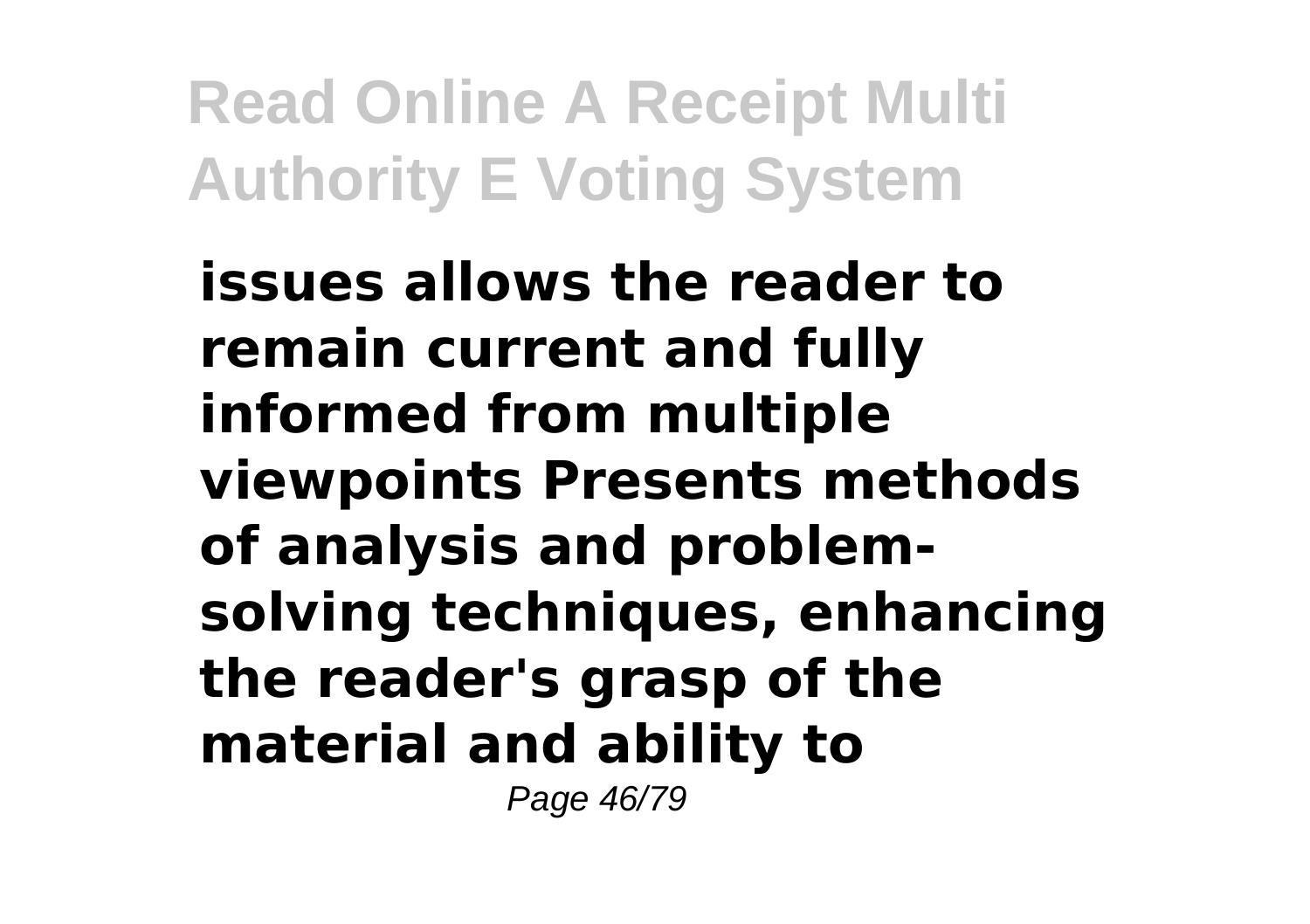**implement practical solutions This book constitutes the thoroughly refereed postproceedings of the 6th International Conference on Information Security and Cryptology, ICISC 2003, held in Seoul, Korea, in November** Page 47/79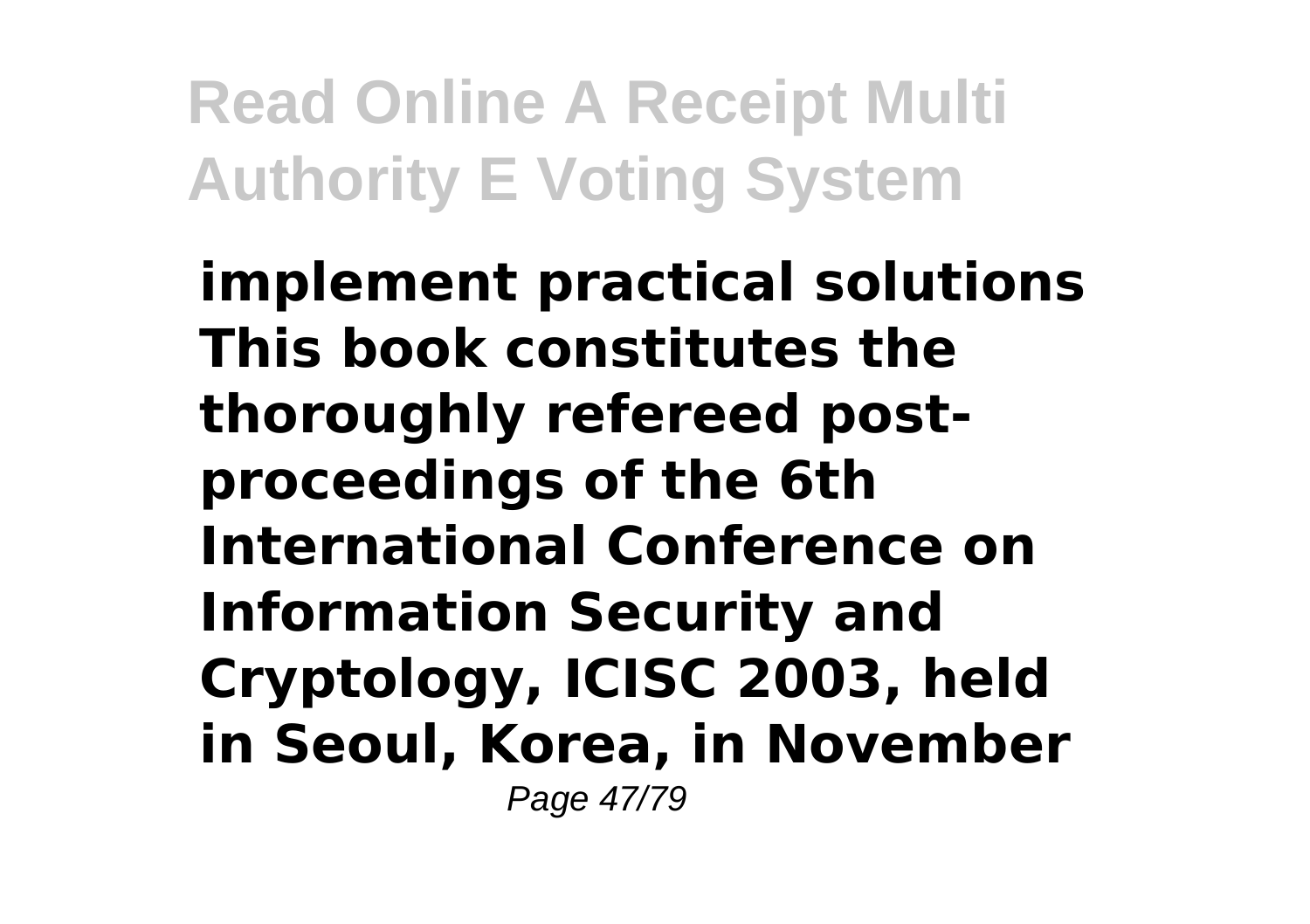**2003. The 32 revised full papers presented together with an invited paper were carefully selected from 163 submissions during two rounds of reviewing and improvement. The papers are organized in topical sections** Page 48/79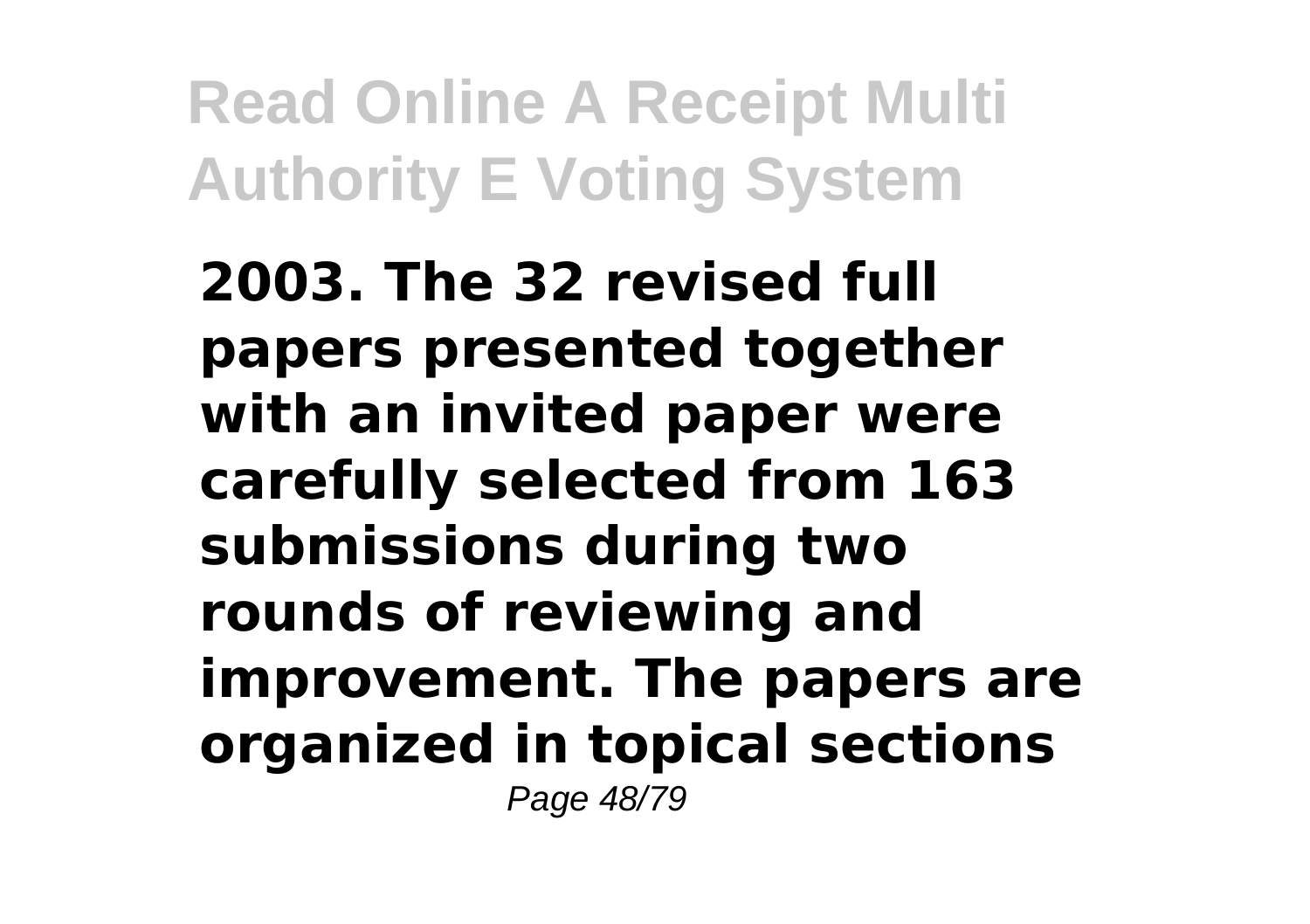**on digital signatures, primitives, fast implementations, computer security and mobile security, voting and auction protocols, watermarking, authentication and threshold protocols, and block ciphers and stream**

Page 49/79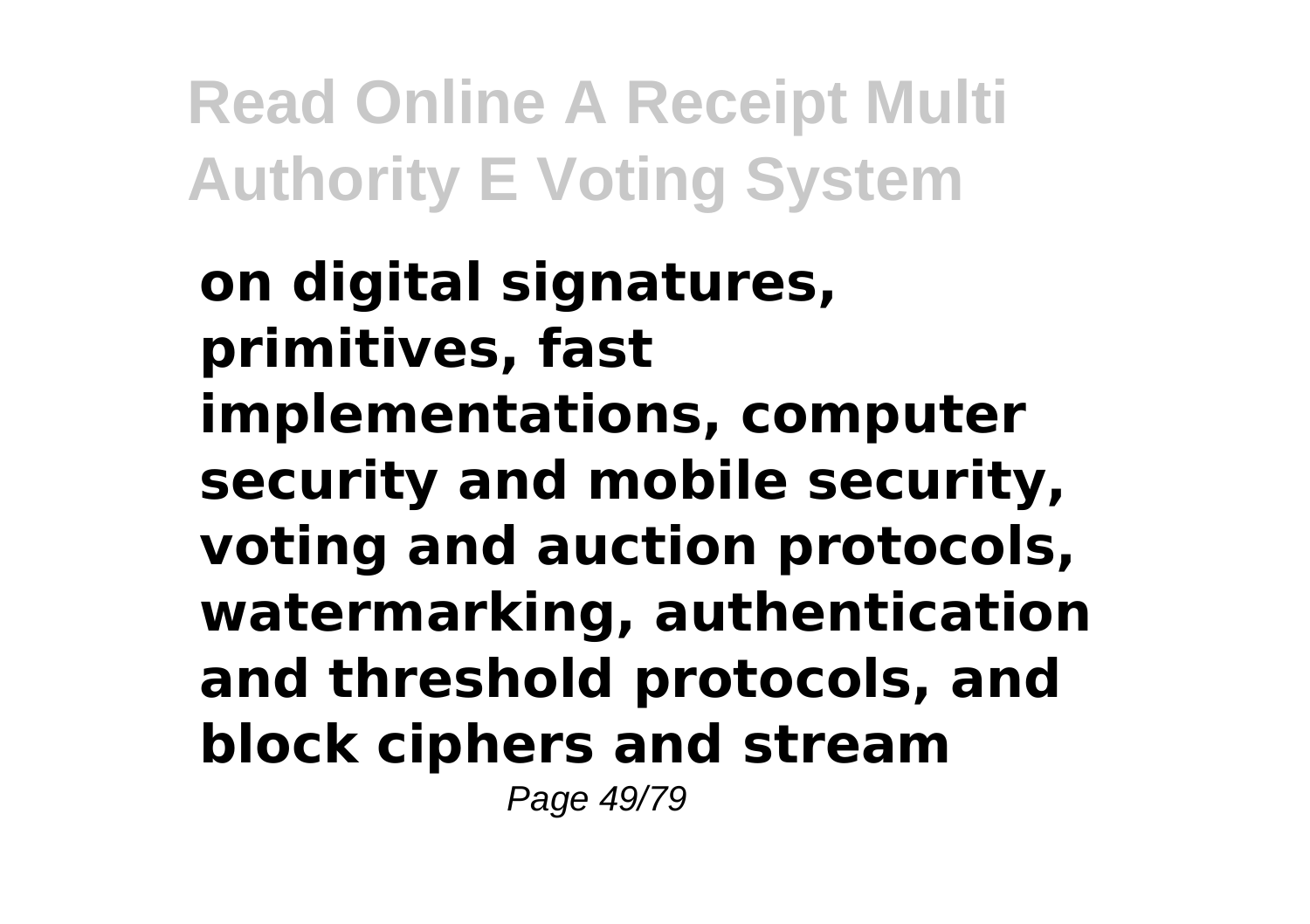**ciphers. Advances and Innovations in Systems, Computing Sciences and Software Engineering Information Security 1985-1999 Enterprise, Business-Process and Information Systems** Page 50/79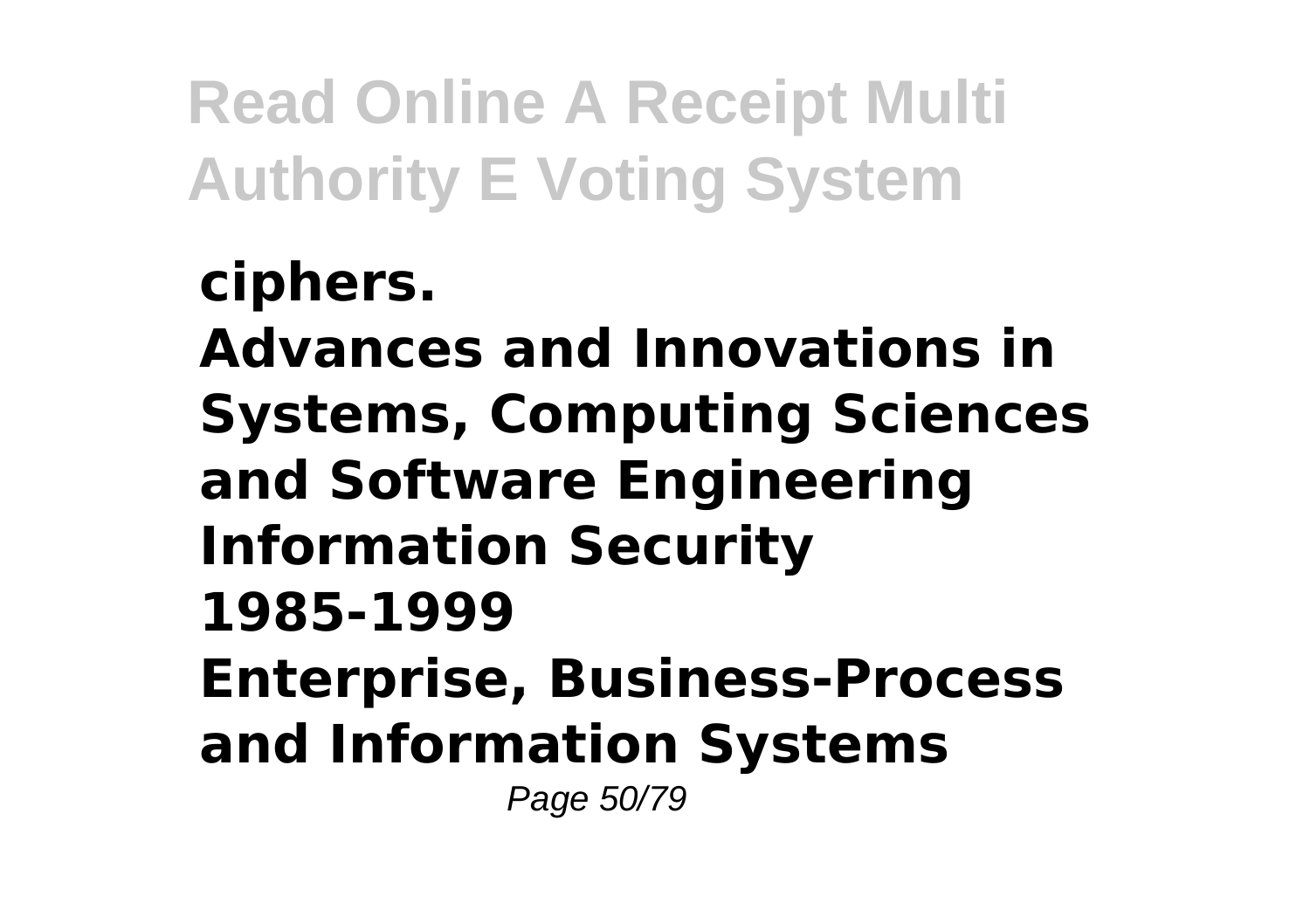**Modeling 4th International Conference on Cryptology in Africa, Dakar, Senegal, July 5-7, 2011, Proceedings Proceedings of the ...ACM Symposium on Theory of Computing** Page 51/79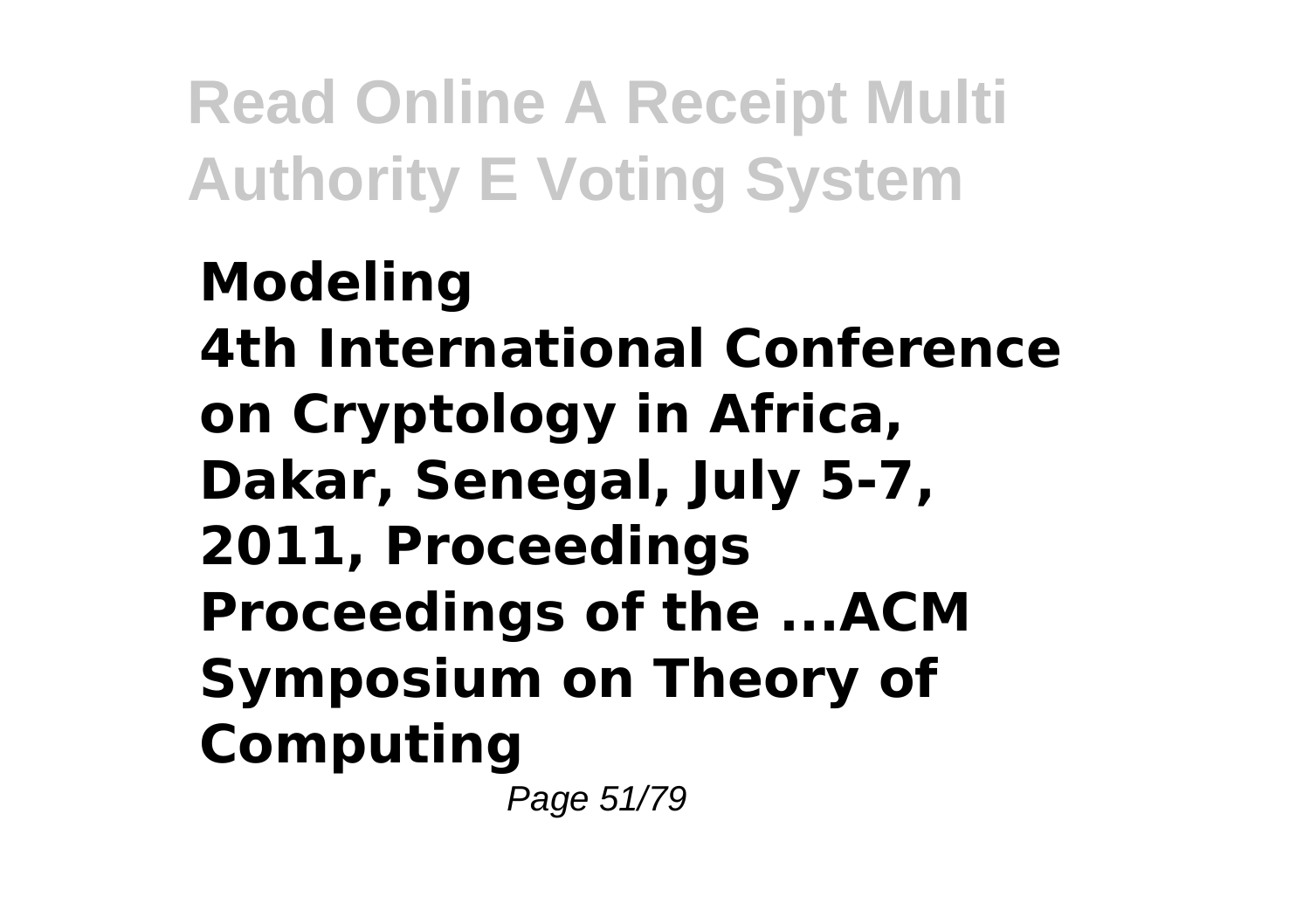This book constitutes the thoroughly refereed post conference proceedings of the 7th European Workshop on Public Key Infrastructures, Service and Applications, EuroPK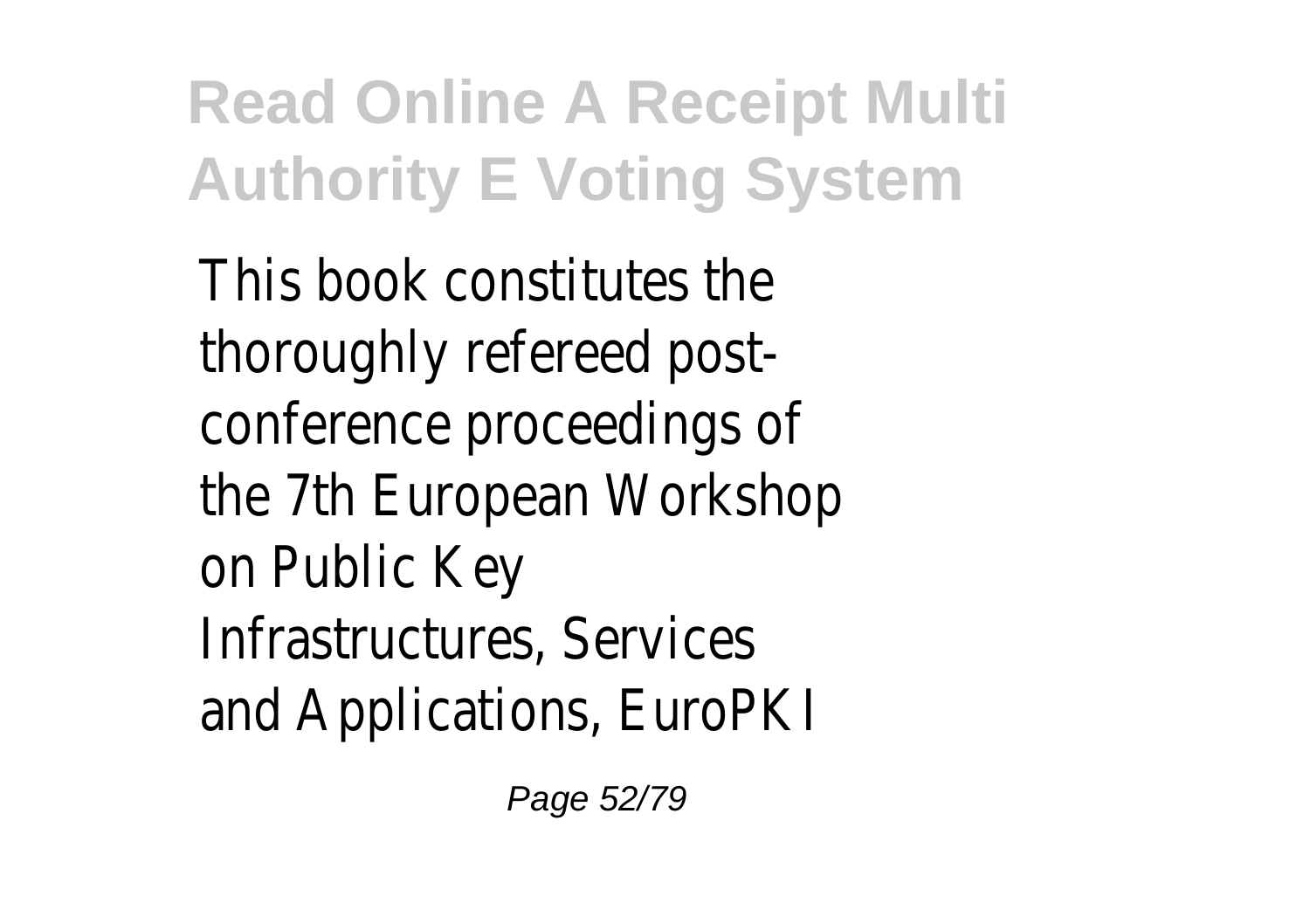2010, held in Athens Greece, in September 2010. The 14 revised full papers presented together with a invited article were carefully reviewed and selected from 4

Page 53/79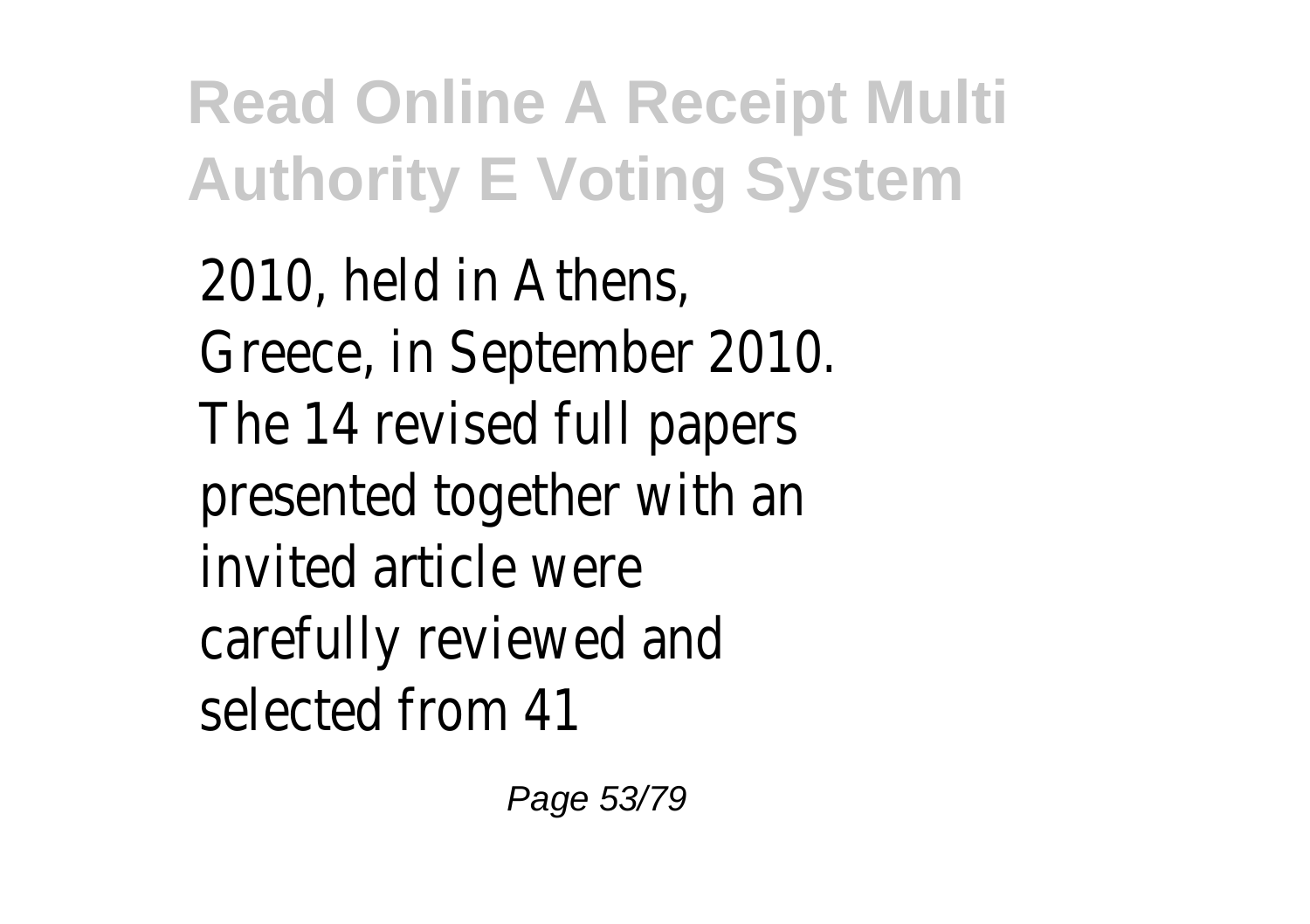submissions. The papers are organized in topical sections on authentication mechanisms; privacy preserving techniques; PK & PKC applications; electronic signature

Page 54/79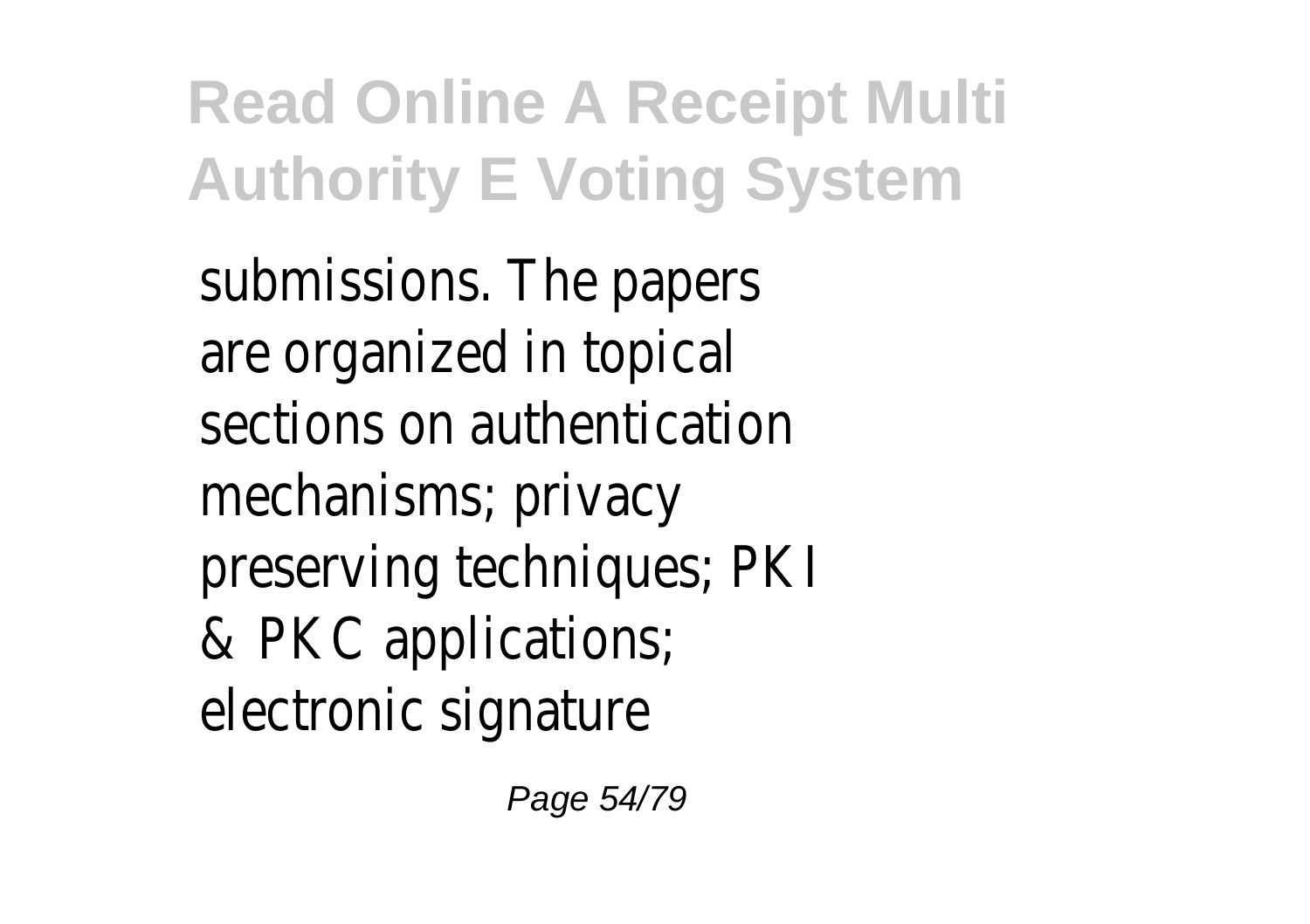schemes; identity management. smoothly. This book contains the refereed proceedings of the 12th International Conference on Business

Page 55/79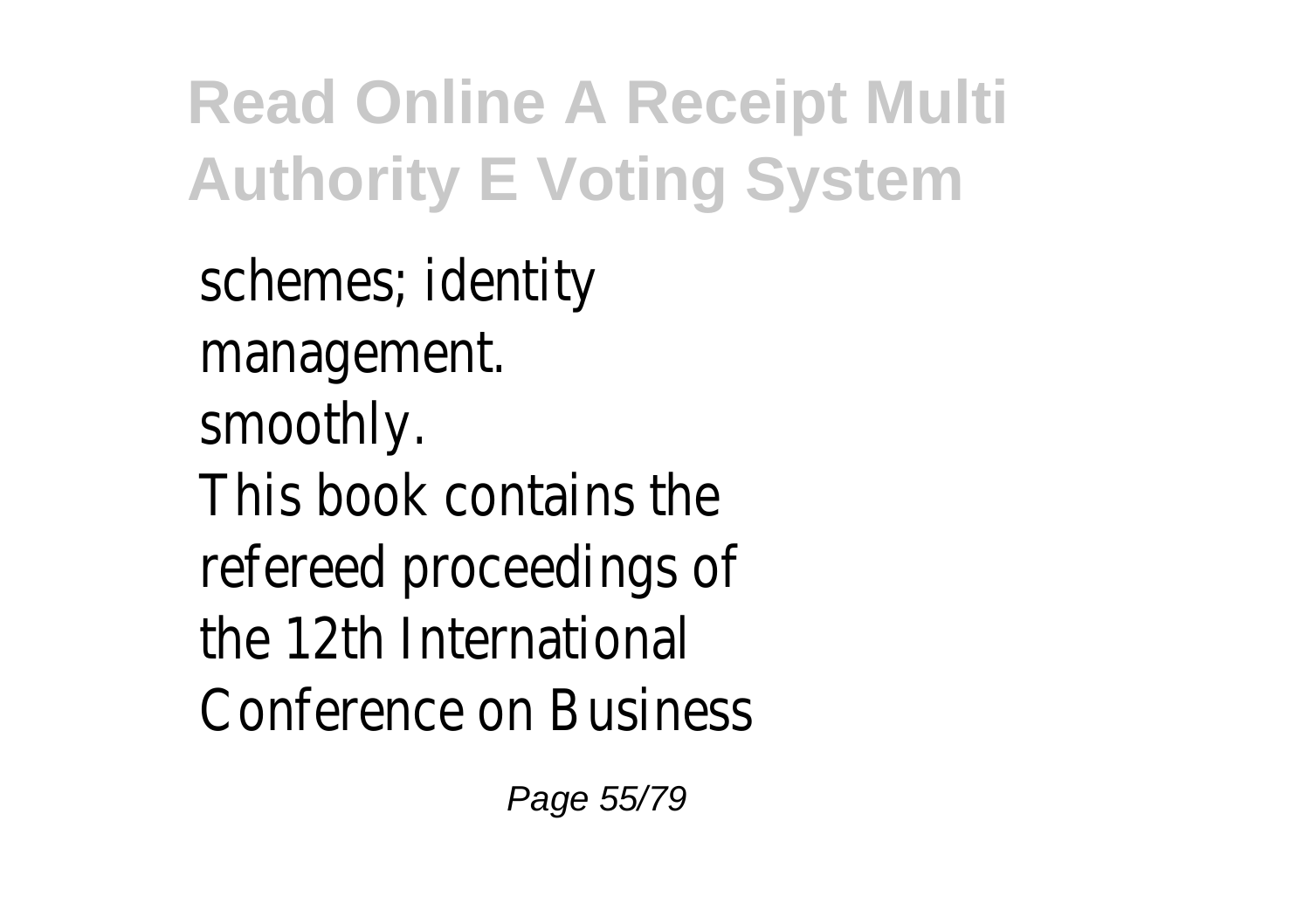Process Modeling, Development and Suppor (BPMDS 2011) and the 16th International Conference on Exploring Modeling Methods for System Analysis and Design

Page 56/79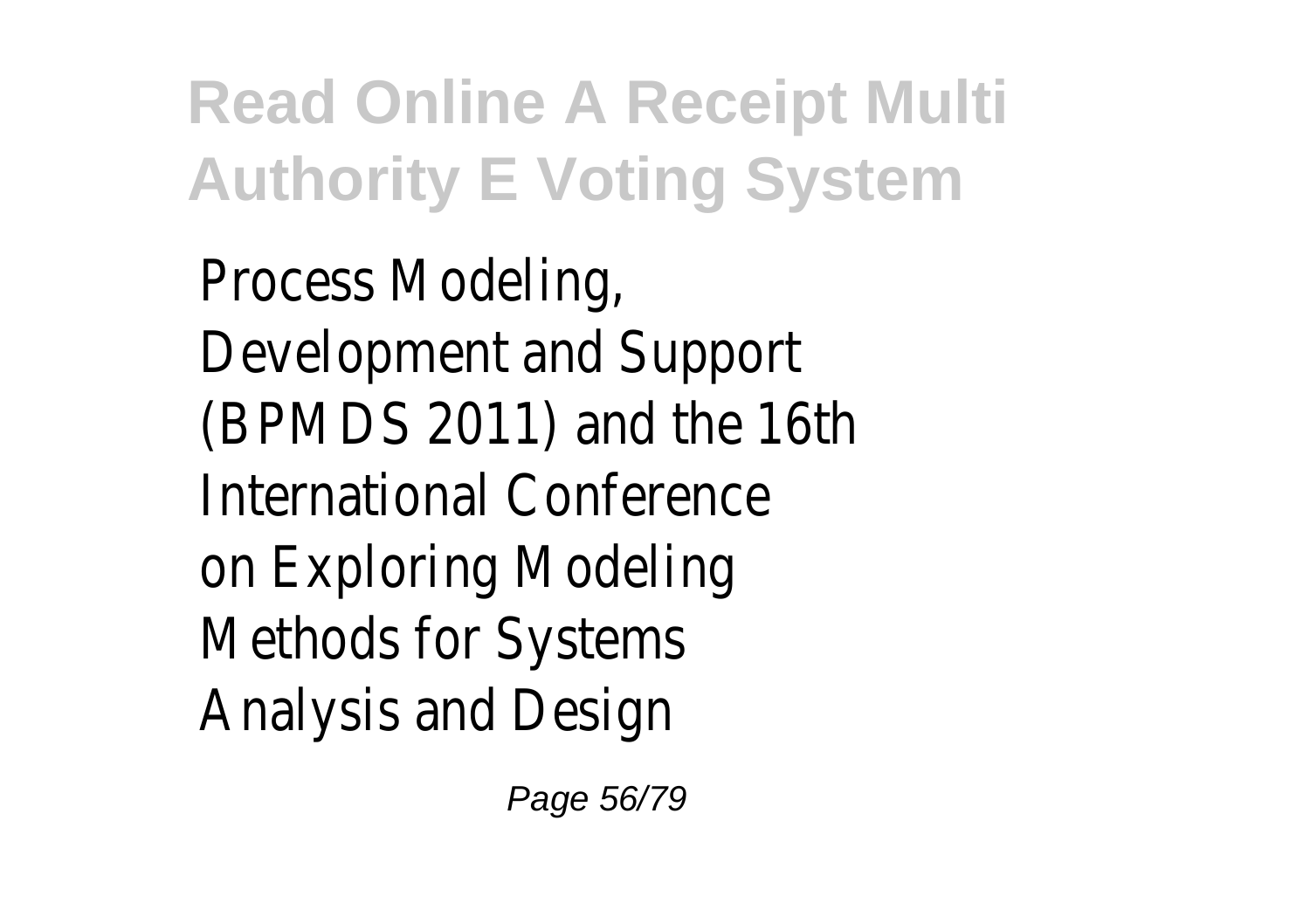(EMMSAD 2011), held together with the 23rd International Conference on Advanced Information Systems Engineering (CAIS 2011) in London, UK, in June 2011. The 22 papers

Page 57/79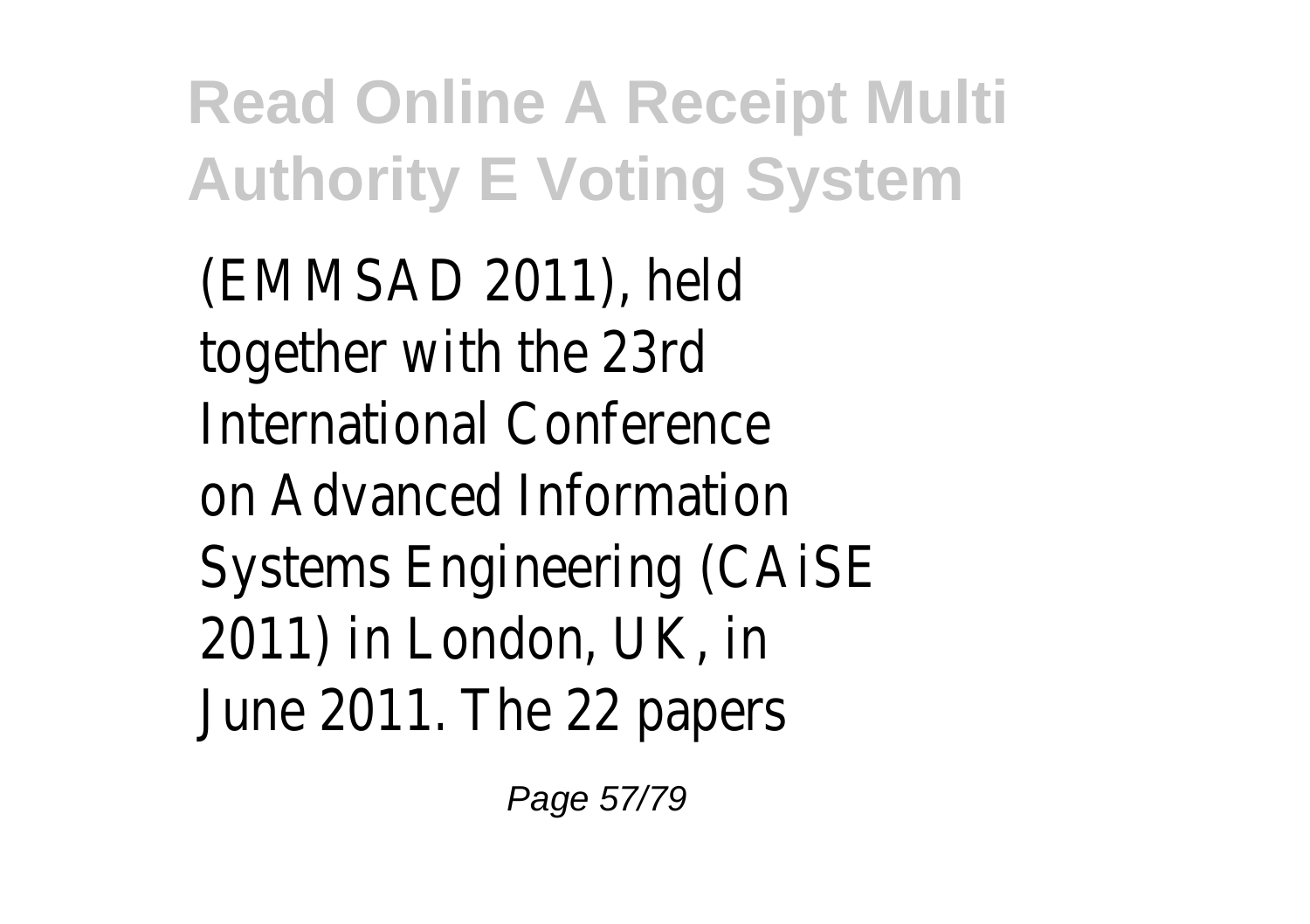accepted for BPMDS were selected from 6 submissions and cover a wide spectrum of issues related to business processes development modeling, and support.

Page 58/79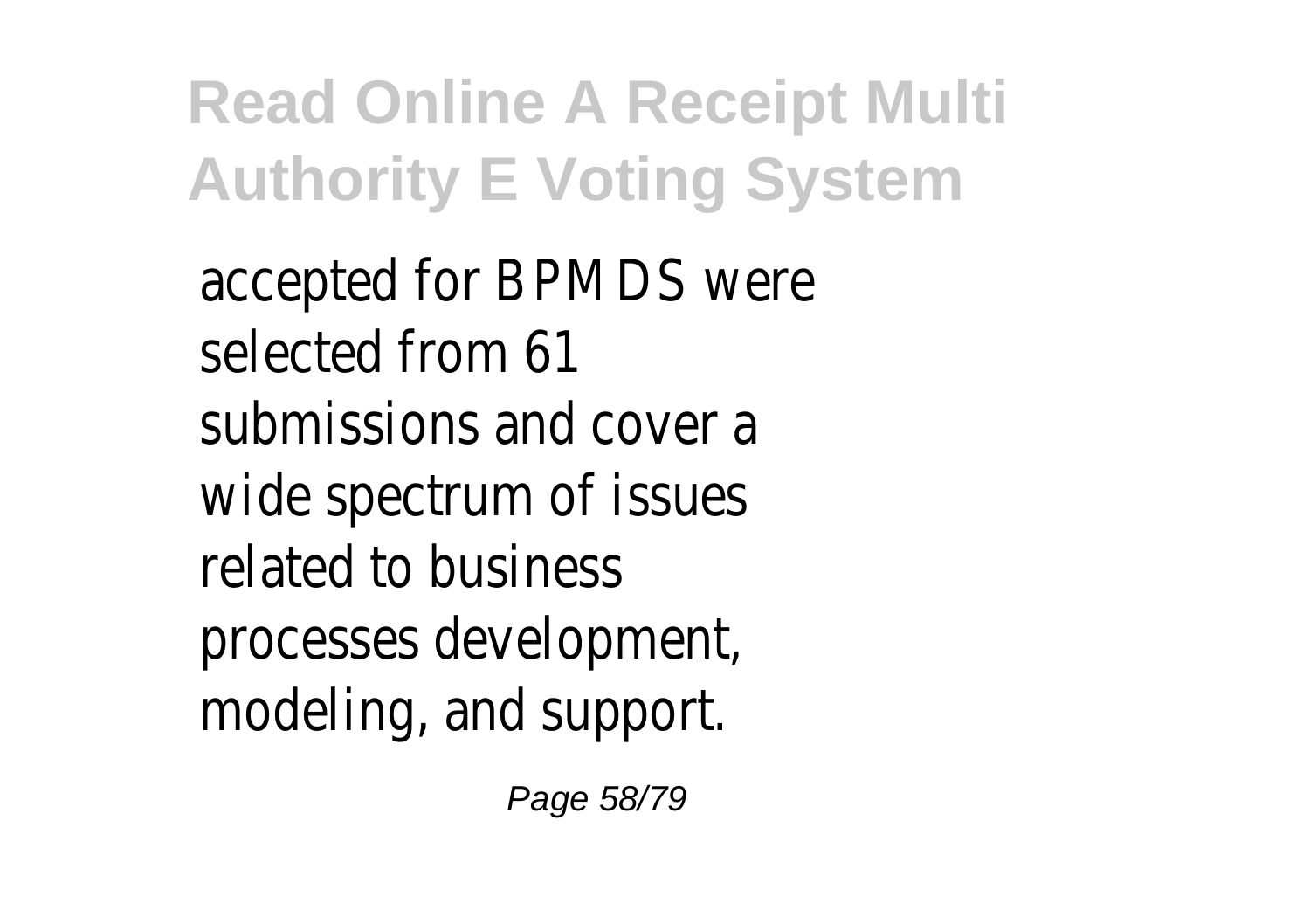They are grouped into sections on BPMDS in practice, business process improvement, business process flexibility, declarative process models, variety of

Page 59/79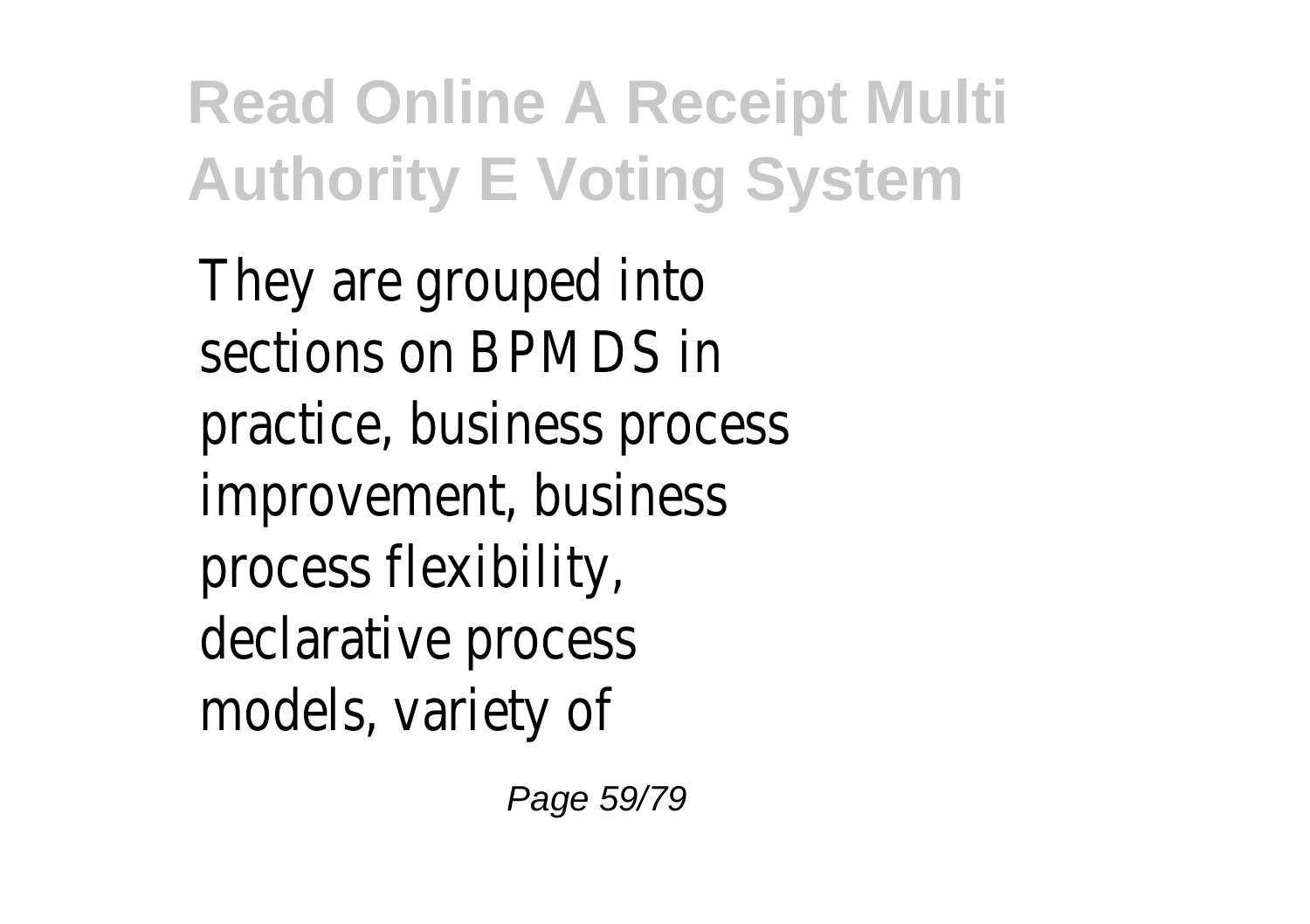modeling paradigms, business process modeling and support systems development, and interoperability and mobility. The 16 papers accepted for EMMSAD wer

Page 60/79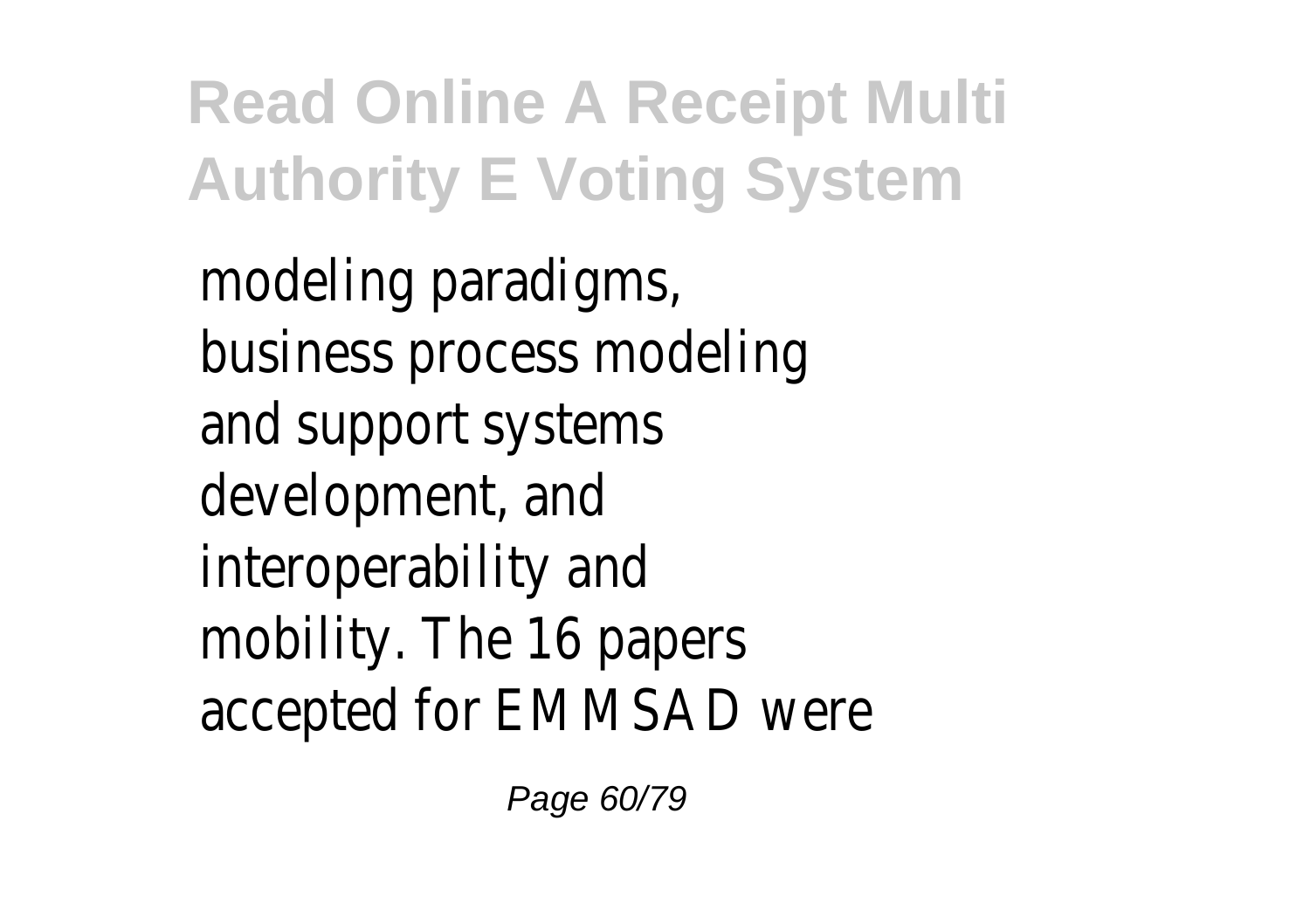chosen from 31 submissions and focus on exploring, evaluating, and enhancing current information modeling methods and methodologies. They are grouped in sections on

Page 61/79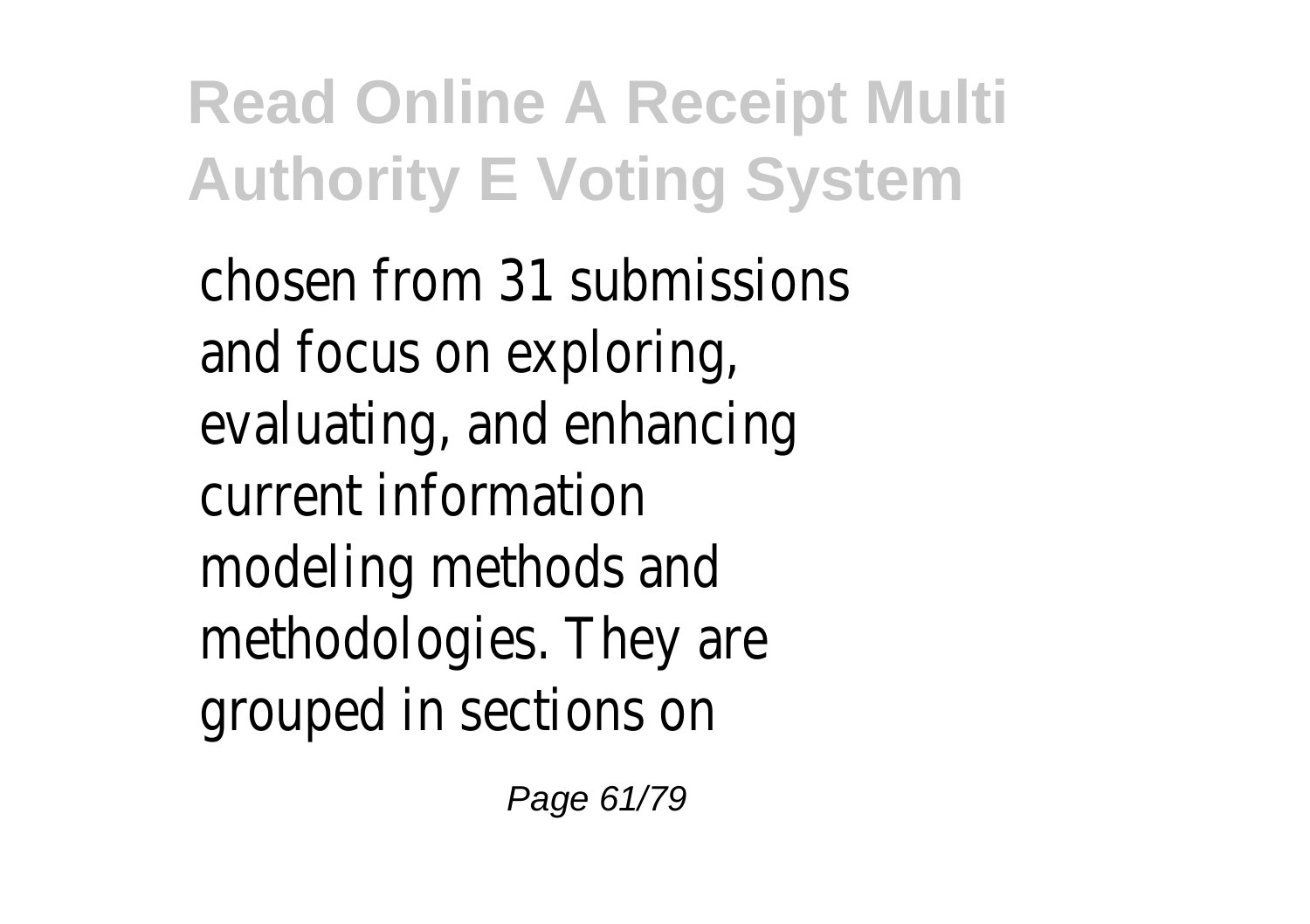workflow and process modeling extensions, requirements analysis and information systems development, requirements evolution and information systems evolution, data

Page 62/79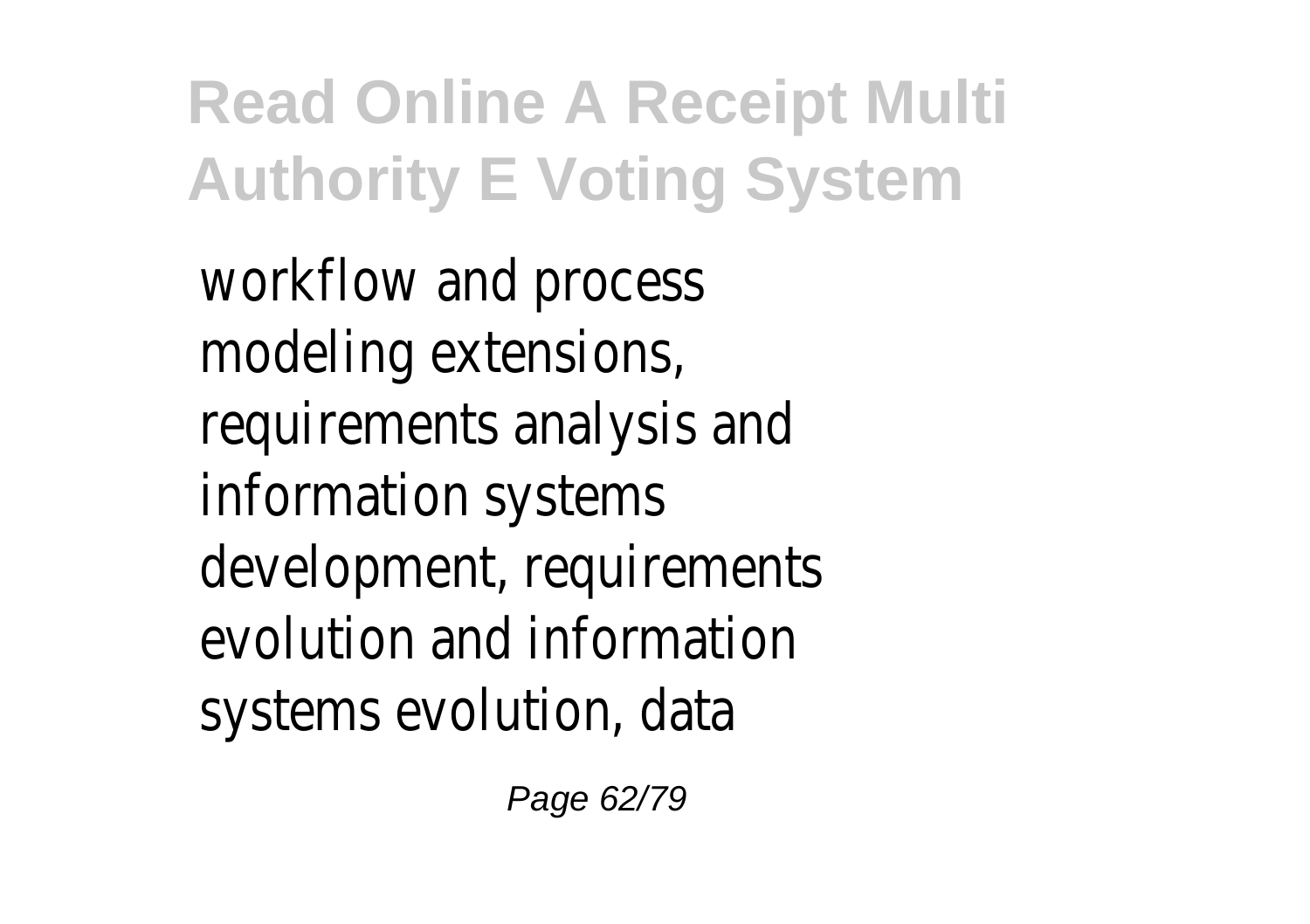modeling languages and business rules, conceptual modeling practice, and enterprise architecture. Hearings on Investigation of National Defense **Establishment**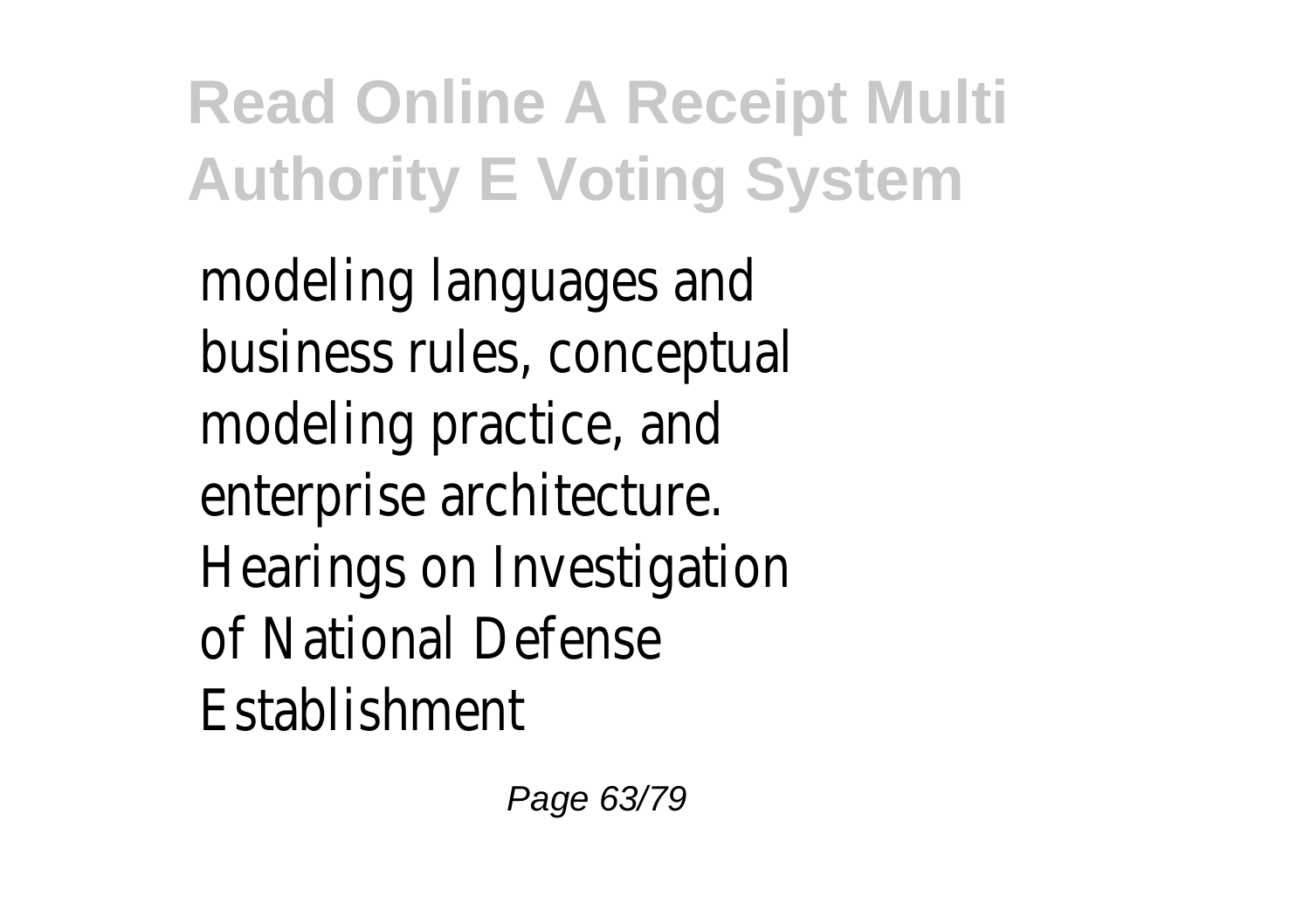United States Code Future Challenges in Security and Privacy for Academia and Industry Proceedings of the ACM Workshop on Privacy in the Electronic Society

Page 64/79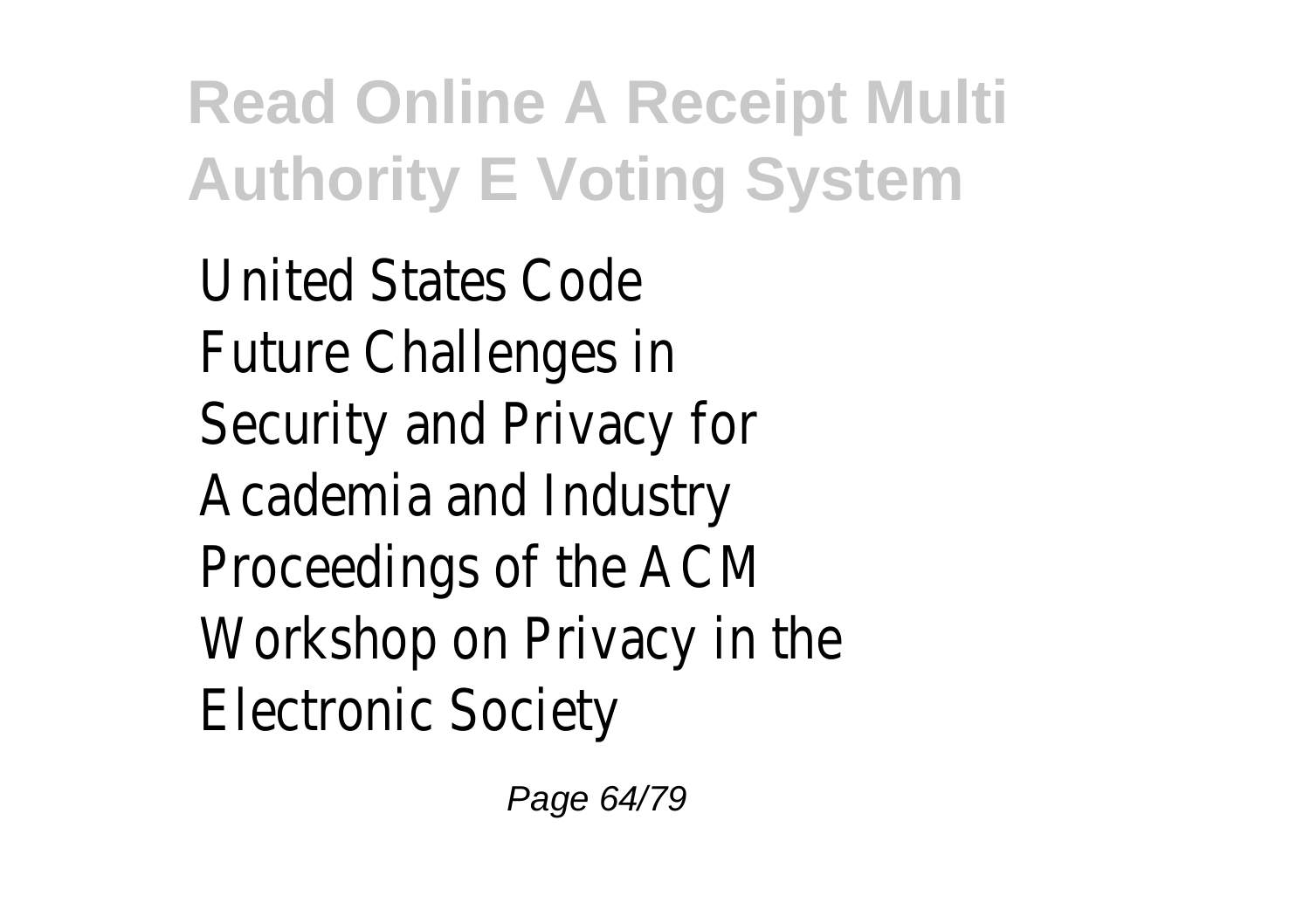9th IFIP WG 6.1 Conference on e-Business, e-Services and e-Society, I3E 2009, Nancy, France, September 23-25, 2009, Proceedings Montréal, Québec, Canada, May 23-25, 1994

Page 65/79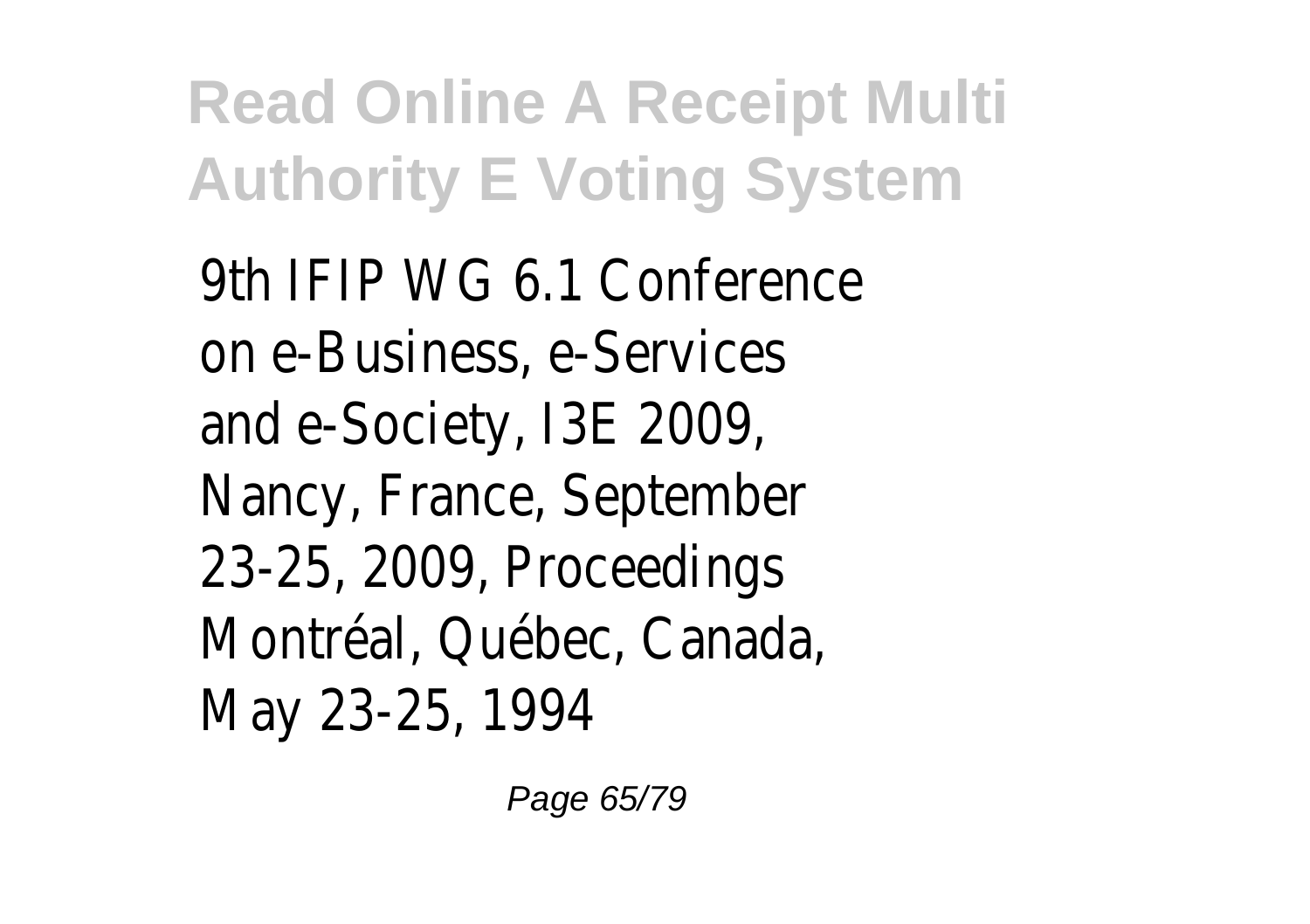*In defining the state of the art of E-Government, EGOV 2002 was aimed at breaking new ground in the development of innovative solutions in this impor tant field of the emerging Information Society. To* Page 66/79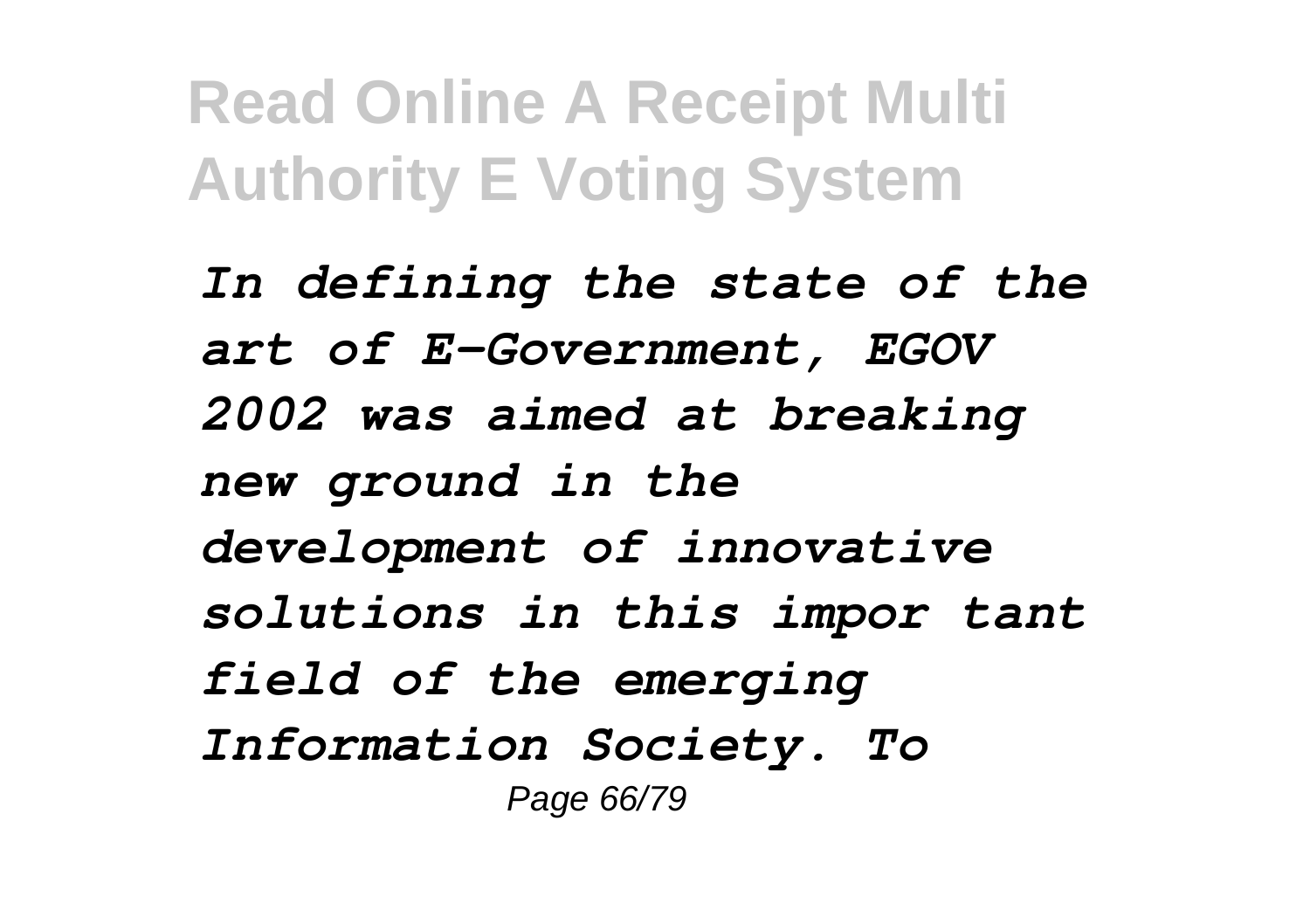*promote this aim, the EGOV conference brought together professionals from all over the globe. In order to obtain a rich picture of the state of the art, the subject matter was dealt with in various ways:* Page 67/79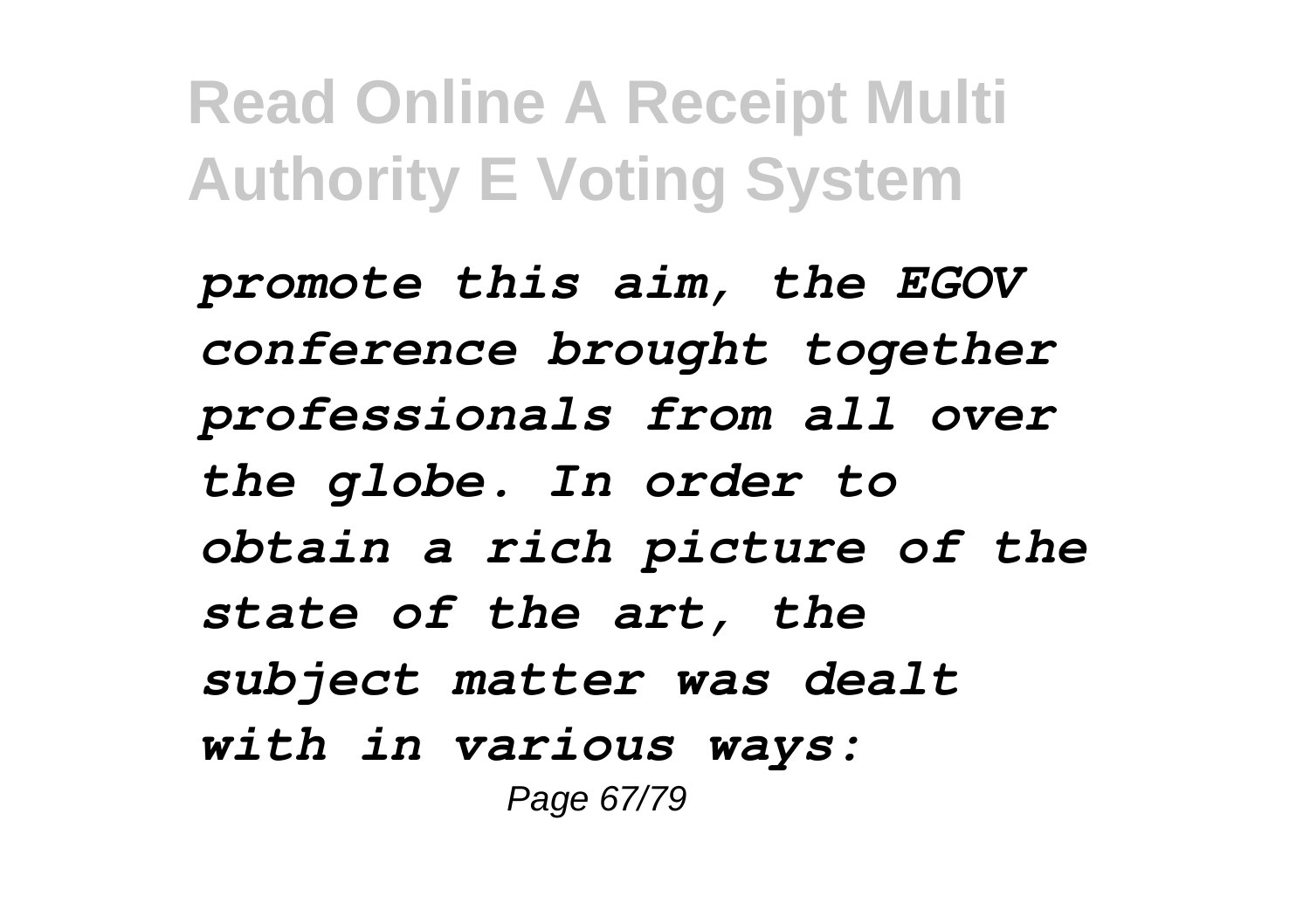*drawing experiences from case studies, investigating the outcome from projects, and discussing frameworks and guidelines. The large number of contributions and their breadth testify to a particularly vivid* Page 68/79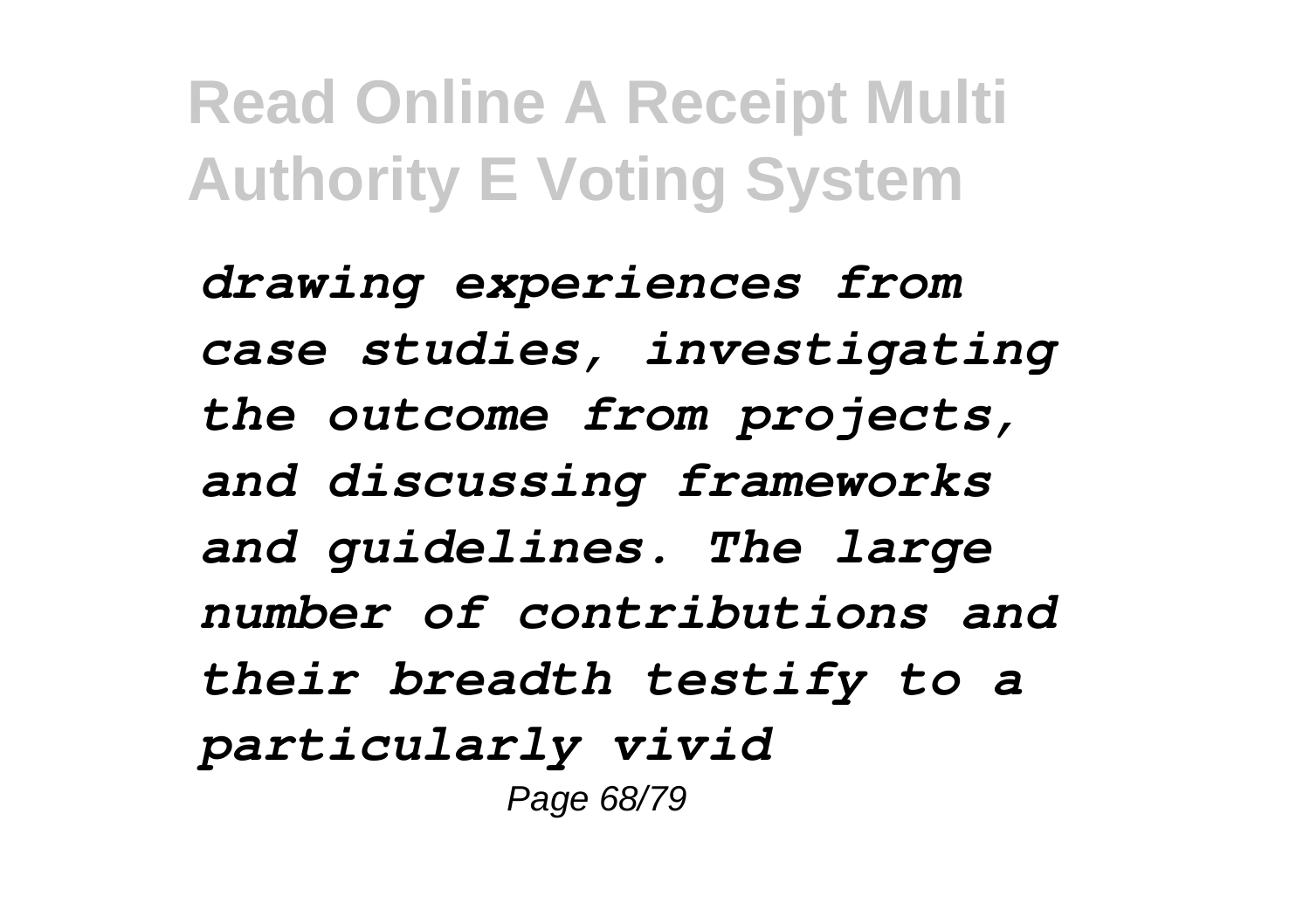*discussion, in which many new and fascinating strands are only beginning to emerge. This begs the question where we are heading in the field of E-Government. It is the intention of the* Page 69/79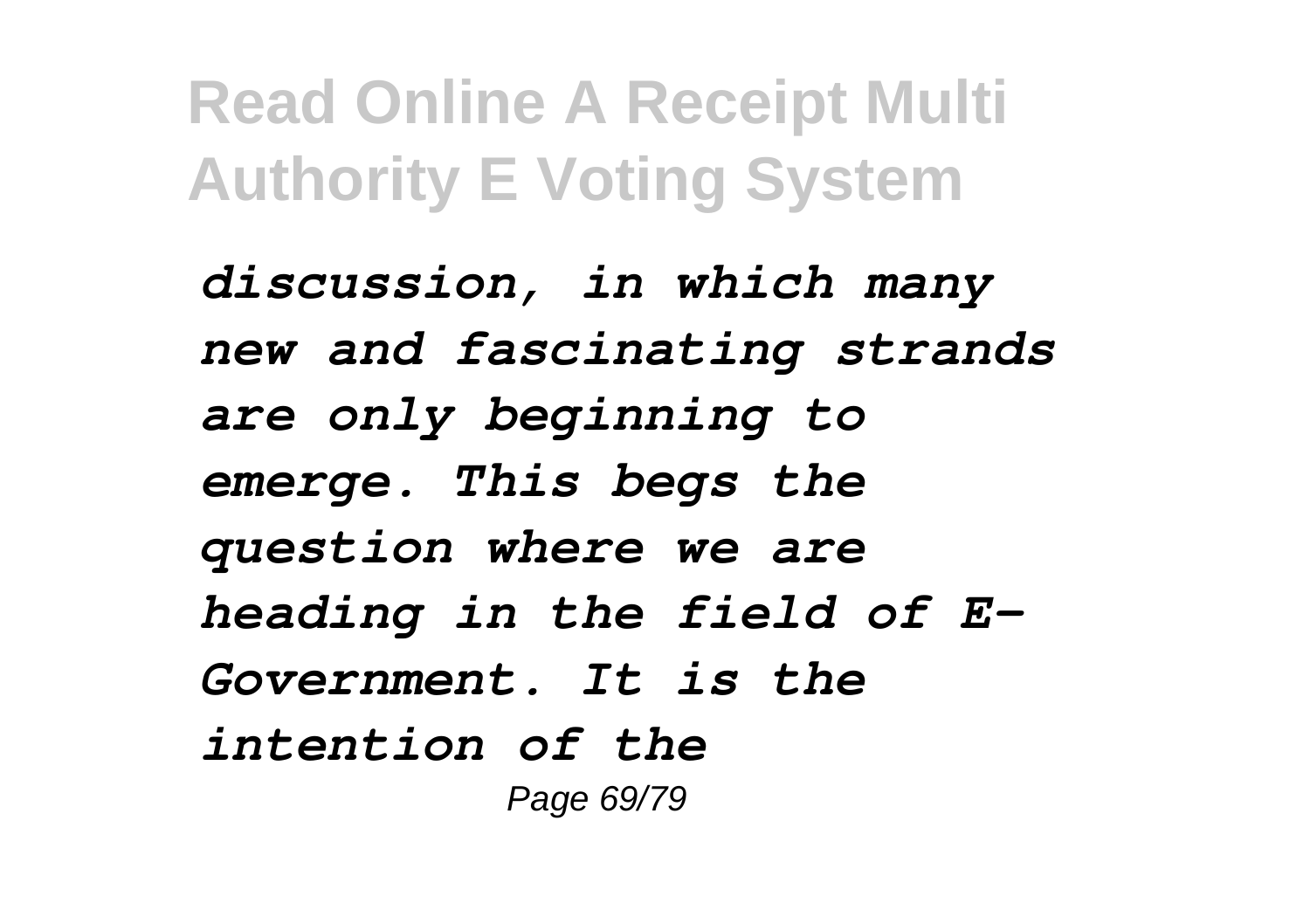*introduction provided by the editors to concentrate the wealth of expertise presented into some statements about the future development of E-Government. This book constitutes the refereed proceedings of the* Page 70/79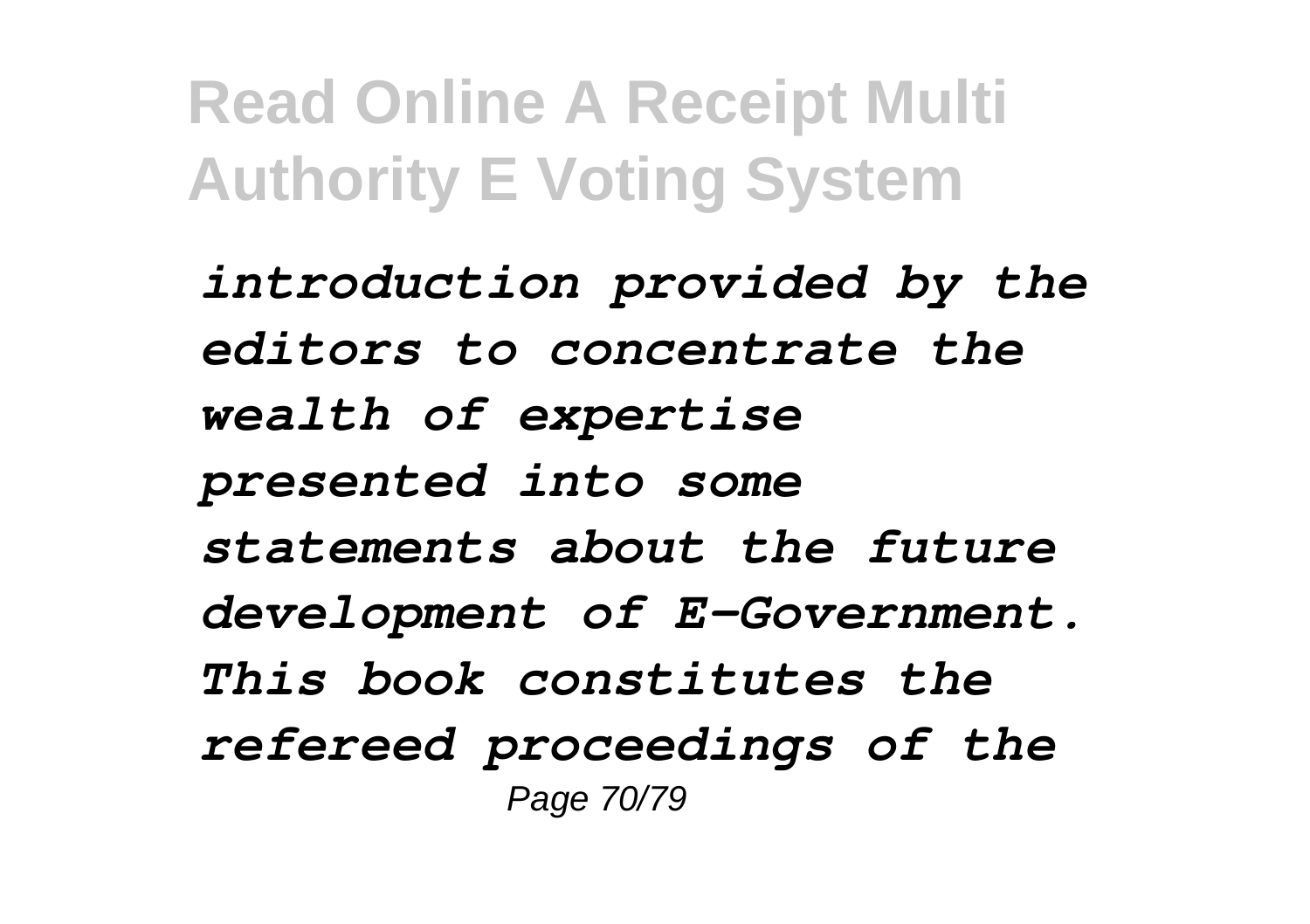*26th IFIP TC 11 International Information Security Conference, SEC 2011, held in Lucerne, Switzerland, in June 2011. The 24 revised full papers presented together with a keynote talk were carefully* Page 71/79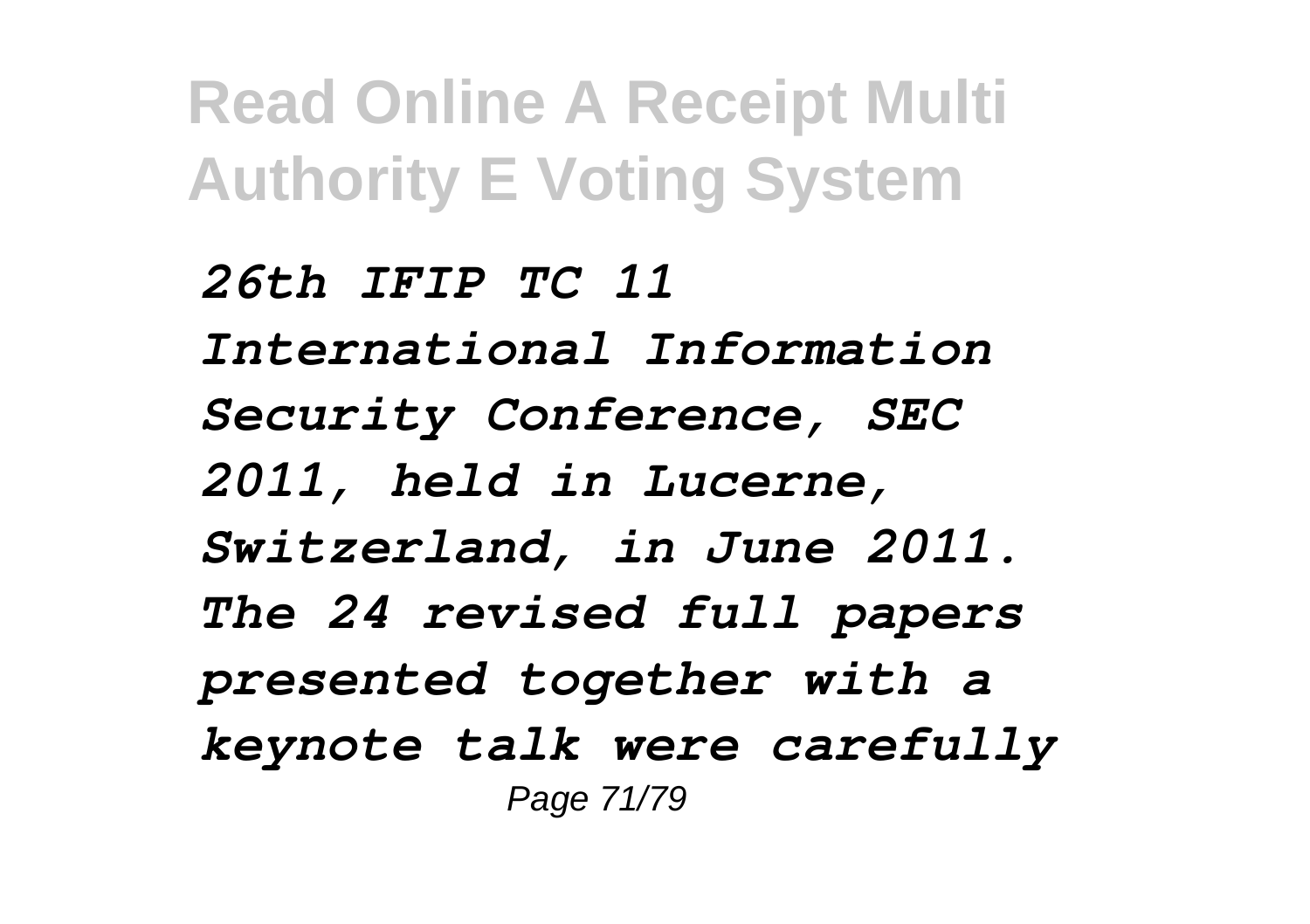*reviewed and selected from 100 submissions. The papers are organized in topical sections on malware, information flow and DoS attacks, authentication, network security and security protocols, software* Page 72/79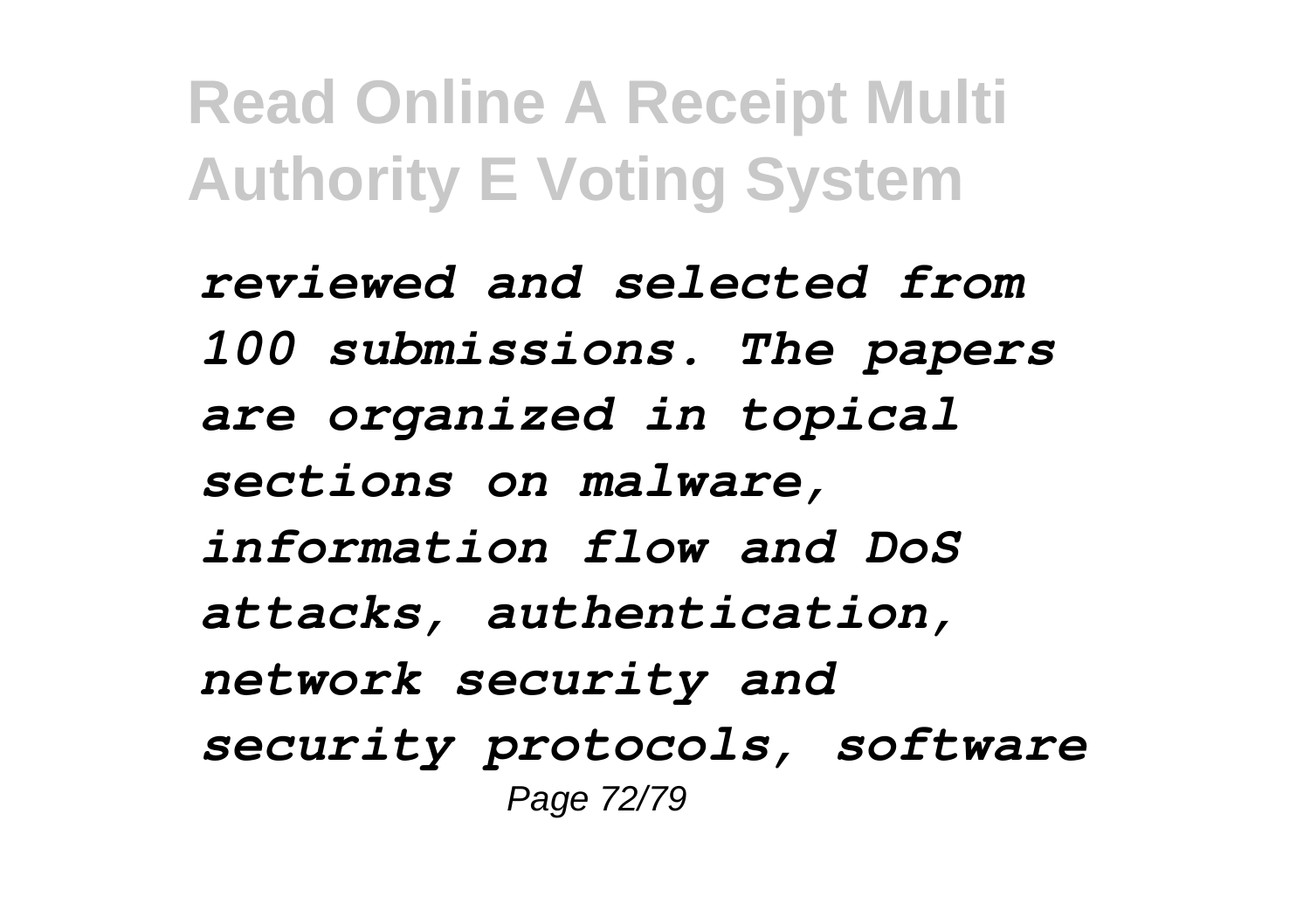*security, policy compliance and obligations, privacy attacks and privacyenhancing technologies, risk analysis and security metrics, and intrusion detection. This book constitutes the*

Page 73/79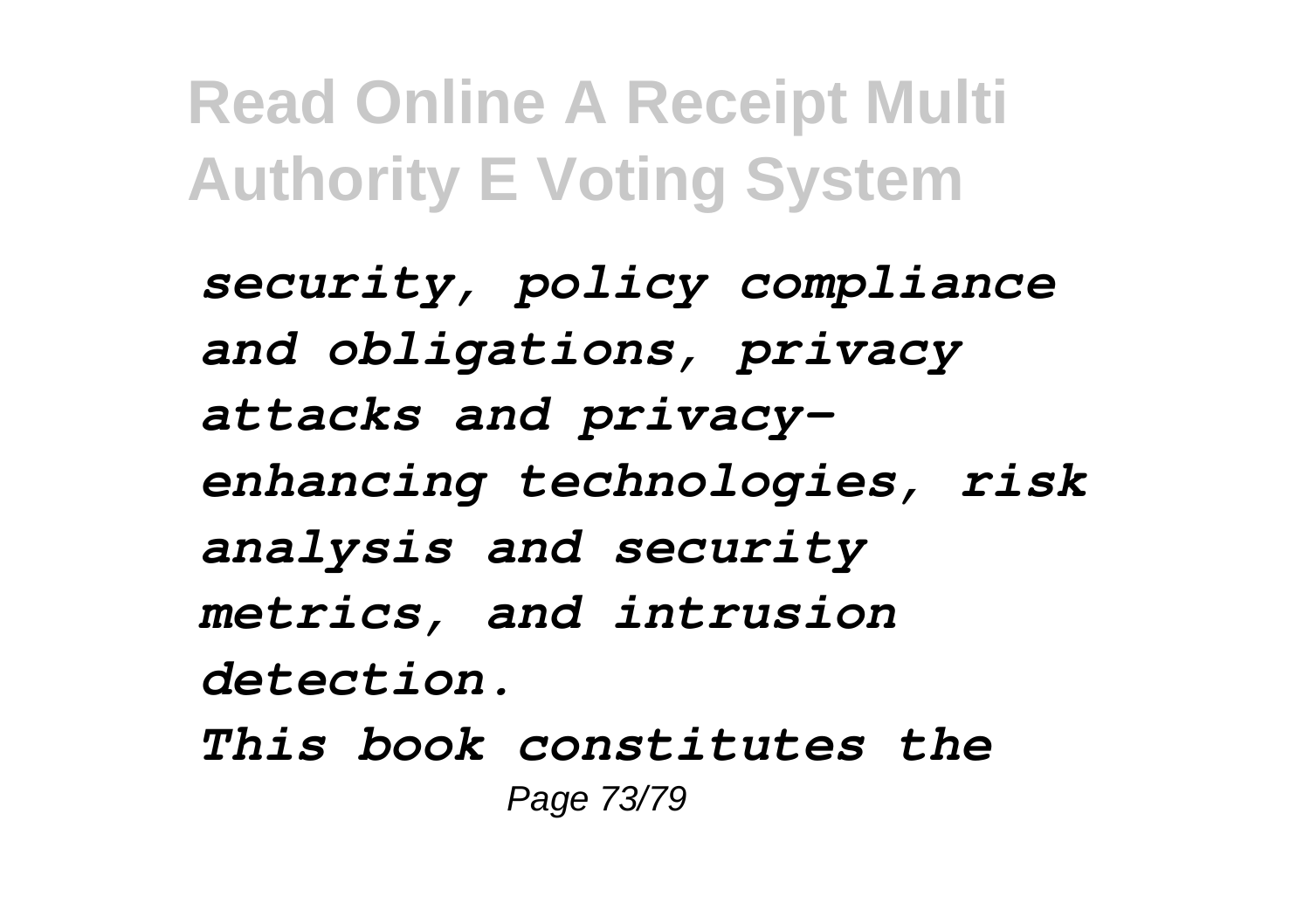*refereed proceedings of the 4th International Conference on the Theory and Application of Cryptographic Techniques in Africa, AFRICACRYPT 2011, held in Dakar, Senegal, in July 2011. The 23 papers* Page 74/79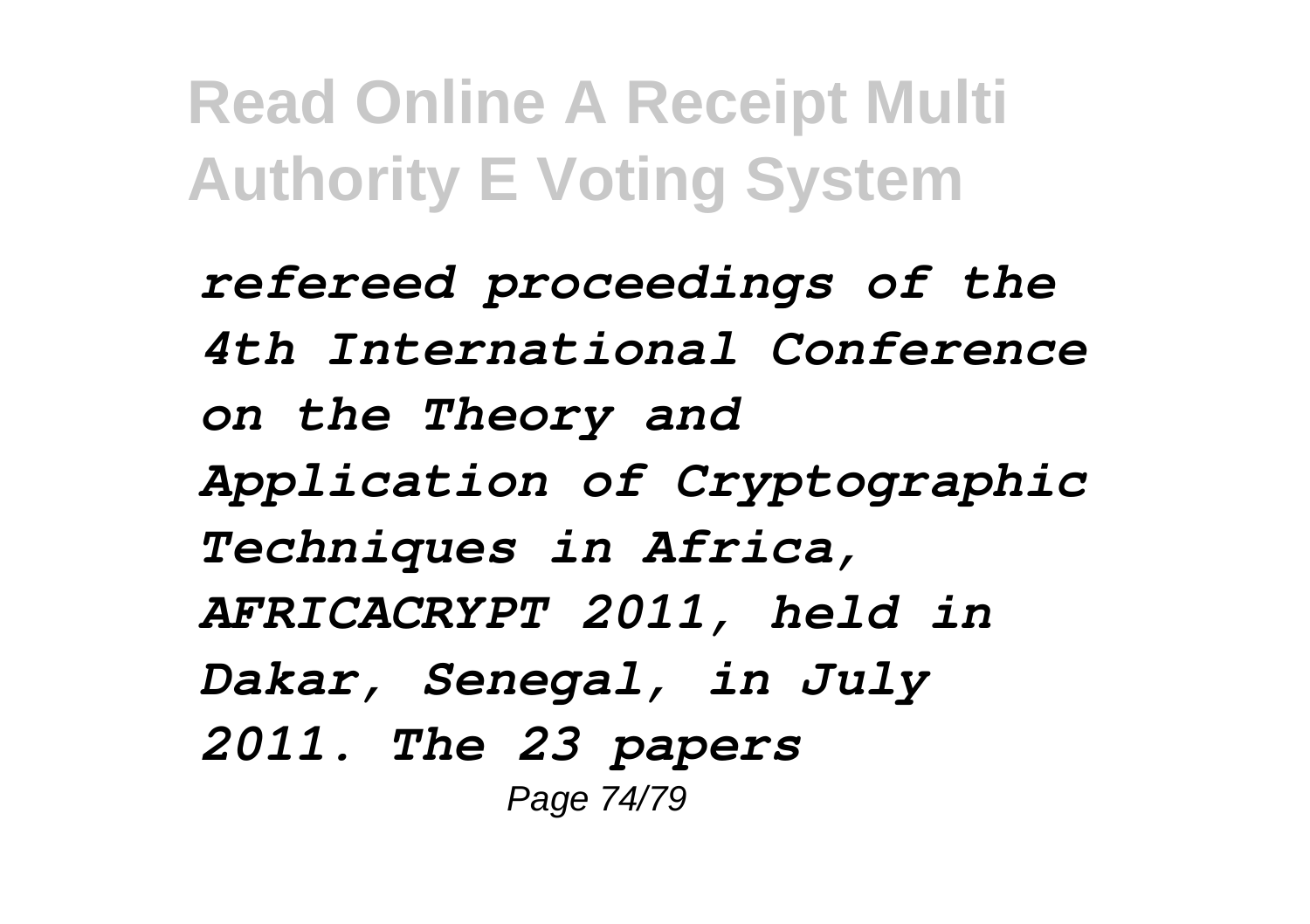*presented together with abstracts of 3 invited talks were carefully reviewed and selected from 76 submissions. They are organized in topical sections on protocols, cryptanalysis, secret-key* Page 75/79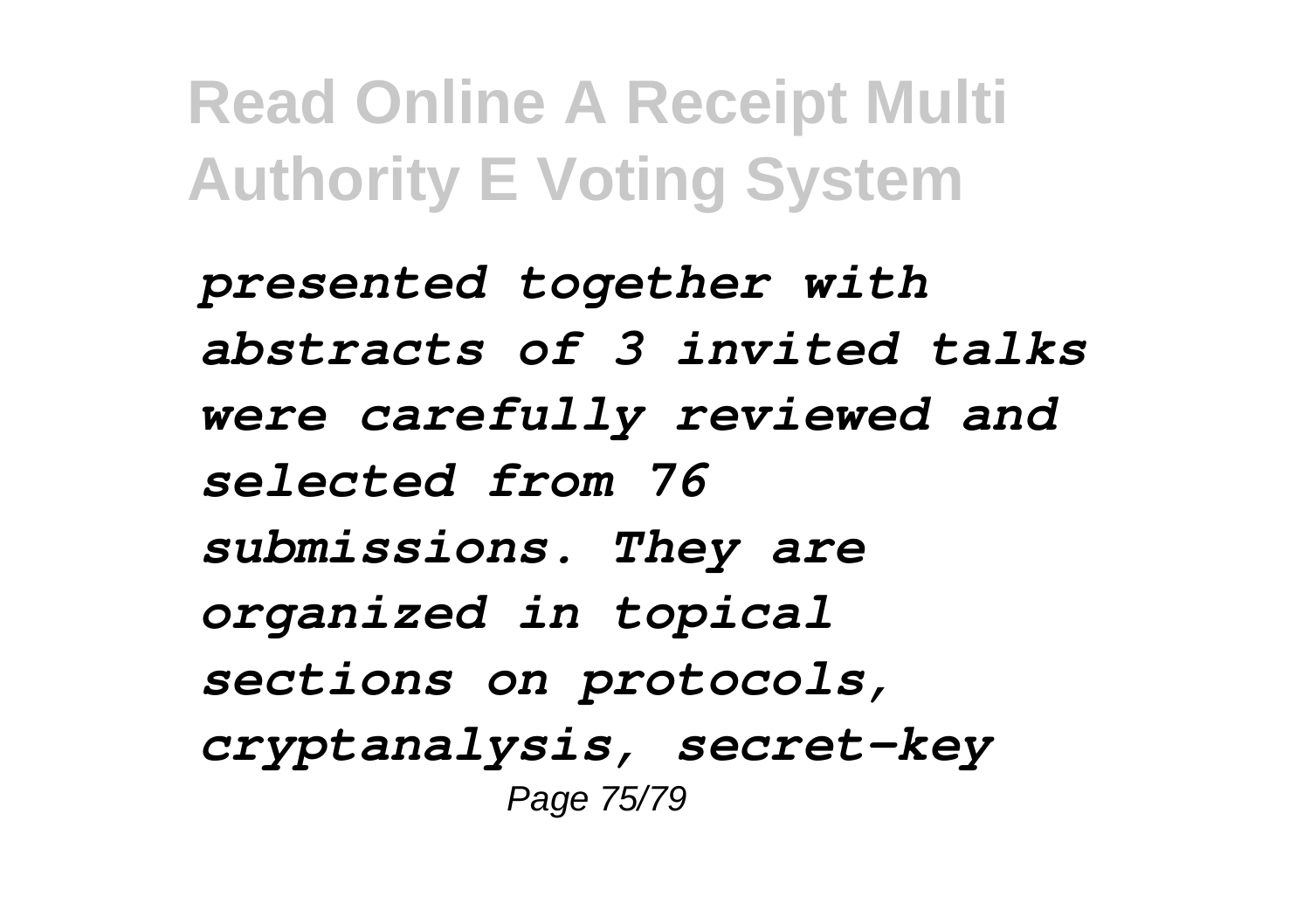*cryptography, efficient implementations, cryptographic schemes, algorithmic problems, elliptic curves, fault analysis, and security proofs. Principles, Technologies,* Page 76/79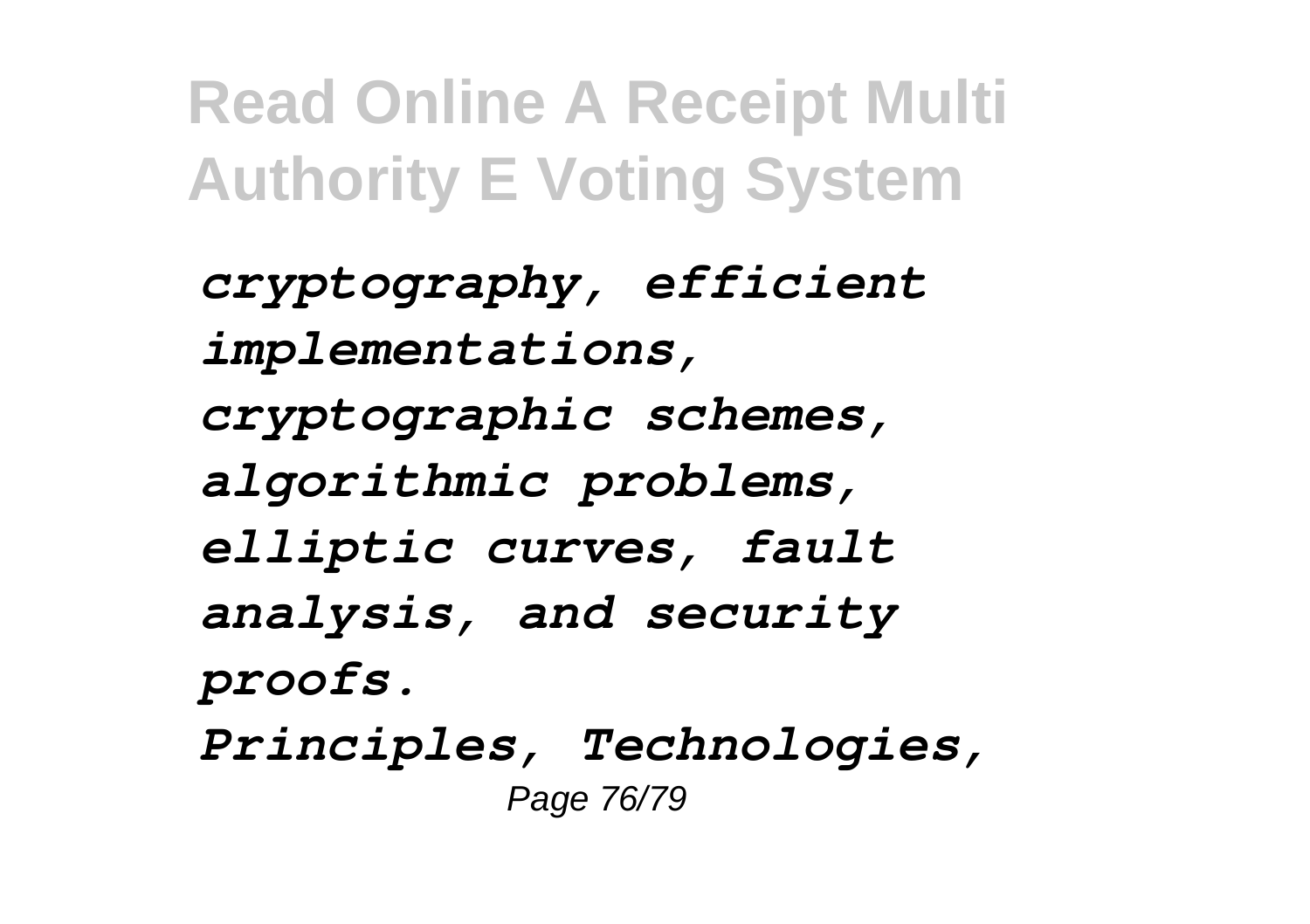*and Applications Proceedings of the Twentysixth Annual ACM Symposium on the Theory of Computing Combined Statement of Receipts, Expenditures and Balances of the United States Government* Page 77/79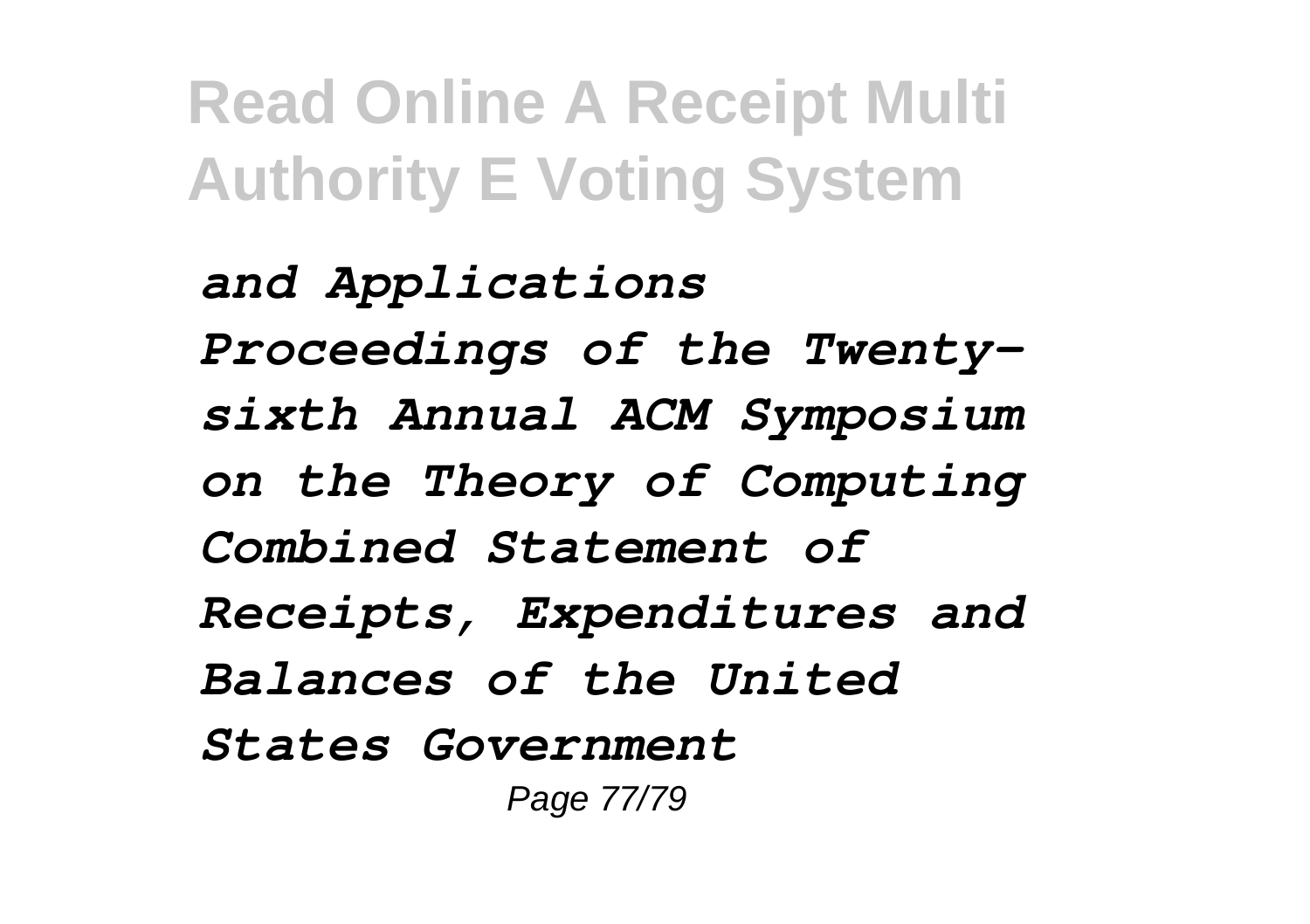*Being a Digest of Decisions of the Courts of Common Law, Equity, and Admiralty, in the United States 9th International Conference; ISC 2006, Samos Island, Greece, August 30 - September 2, 2006,* Page 78/79